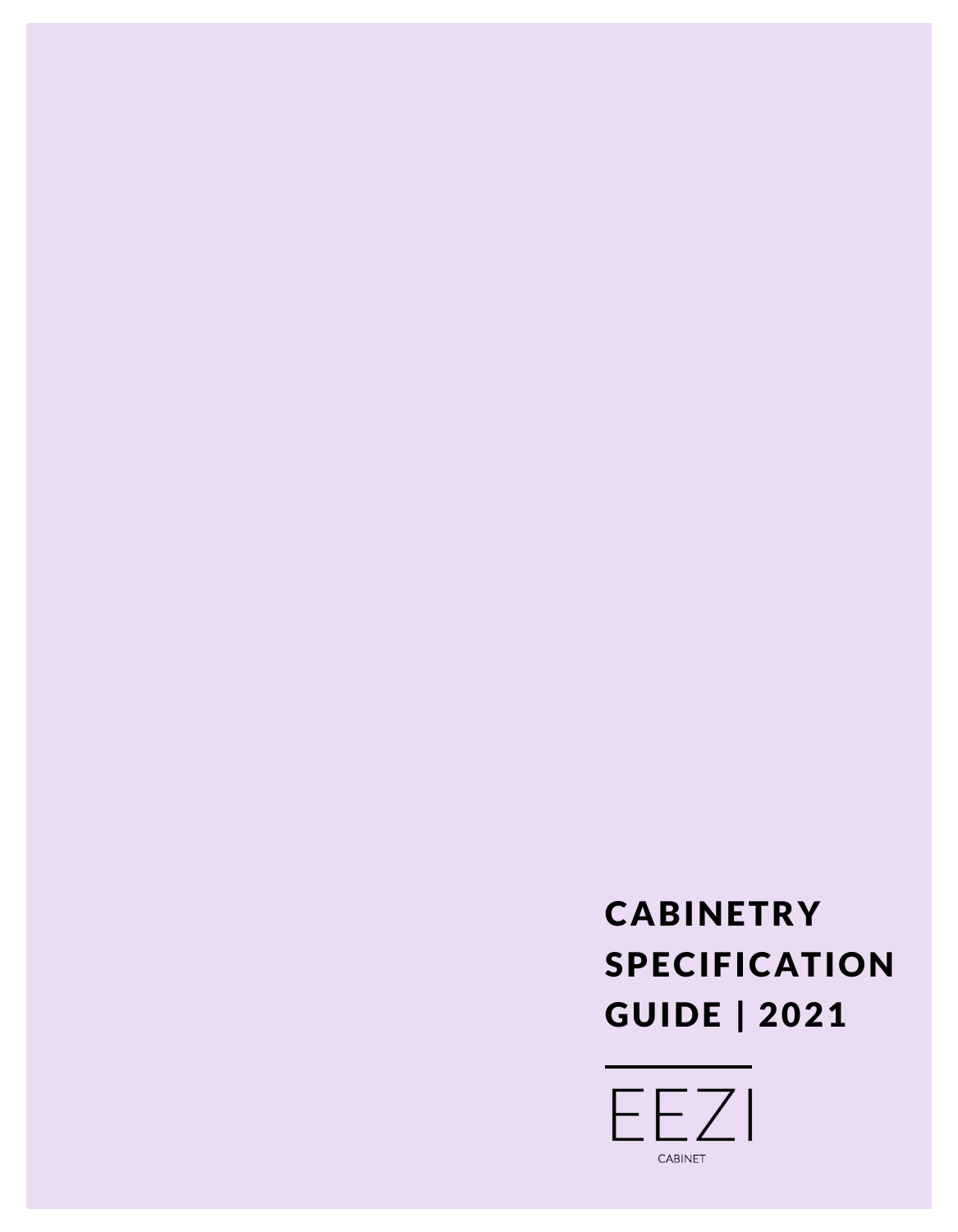# CARB2 **CERTIFICATION**



EEZI Cabinet is proud to be a CARB2 Certifed kitchen cabinet manufacturer. Our cabinets comply with the rules and regulations of composite wood products established by the California Code of Regulations, nationally implemented by the EPA.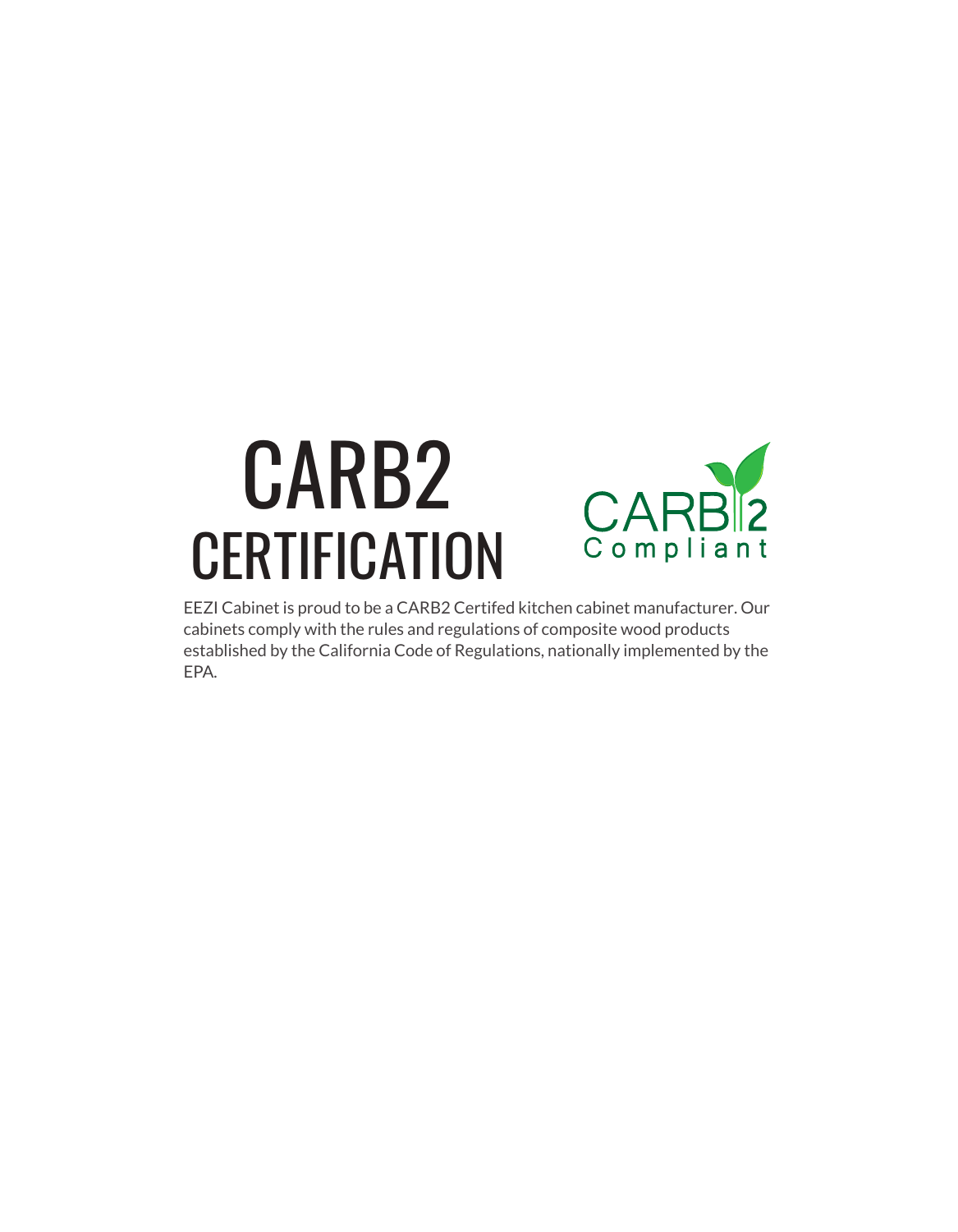# Items That We Make While...

Many Others don't Carry

Vanity Sink Base<br>!VS18 V **VS18 VS21 VS27 VS33** Vanity Drawer Base \* **3VDB21 3VDB24 3VDB27 Kitchen Base**<br>BSDC **BSDC6 B39 B42** Kitchen Drawer Base<br>3DB27 3DB **3DB27 3DB33 3DB36 2DB30 2DB33 2DB36** Kitchen Wall \* **W3930 W3936 W3942** Kitchen Corner Wall \* **DCW2736 DCW2742 ERC2430 ERC2436 ERC2442** (90 Degree Corner) **Kitchen End Base**<br>BOF12 F **BOE12 BEC24** \*36″ Pantry With Drawers At the Bottom<br>19696 U3684 U3690 U3696 **U3684 U3690 U3696** Pantry With Odd Height<br>19864 - 111870 **U1864 U1870 U1876 U1888 U18100 U2464 U2470 U2476 U2488 U24100**  Small Vanity With Bottom Drawer \* **VSD24 VSD27 VSD30** Kitchen Corner Base \* BBC36 LSB33 DCSB42 (Corner Sink Base) kitchen Stackable Wall⊀<br>w2118\_w241 **W2118 W2418 W2718 DCW2418**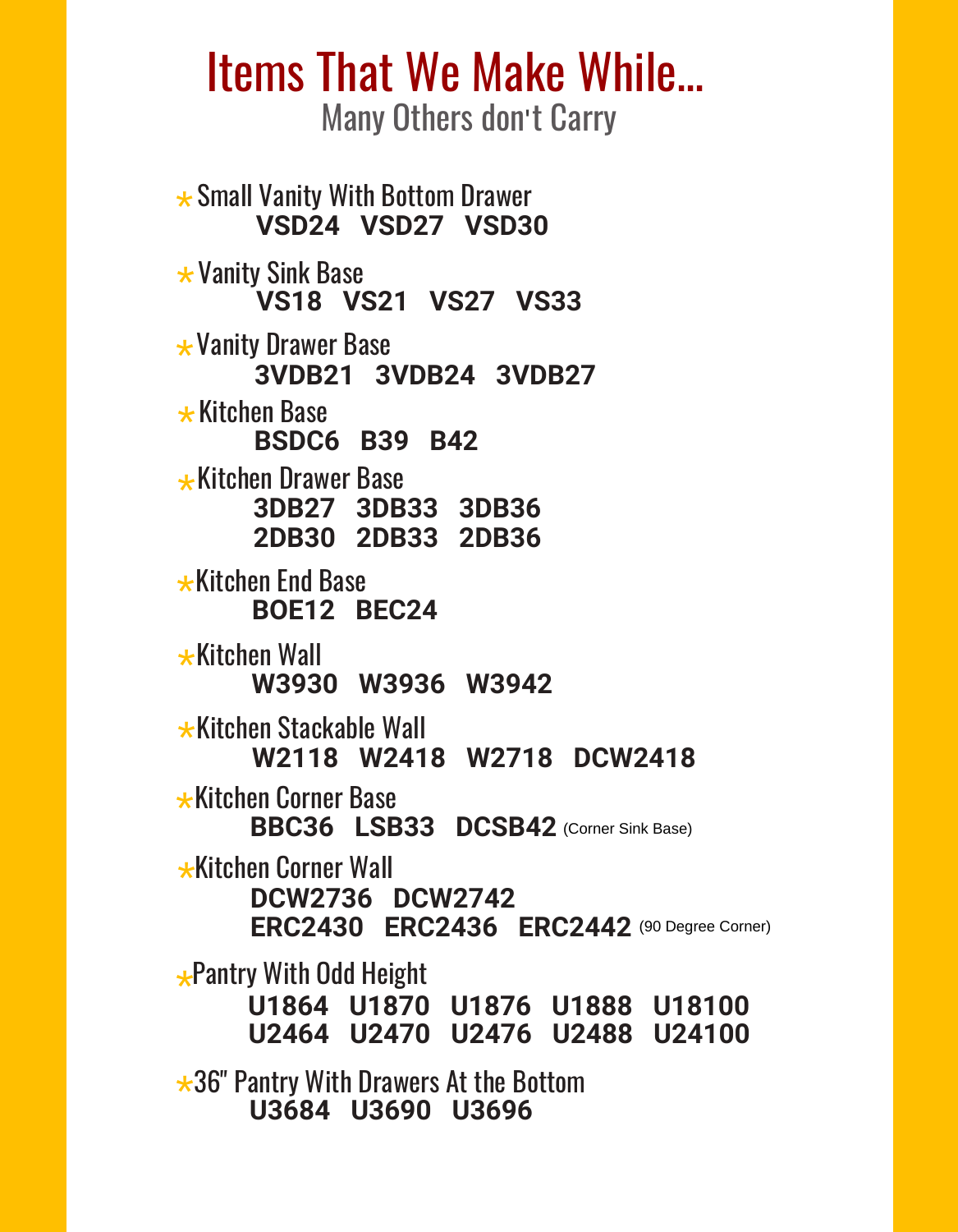| Door Styles                           |                |
|---------------------------------------|----------------|
| <b>Shaker White</b>                   | $\overline{2}$ |
| <b>Shaker Grey</b>                    | $\overline{2}$ |
| <b>Shaker Espresso</b>                | $\overline{2}$ |
| <b>Charleston Saddle</b>              | 3              |
| <b>Charleston Antique White</b>       | 3              |
| <b>Charleston Pure White</b>          | 3              |
| <b>York Chocolate</b>                 | $\overline{4}$ |
| <b>Alton Stone Grey</b>               | 4              |
| <b>Cabinet Construction</b>           | 5              |
| <b>Wall Cabinets</b>                  | 6              |
| <b>Base Cabinets</b>                  | 19             |
| <b>Tall Cabinets</b>                  | 29             |
| <b>Bath Cabinets</b>                  | 33             |
| <b>Panels and Skins</b>               | 37             |
| <b>Molding and Trim</b>               | 43             |
| <b>Roll Outs</b>                      | 54             |
| <b>Trash Can Pull Out</b>             | 55             |
| Hardware                              | 56             |
| Touch-Up                              | 53             |
| Cleaning, Care, and Maintenance       | 57             |
| <b>Product and Finish Information</b> | 59             |
| Warranty                              | 60             |
| <b>Notes</b>                          | 74             |
| Index                                 | 62             |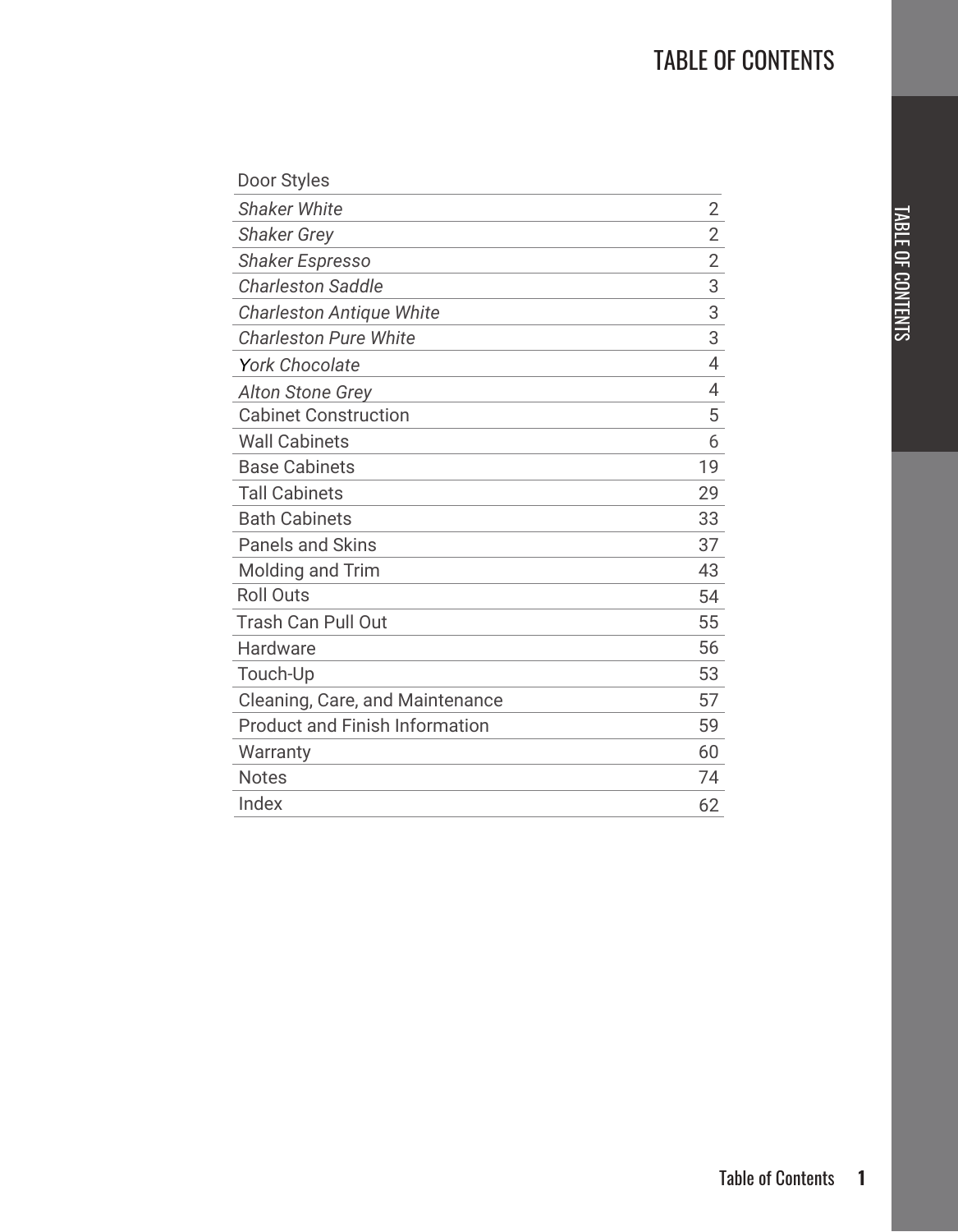### DOOR STYLES







### Shaker Espresso

- Order Code: **SE**
- Full overlay door style
- Hardwood species
- Solid wood mortis and tenon stile and rail
- 5-piece drawer front
- Veneered MDF center panel
- Dark brown stain

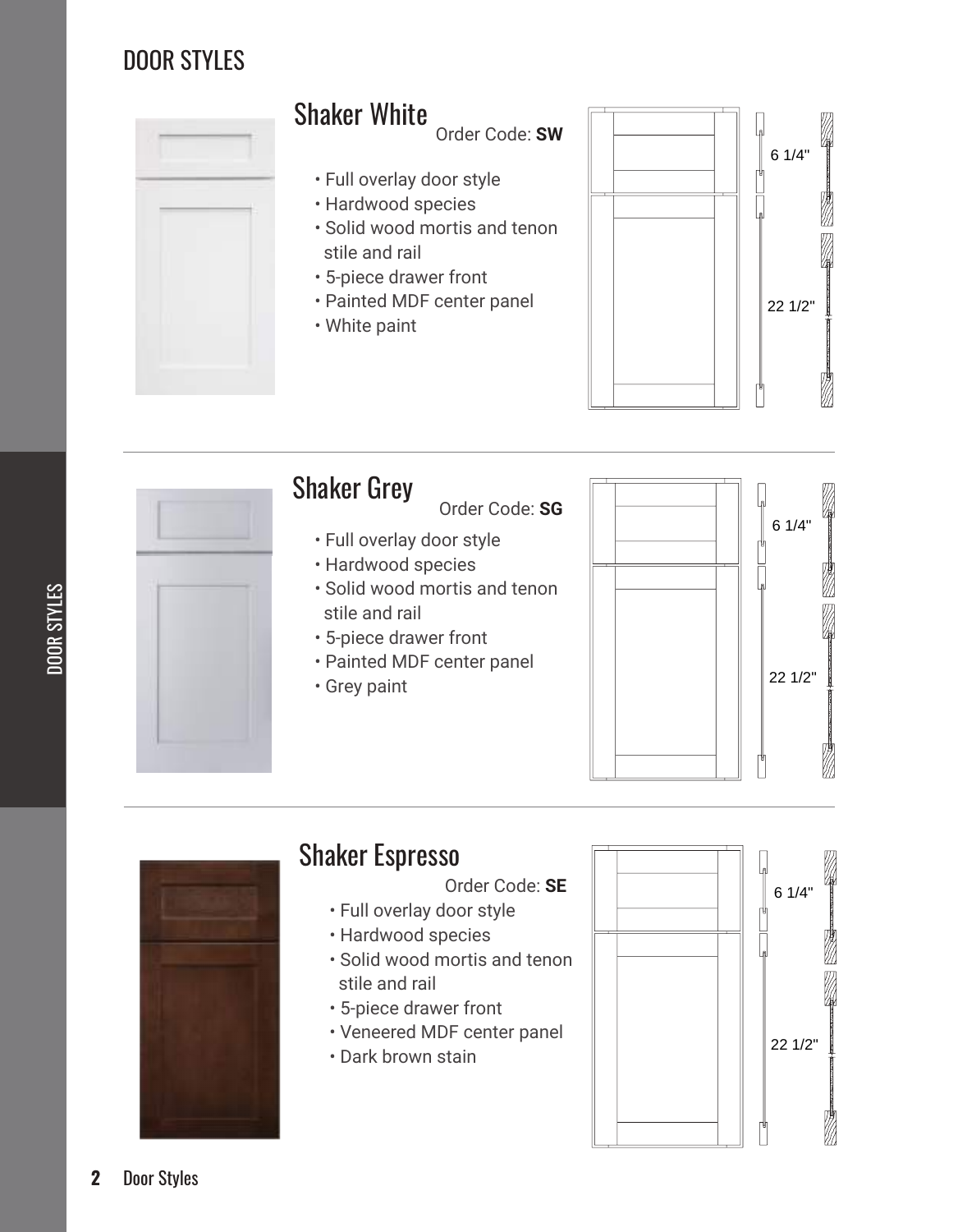# DOOR STYLES







# Charleston Pure White

Order Code: **PW**

- Full overlay door style
- Hardwood species
- Solid wood mitered stile and rail
- 5-piece drawer front
- Solid wood center panel
- Pure white paint

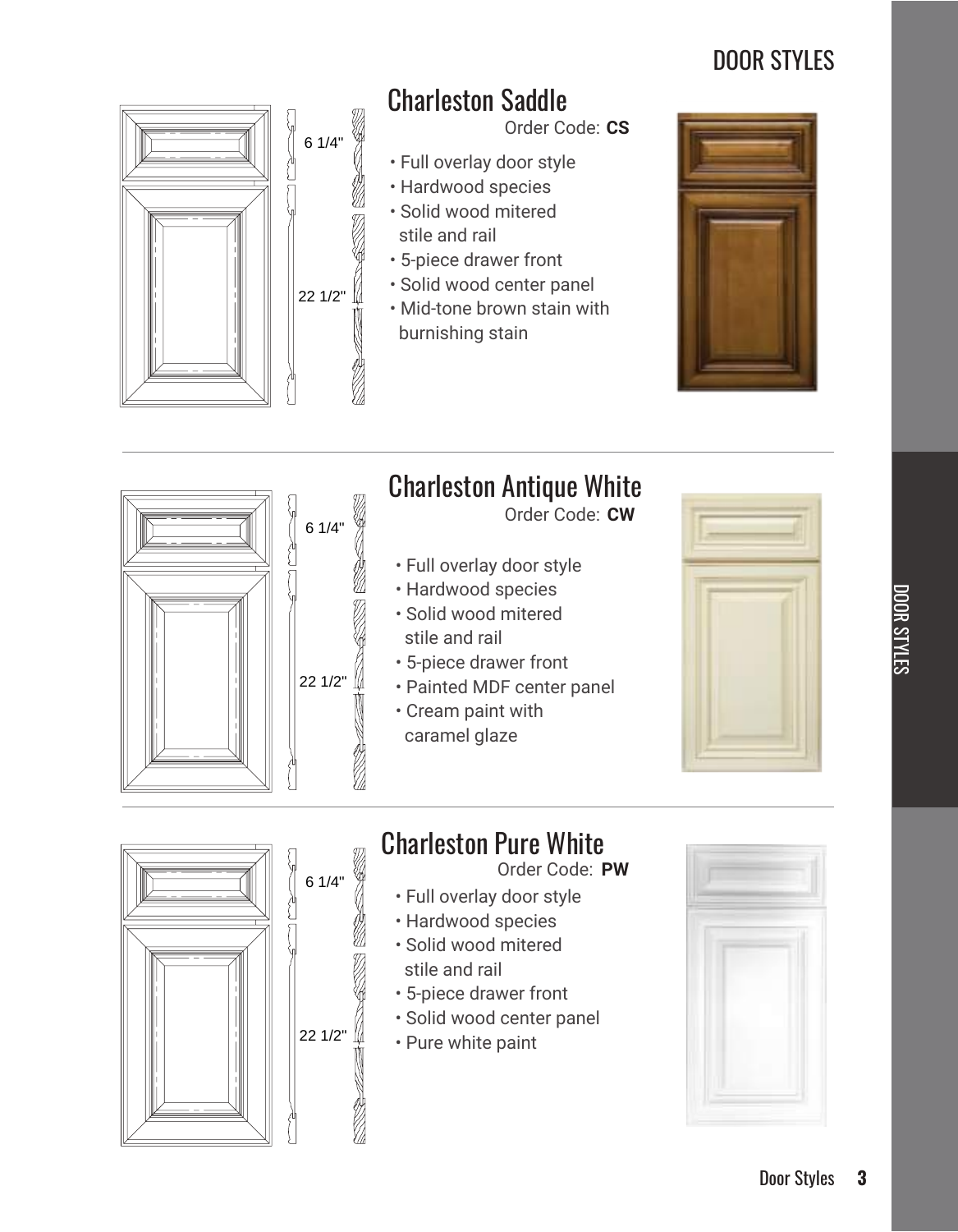### DOOR STYLES



# York Chocolate

Order Code: **YC**

- Full overlay door style
- Hardwood species
- Solid wood mitered stile and rail
- 5-piece drawer front
- Painted MDF center panel
- Brown stain with black glaze





**NOTES**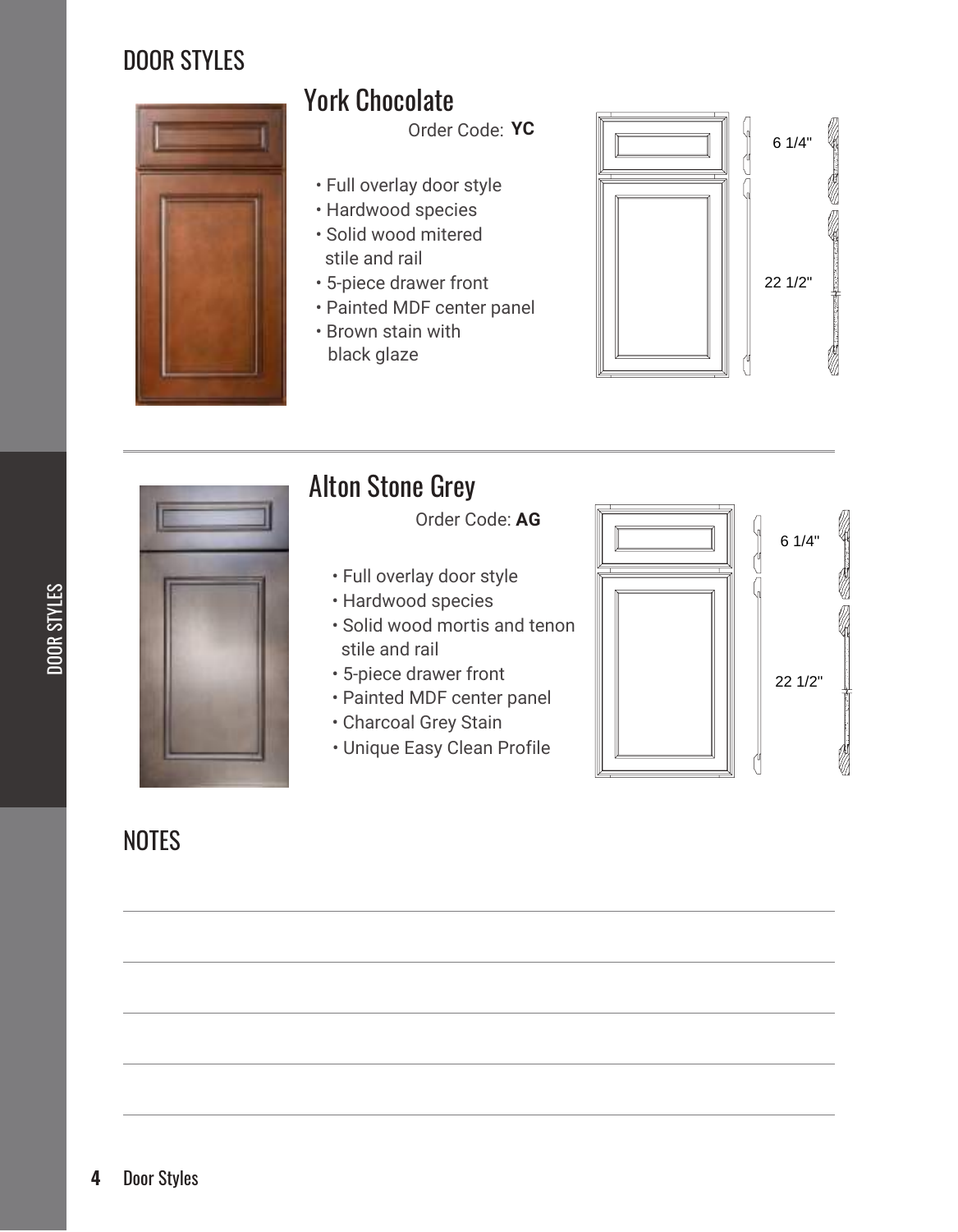## CABINET CONSTRUCTION

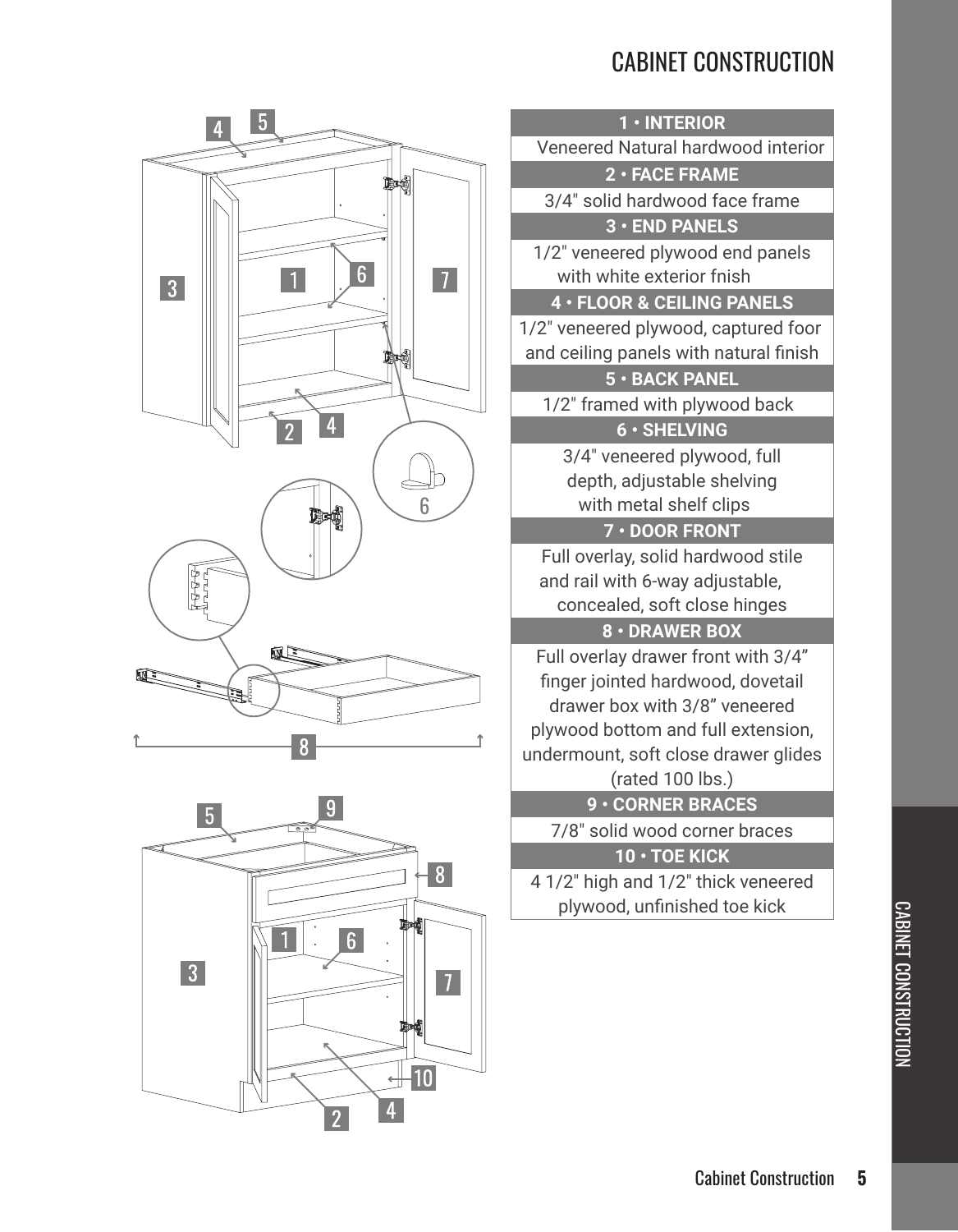#### CABINET IDENTIFICATION

The letter(s) represent the type of cabinet, the first set of numbers represents the width of the cabinet, and the second set of numbers represents the height of the cabinet.



Whenever a cabinet is shorter or deeper than the standard 12" for wall cabinets, it is represented by a third set of numbers.



### ORDER CODING

All wall cabinet order coding begins with the door order code Example: **SW W1830**

#### SPECIAL NOTES

•Wall cabinetry is 12" deep less otherwise noted

• Single door wall cabinetry is hinged on the right side of the face frame but can be flipped as necessary

### AVAILABILITY KEY



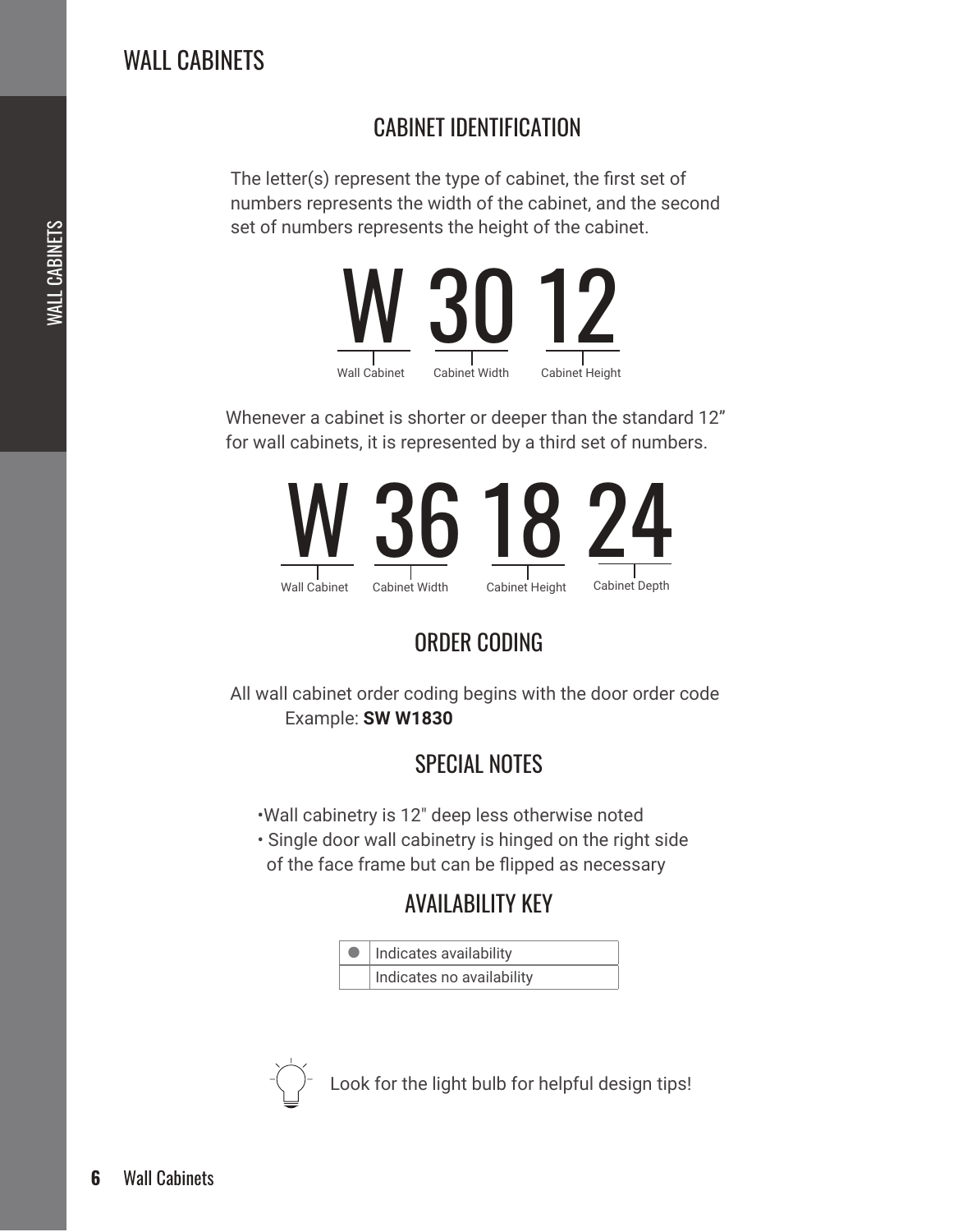

12"

12"

# Wall Bridge Double Door 12" High

Order Code: **W3012 W3612**

| <b>SW</b> |
|-----------|
| SG        |
| <b>SE</b> |
| CS        |
| <b>CW</b> |
| PW        |
| YС        |
| AG        |

• No shelf



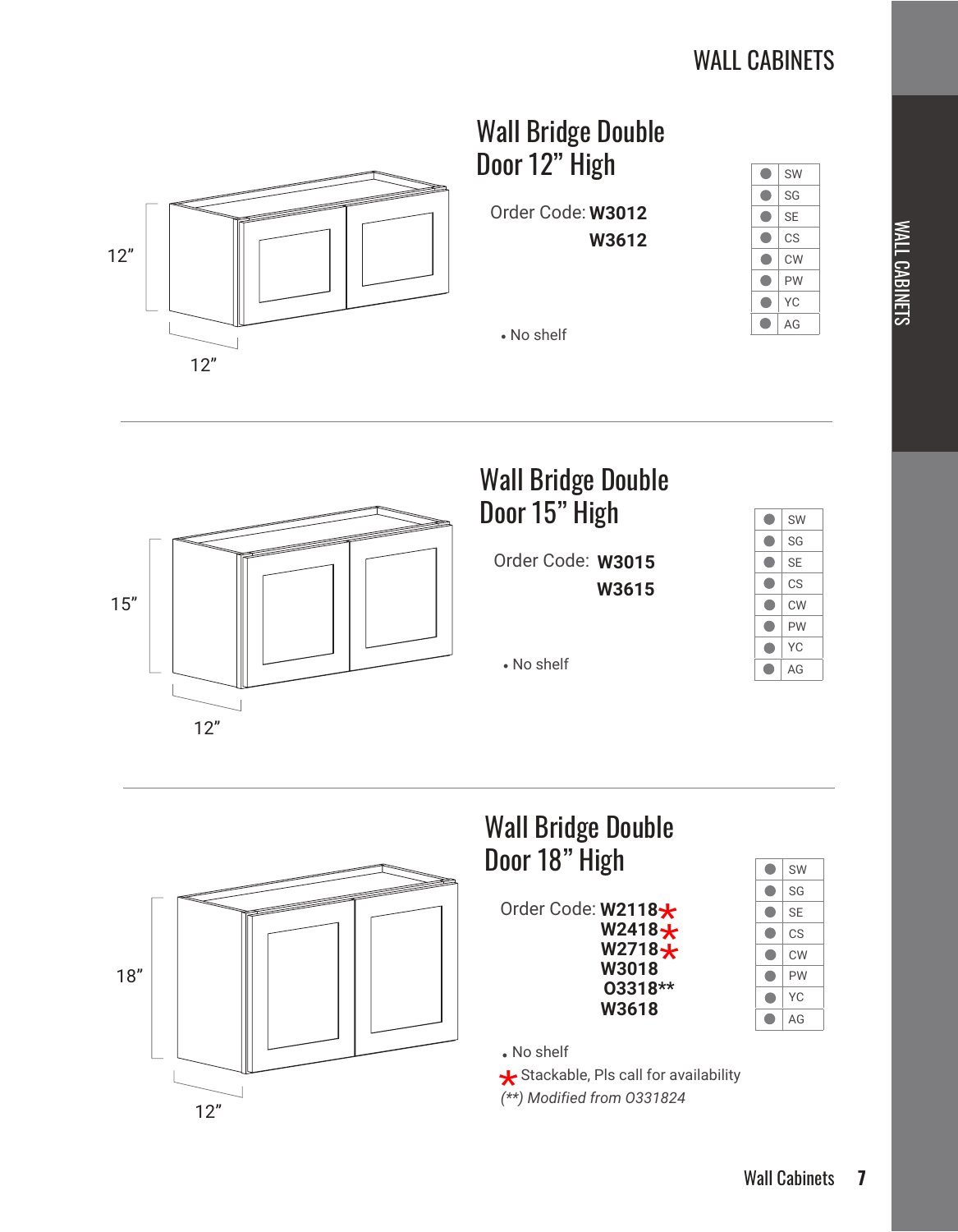



### Oven Upper Cabinet Double Door 24" Deep

Order Code: **O331824 0332124 ★<br>0332124 ★ O332424**



• One adjustable shelf for 24"/30" H

• Can be used as Refridgerator Cabinet

**O333024**

*Can be used as Farmer Sink Base* \*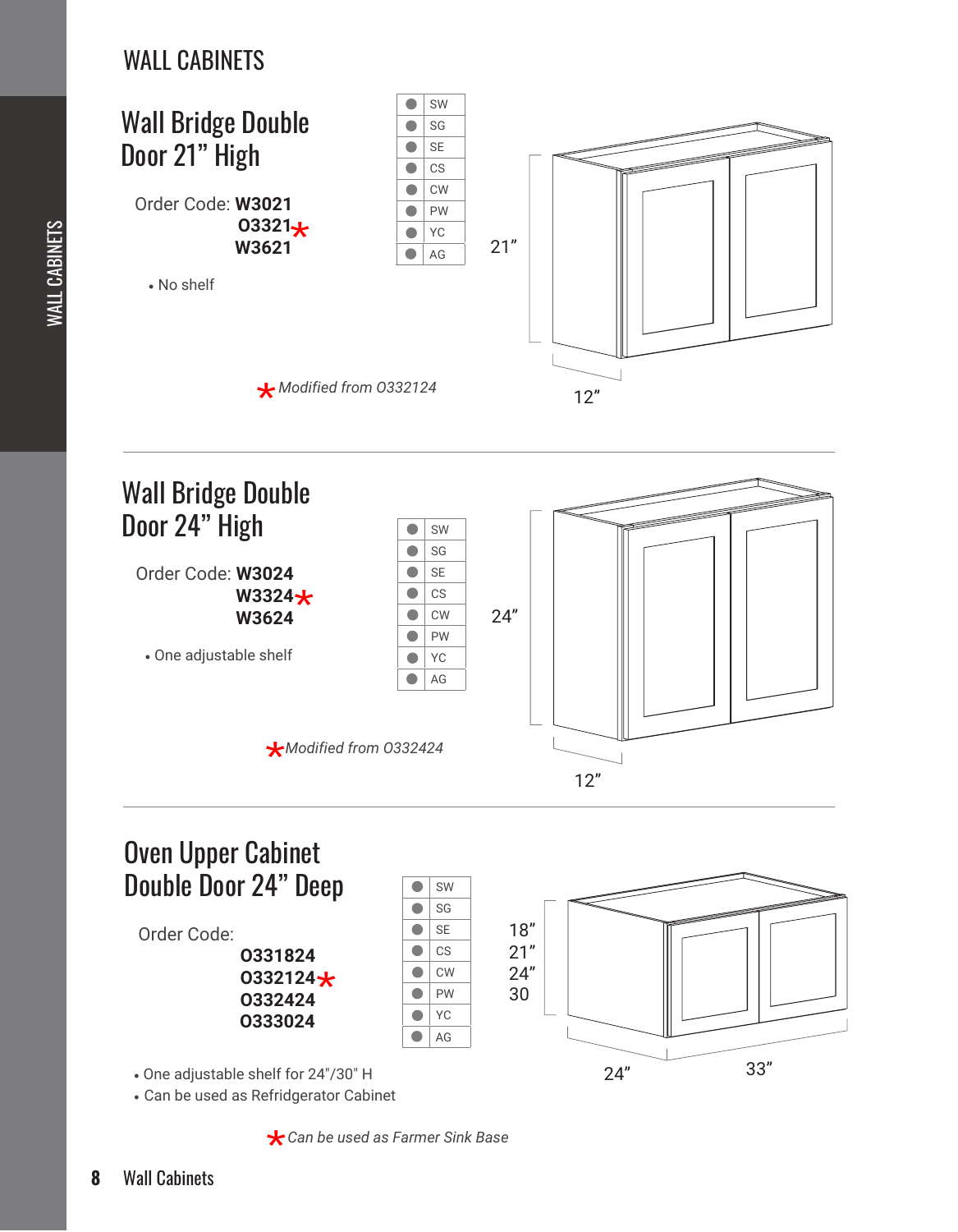



Order Code: **W0930 W1230 W1530 W1830 W2130**

| SW        |
|-----------|
| SG        |
| <b>SE</b> |
| CS        |
| <b>CW</b> |
| PW        |
| YС        |
| AG        |
|           |

• Two adjustable shelves



12"

30"

## Wall Single Door 36" High

Order Code: **W0936 W1236 W1536 W1836 W2136**

| SW        |
|-----------|
| SG        |
| <b>SE</b> |
| СS        |
| <b>CW</b> |
| PW        |
| YС        |
| AG        |

• Two adjustable shelves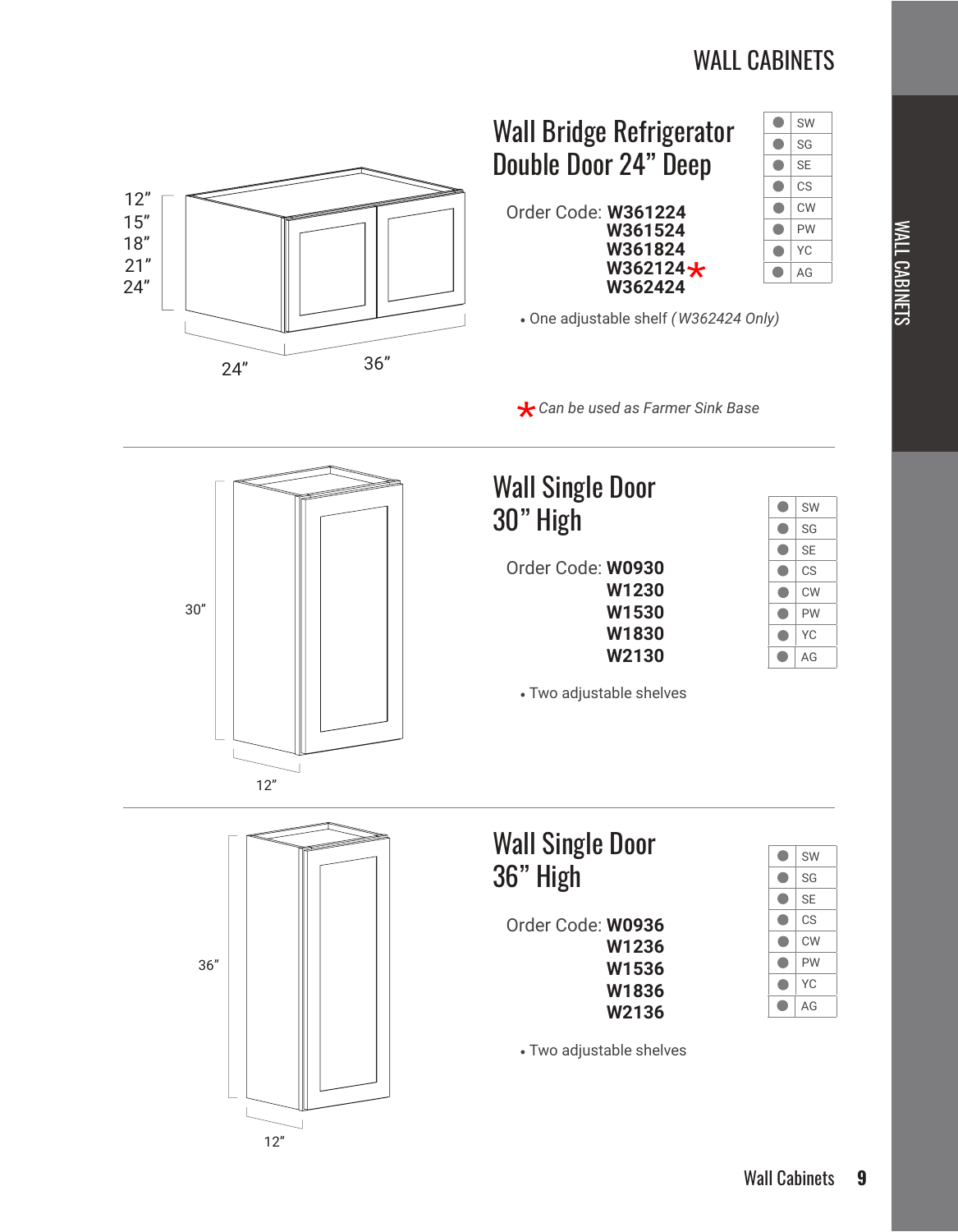



Wall Double Door  $\bullet$ SW 30" High  $\bullet$ SG SE  $\bullet$ Order Code: **W2430**  $\bullet$ CS  **W2730**  $\bullet$ CW  $\bullet$ PW  **W3030** 30"  $\bullet$ YC  **W3330**  $\bullet$ AG  **W3630 W3930 ★**<br>stable shelves • Two adjustable shelves *Available for SW, AG, PW* \* 12"

## Wall Double Door 36" High

Order Code: **W2436 W2736 W3036 W3336 W3636** × **W3936**<br>stable shelves

• Two adjustable shelves

*Available for SW, AG, PW* \*

|  | SW        |  |
|--|-----------|--|
|  | SG        |  |
|  | <b>SE</b> |  |
|  | СS        |  |
|  | <b>CW</b> |  |
|  | PW        |  |
|  | YС        |  |
|  | AG        |  |

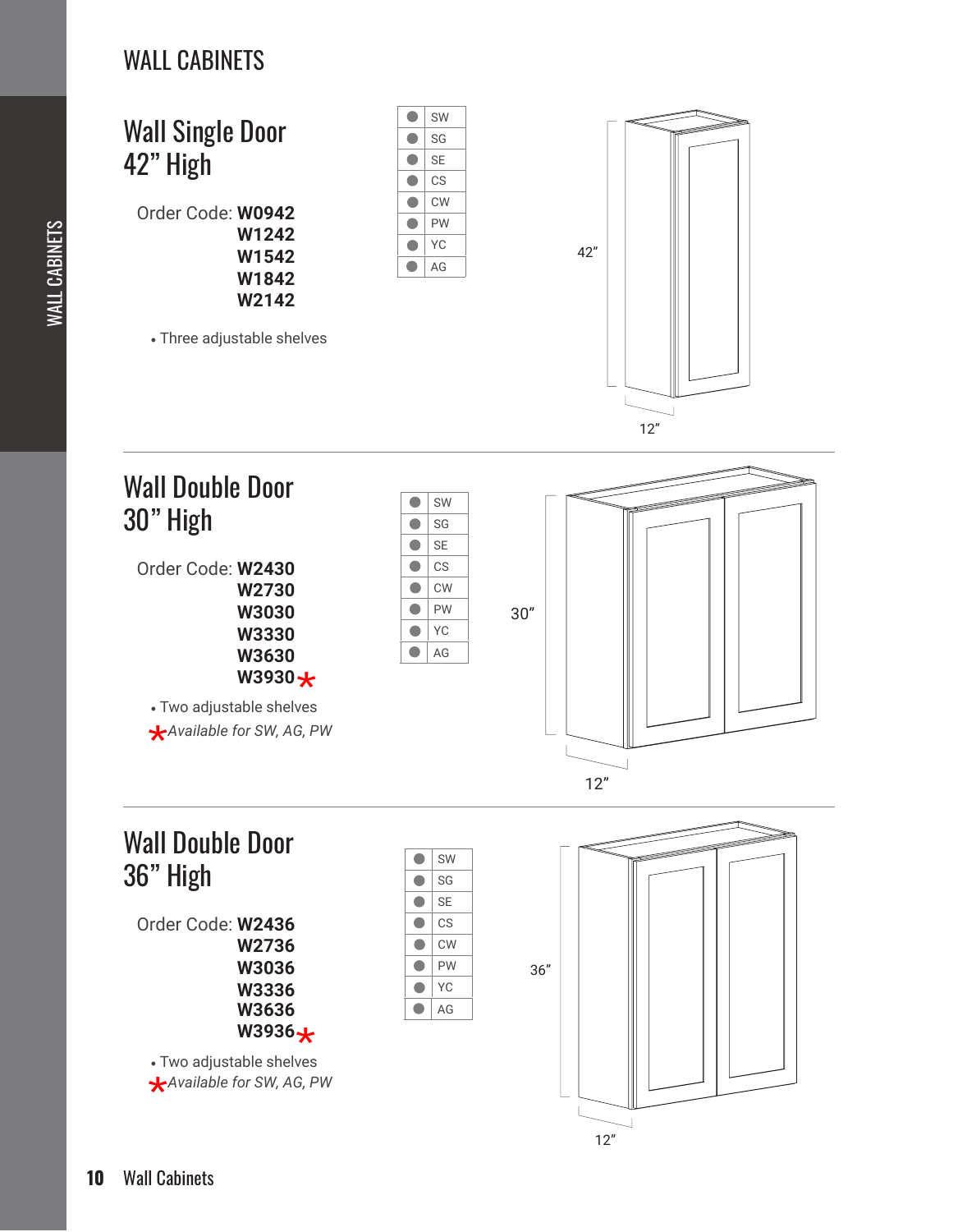



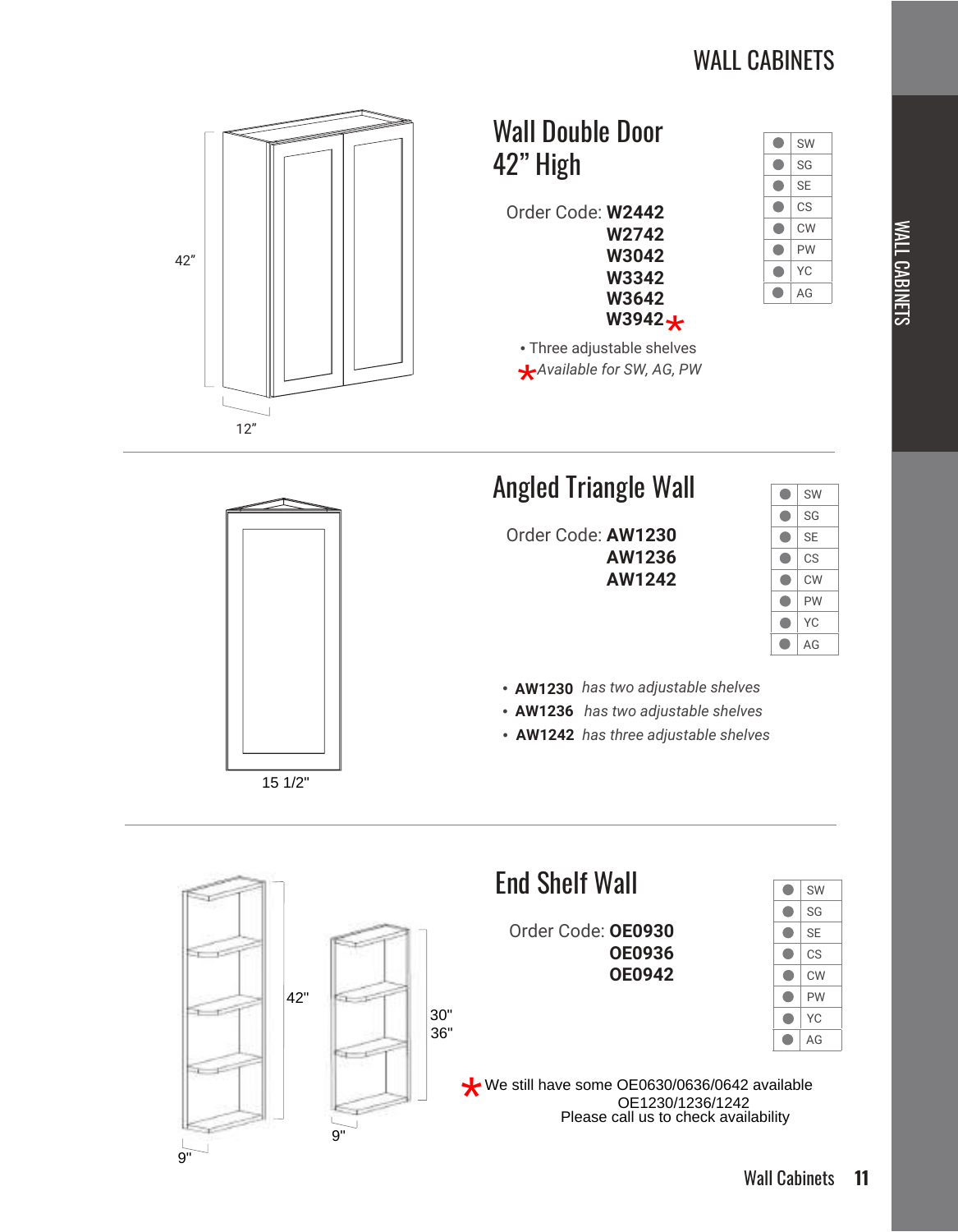

### Wall Diagonal Corner 12" Deep **Stackable**

Order Code: **DCW2418**

- 12" deep, 24" wide
- No shelves
- *Stackable, Pls call for availability* \*



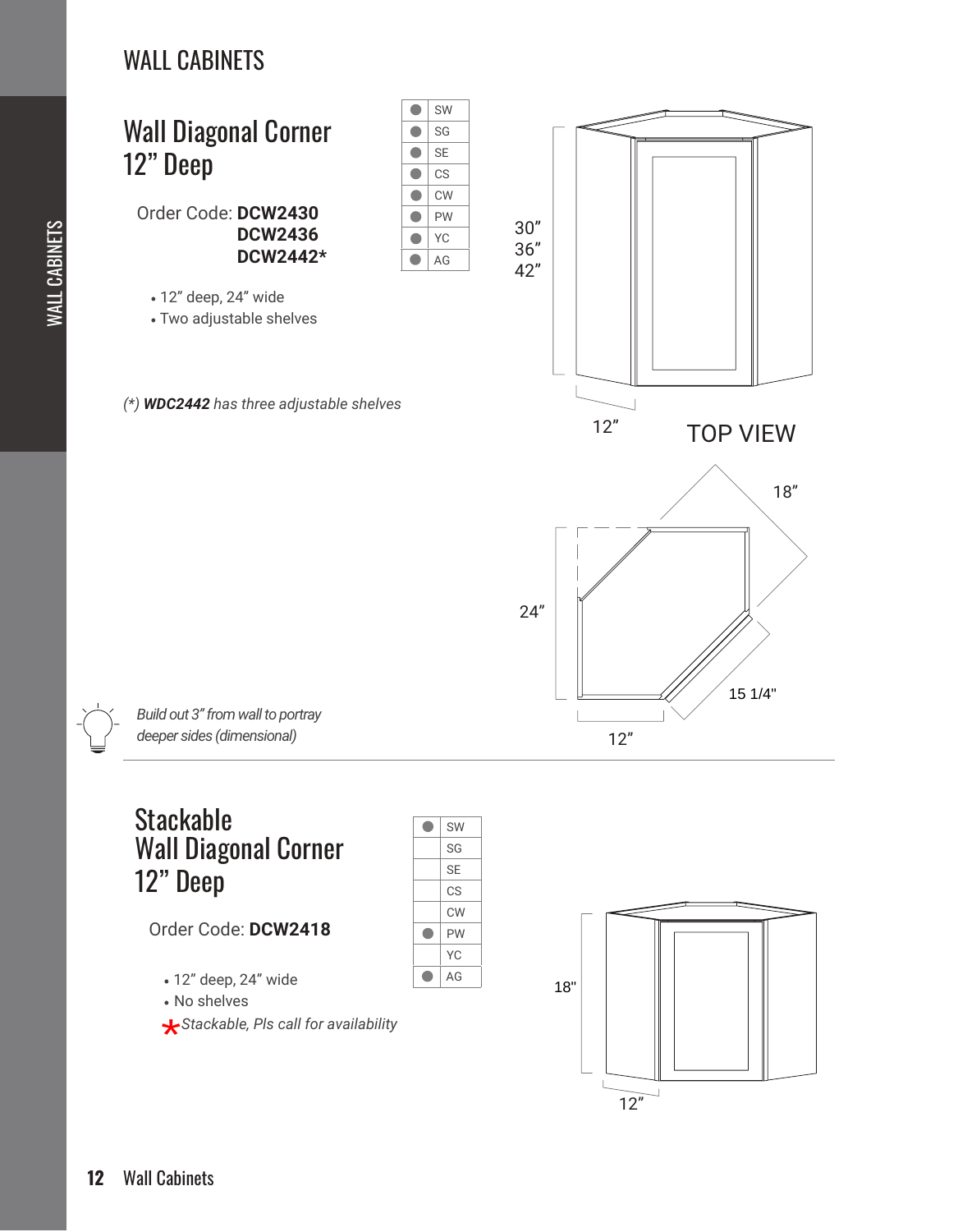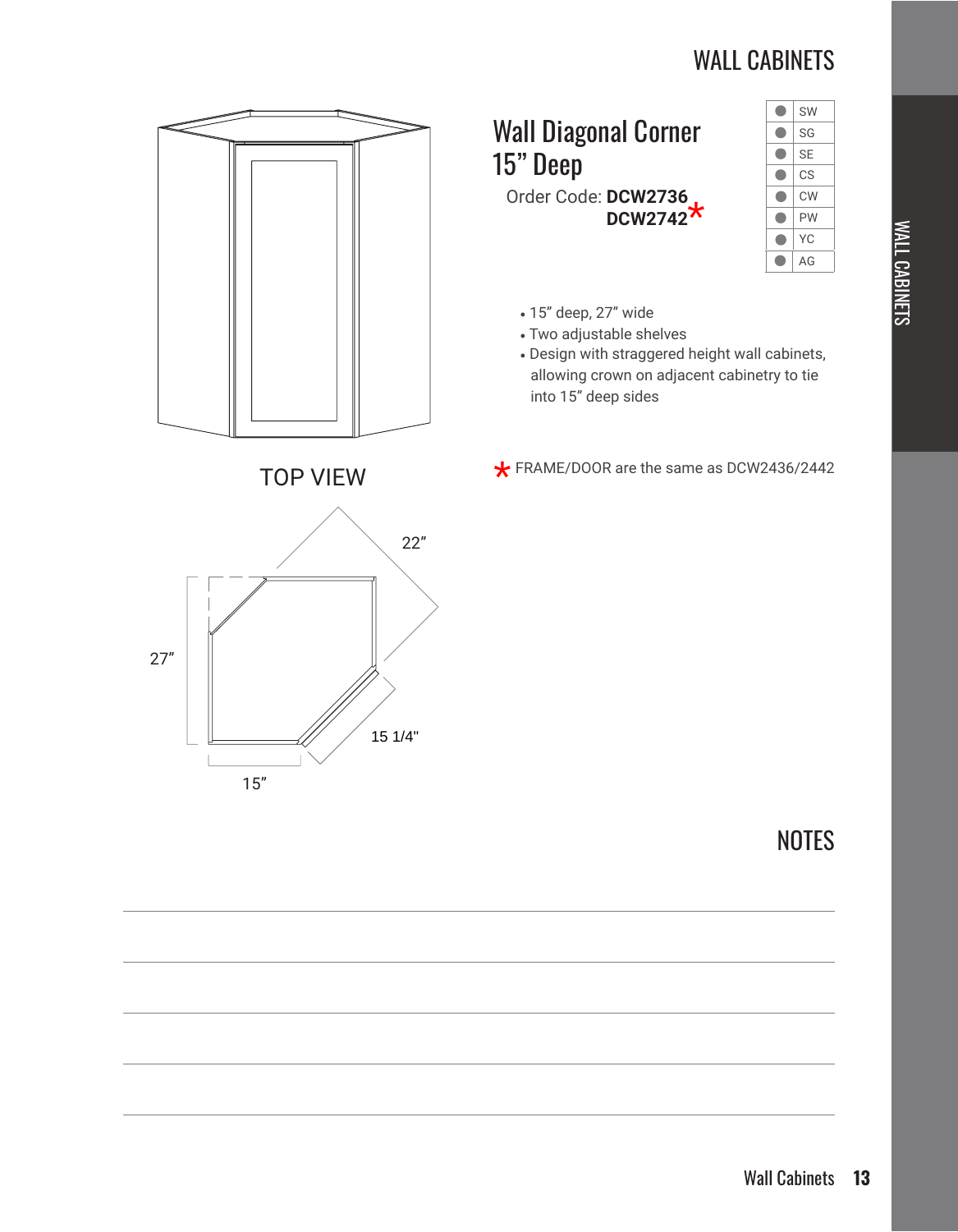# Wall Blind Corner Order Code: **WBC2730 WBC2736**

|  | SG        |
|--|-----------|
|  | <b>SE</b> |
|  | СS        |
|  | <b>CW</b> |
|  | PW        |
|  | YС        |
|  | AG        |

SW

#### • 27" wide

- Two adjustable shelves
- Must be pulled 1" from the adjacent wall for a total of 28" wide

 **WBC2742\***

- 3" wall filler included
- Cabinet can be flipped for left/right application
- Hinges are located on center stile of the face frame and can be flipped as necessary
- *(\*)* <code>WBC2742</code> has three adjustable shelves



# INSTALLATION DIAGRAM 27" (Can be pulled out up to 30") $24$ 12" 57 3" Filler WBC Adjacent Wall Cabinet

#### FACE FRAME OPENING DIMENSIONS

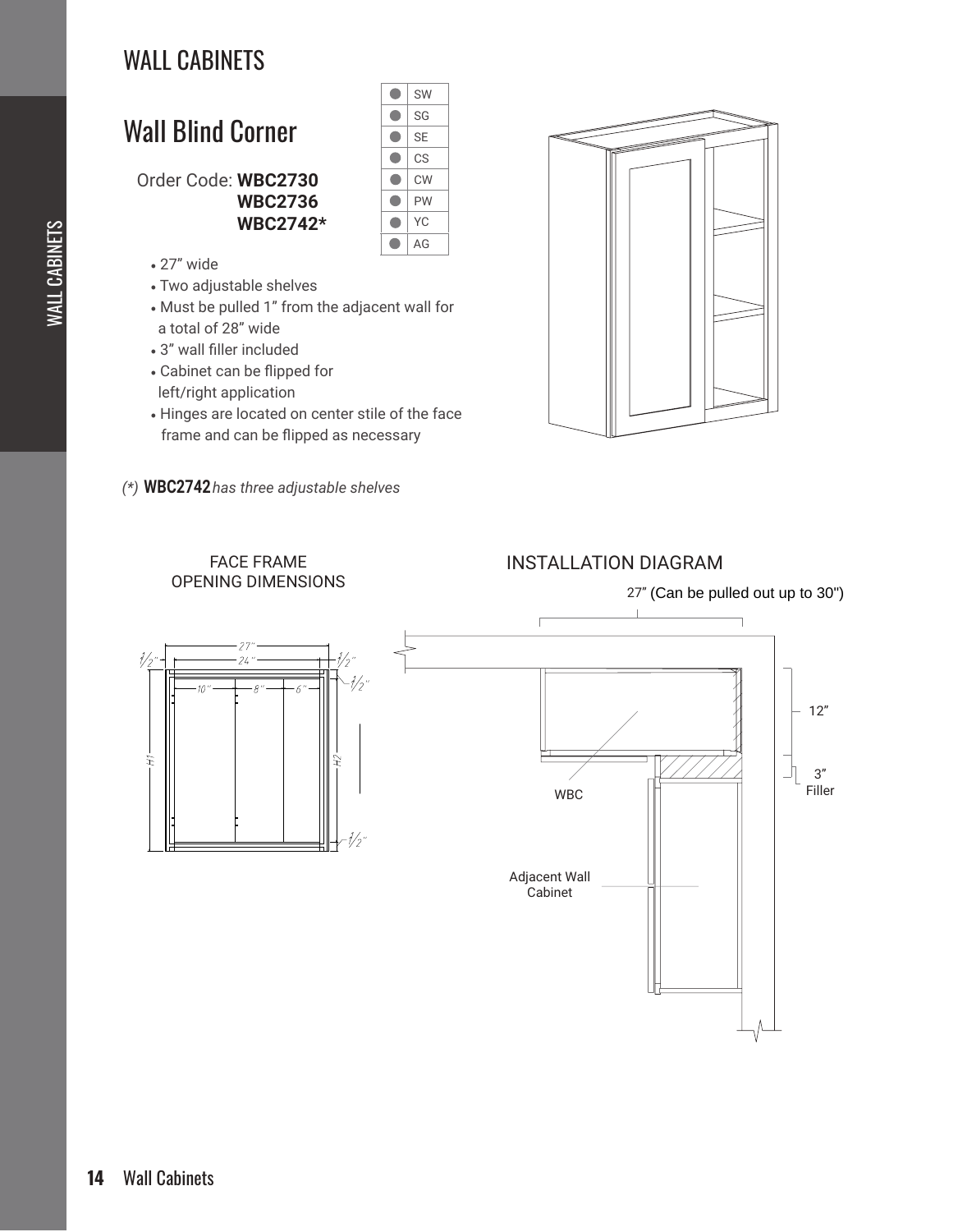WALL CABINETS

**WALL CABINETS** 



### NKBA STANDARD COOKING SURFACE CLEARANCE

#### **RECOMMENDED**

• Allow 24" of clearance between the cooking surface and a protected, non-combustible surface (e.g. a range hood) above it.

#### **CODE REQUIREMENT**

- At least 30" of clearance is required between the cooking surface and an unprotected, combustible surface (e.g. cabinetry) above it.\*
- If a microwave hood is used, then the manufacturer's specifications should be followed.

*(\*) IRC M 1901.1 and IRC G 244705*

*Source: National Kitchen and Bath Association*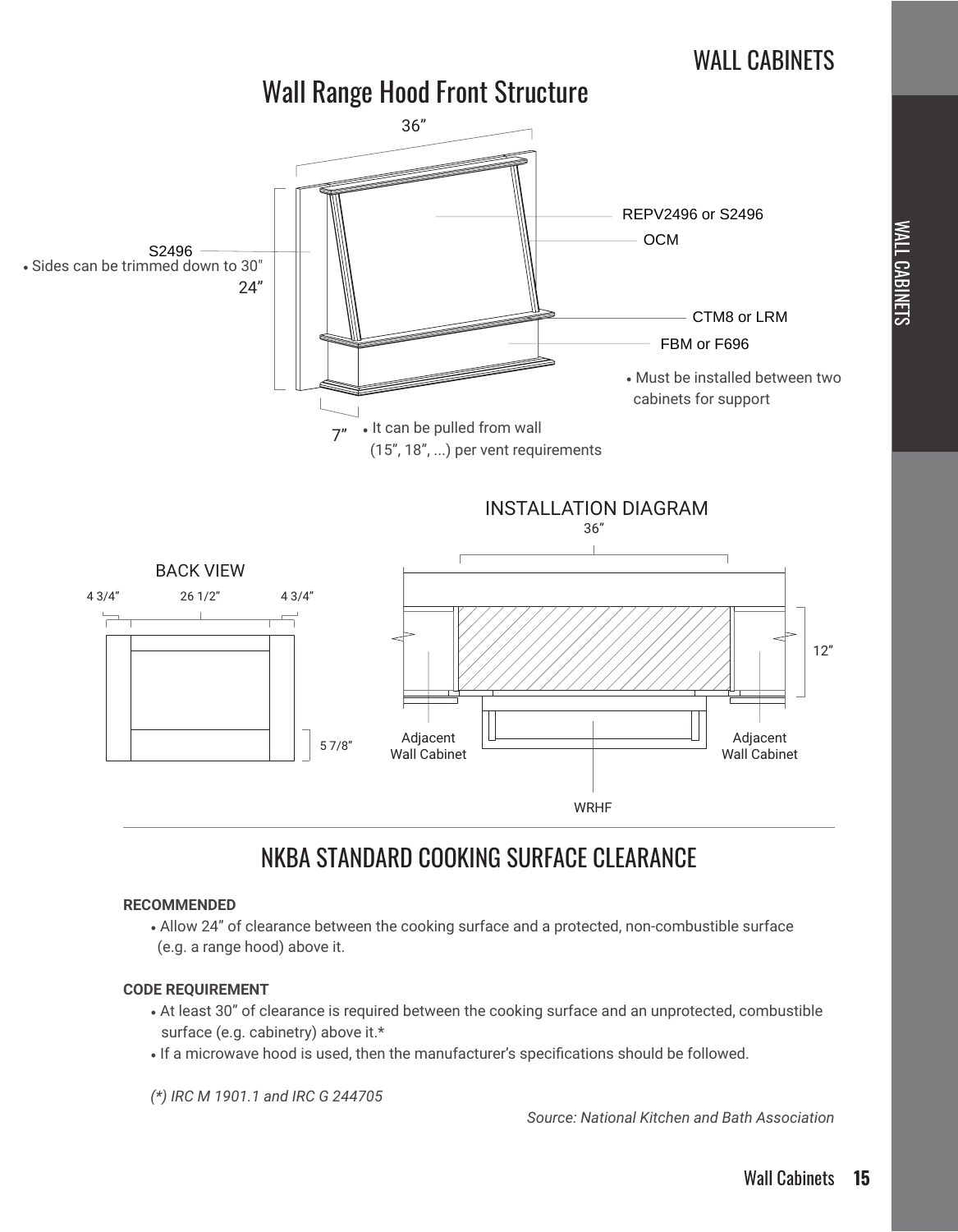# Wall Easy Reach

Order Code: **ERC2430** \*  **ERC2436 ERC2442\*\***

- Bi-folding door
- Two adjustable shelves
- Soft close not available

#### <del>★</del> ERC2430 shares door&f<br>(<sup>\*\*)</sup> ERC2442 has 3 shelves  $★$  **ERC2430 shares door&frame with LSB36**



TOP VIEW



#### Wall Microwave Cabinet $\star$  $\bullet$ SW Order Code: **MO3030**  $\bullet$ SG  $\bullet$  **MO3036** SE  **MO3042**  $\bullet$ CS CW  $\bullet$  $\bullet$ PW  $\bullet$ YC  $\bullet$ AG **\*** They will be discontinued and replaced with MO3018 + W3012/W3018/W3024

SW SG SE CS CW PW YC AG

 $\bullet$  $\bullet$  $\bullet$  $\bullet$ 

 $\bullet$  $\bullet$  $\bullet$  $\bullet$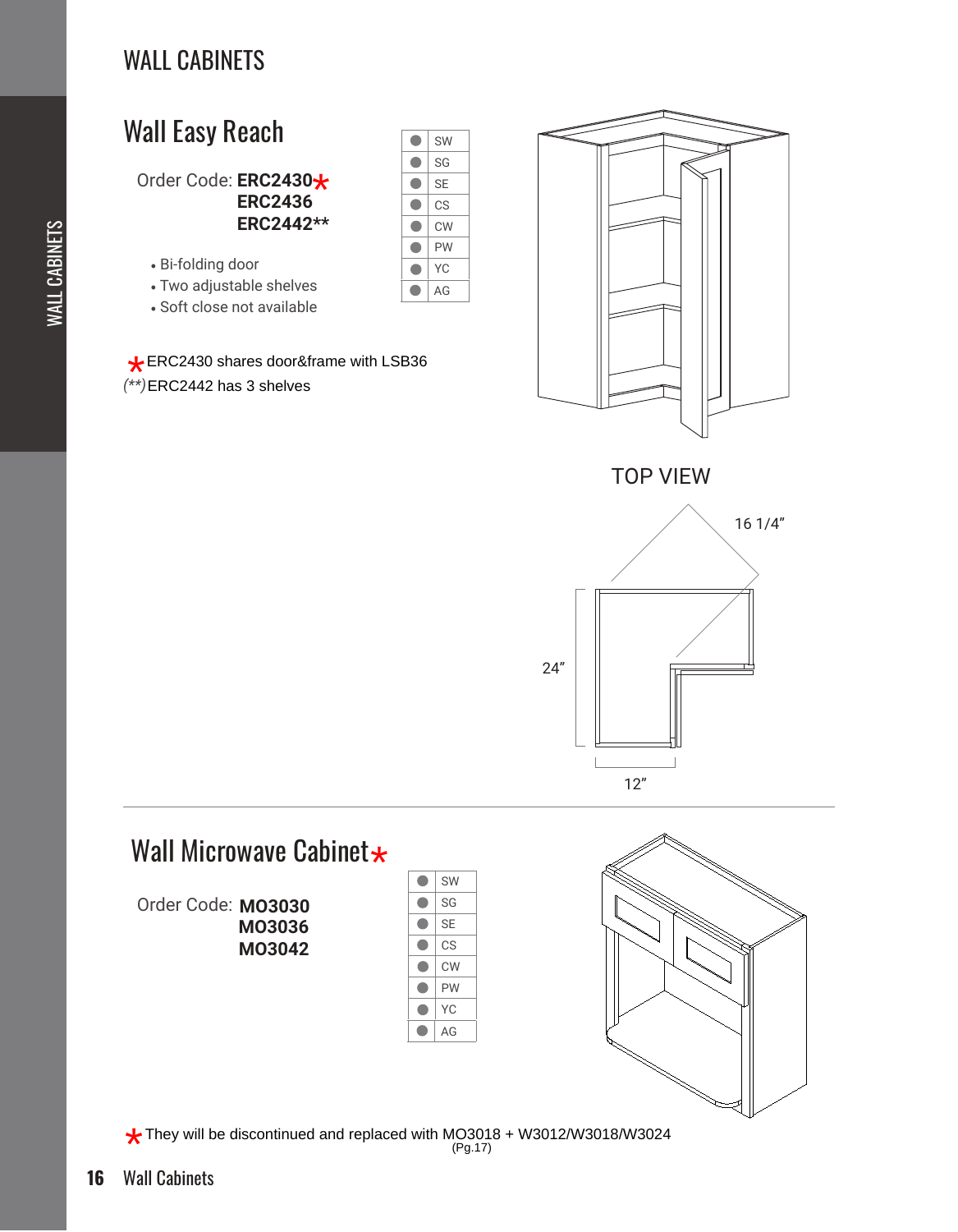SW SG SE CS CW PW YC AG

 $\bullet$  $\bullet$  $\bullet$  $\bullet$  $\bullet$  $\bullet$  $\bullet$ 

 $\bullet$ 



# Wall Microwave

#### Order Code: **MO3018**

- Intended for "countertop" style microwave
- Unfinished interior
- Finished shelf is 5/8" thick and 15" deep

#### **OPENING DIMENSIONS**

|                                 | WIDTH HEIGHT DEPTH           |         |
|---------------------------------|------------------------------|---------|
| Interior Dimension              | $281/4"$   14 1/4"   10 5/8" |         |
| Frame Opening w/Shelf   26 3/4" | 14"                          | 17 1/2" |

# Wine Rack

Order Code: **WRC3015**

 $\bigstar$  Can be used as Towel Holder cabinet

| SW        |
|-----------|
| SG        |
| <b>SE</b> |
| СS        |
| <b>CW</b> |
| PW        |
| YС        |
| AG        |



30"

# Wine Rack

Order Code: **WRC3018** 18" **INSTEAD IN STRAIN SECTION** 



| SW        |
|-----------|
| SG        |
| <b>SE</b> |
| CS        |
| <b>CW</b> |
| PW        |
| YС        |
| AG        |
|           |

• Finished interior • Can be used horizontally or vertically

 $12"$ 

• Can be used in a wall or base application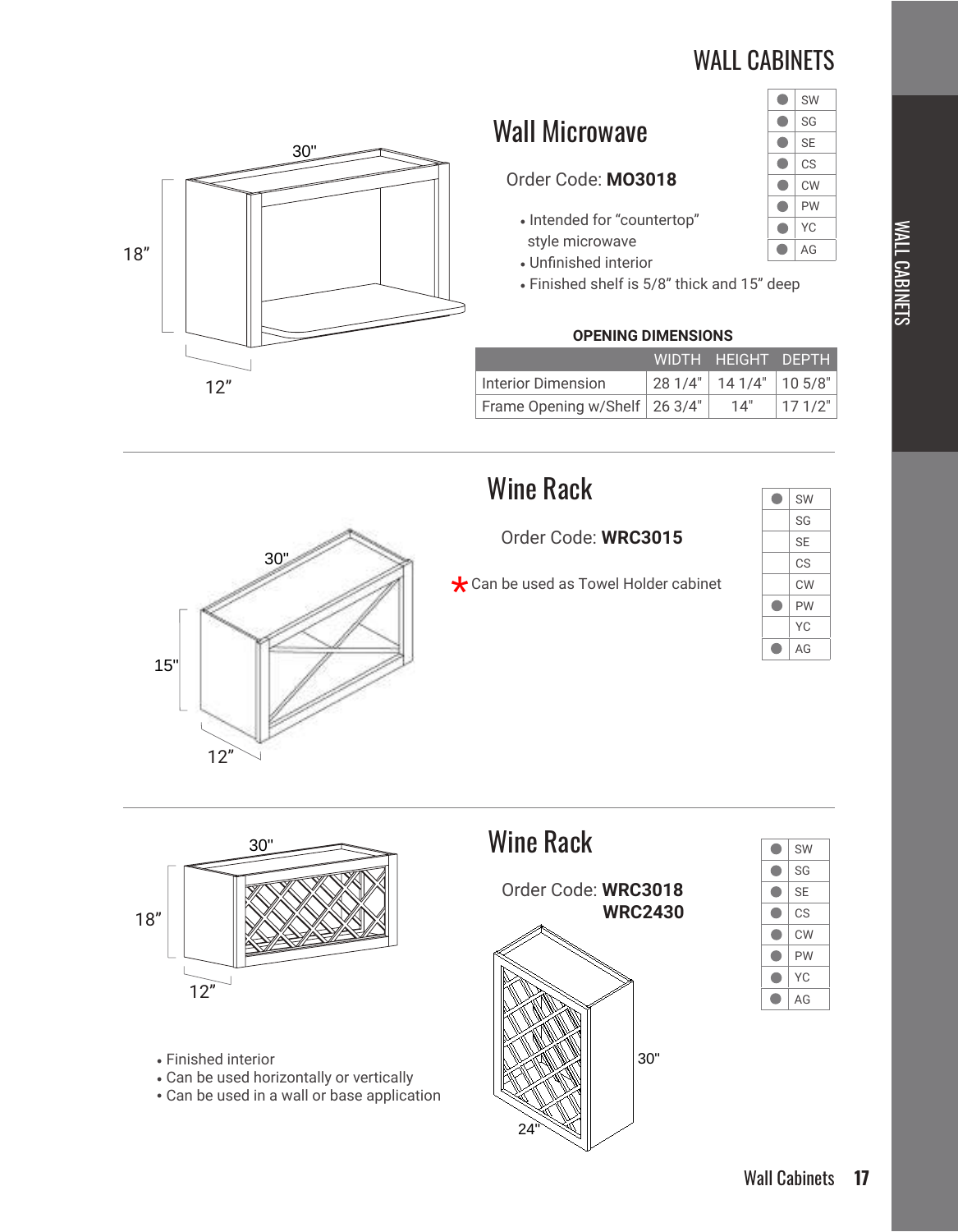# Wall Plate Rack

Order Code: **PR3015**

• Can hold 10 plates





# Wine Glass Holder

Order Code: **SGH30**



# Cut Glass for Door \*

Order Code: **GD WXX30 GD WXX36 GD WXX42**

\* Pls call for availability

• Glass not included

 $\bullet$ SW  $\bullet$ SG  $\bullet$ SE  $\bullet$ CS  $\bullet$ CW PW  $\bullet$  $\bullet$ YC  $\bullet$ AG

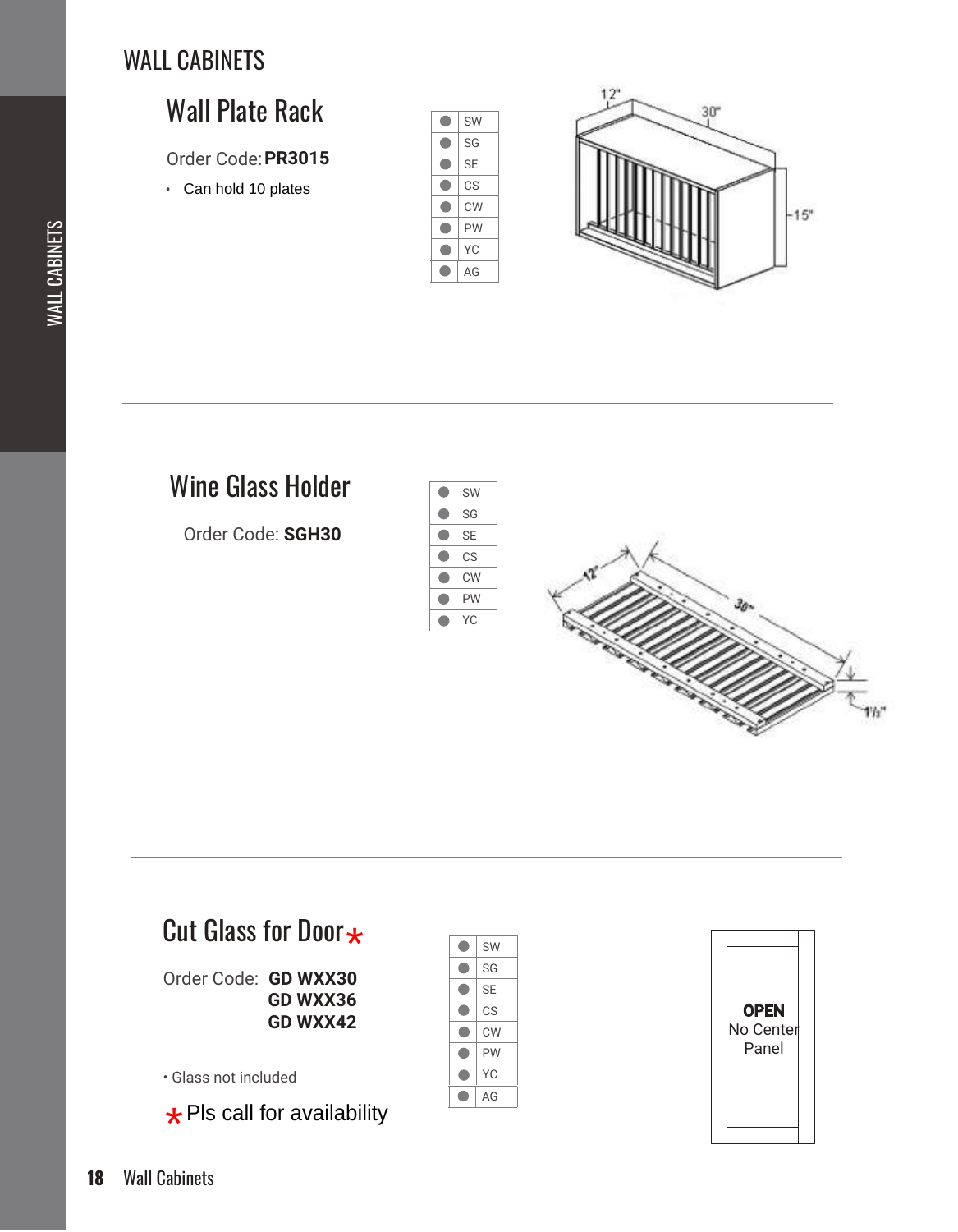### CABINET IDENTIFICATION

The letter(s) represent the name of the cabinet, and the following set of numbers represents the width of the cabinet.



Whenever a base cabinet has all drawers and no doors, also known as a drawer base, the cabinet code will start with a number. This represents the number of drawers the cabinet has.



### ORDER CODING

All base cabinet order coding begins with the door order code Example: **AG BT9**

### SPECIAL NOTES

- Base cabinetry is 24" deep less otherwise noted
- Single and bi-fold door base cabinetry is hinged on the right side of the face frame but can be flipped as necessary

### AVAILABILITY KEY





Look for the light bulb for helpful design tips!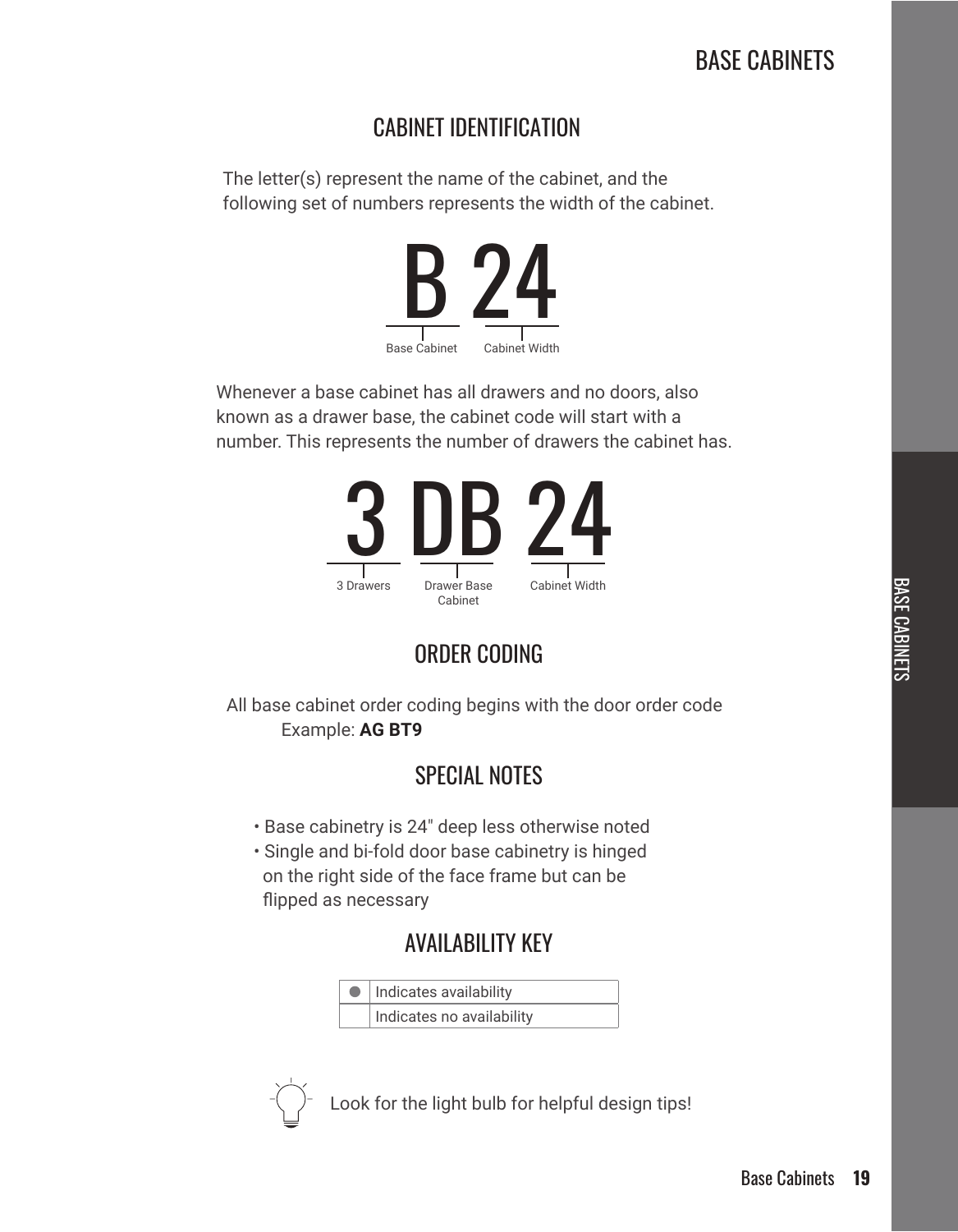# Base Spice Drawer

Order Code: **BSDC6**

| SW        |
|-----------|
| SG        |
| <b>SE</b> |
| CS        |
| <b>CW</b> |
| PW        |
| YС        |
| AG        |



*The BSDC6 is a great cabinet to use for kitchen towels, sponges, and bags, etc.*

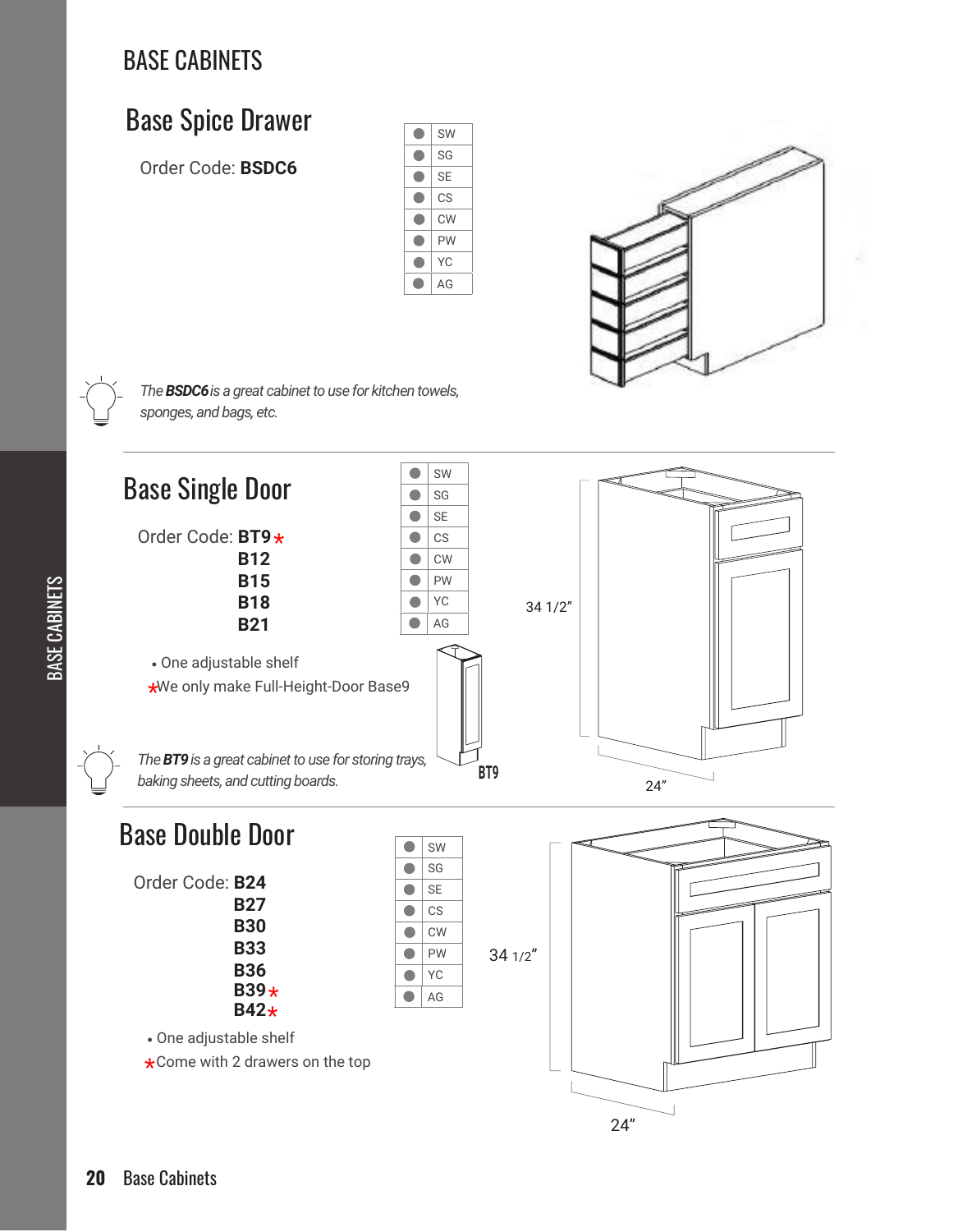

 $14 - 3/8$ DRAWER-BOX

*Perfect for making office desk out of it.*

Base Cabinets **21**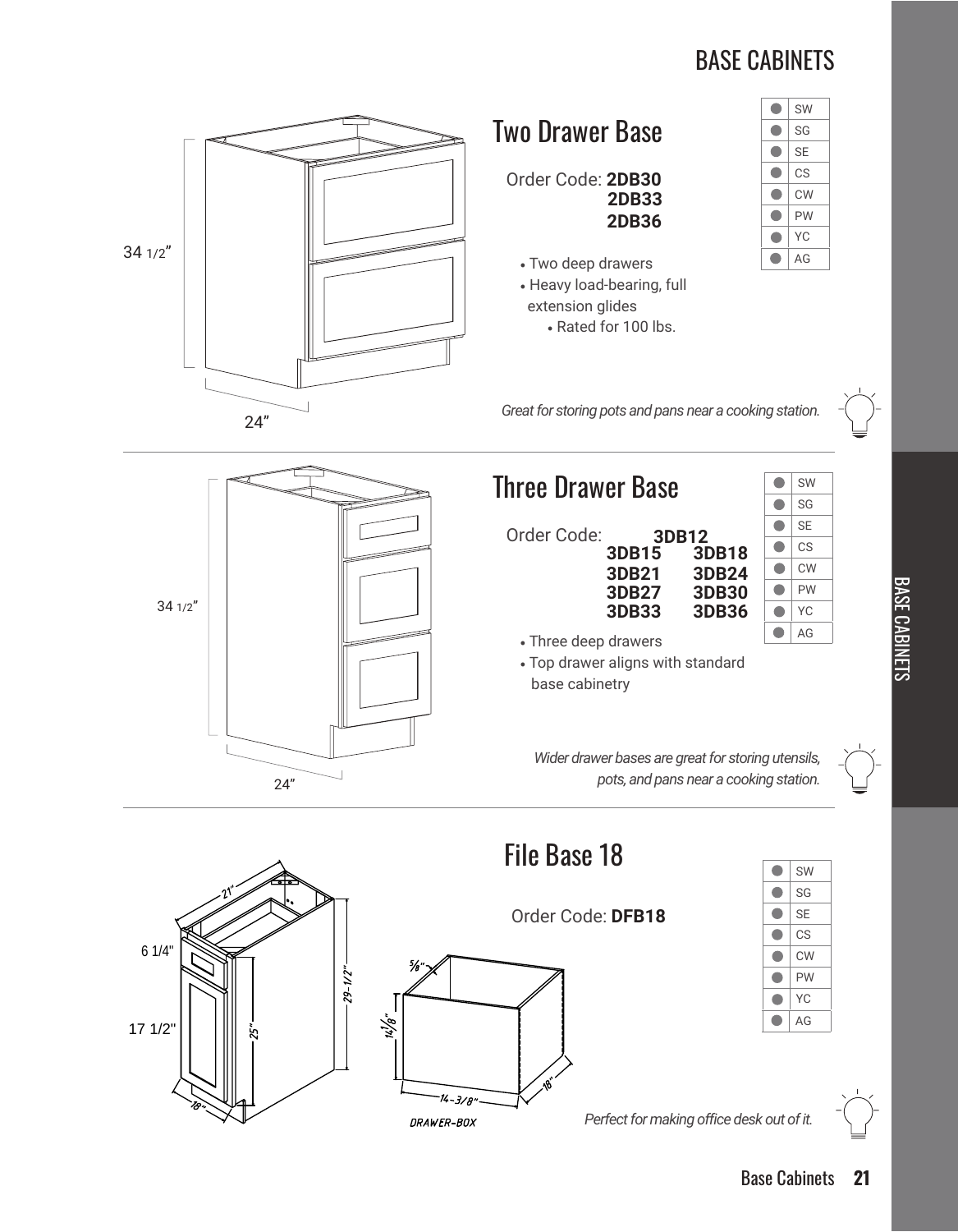

# Sink Base Diagonal



*recommended that a dishwasher be set at least 15" apart from the sink cabinet to allow for standing room and functionality.*

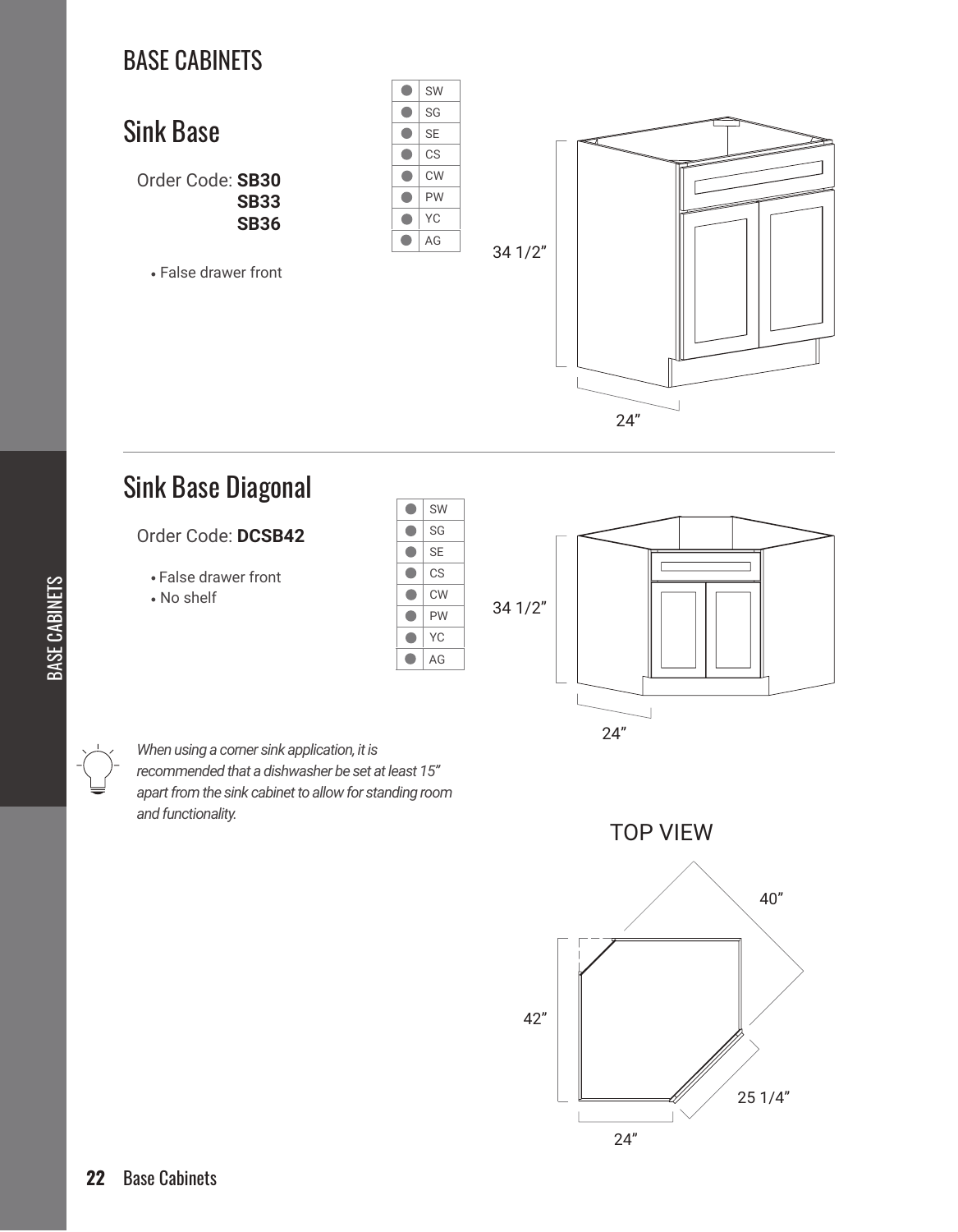

# Lazy Susan <del>×</del>

#### Order Code: **LSB33 LSB36**



- Full shelf
- Full height, bi-folding door
- Soft close not available
- Magnetic door catch attached
- Designed to prevent warpage

TOP VIEW



\* Wooden tray are not included, need to be purchased seperately.

*When positioning against an appliance, such as a range or refrigerator, place the hinge on the opposite side of the appliance. This allows the door to open past 90 degrees for maximum cabinet access.*



#### Order Code: **TB33-36**

\* Wooden tray is sold by piece, not set of 2

- Natural Wood Finish
- Rotating, pie-cut trays
- Trays are made of wood veneered plywood with a solid wood perimeter lip
- Undermount bearings allow for indepedent rotation and full access to trays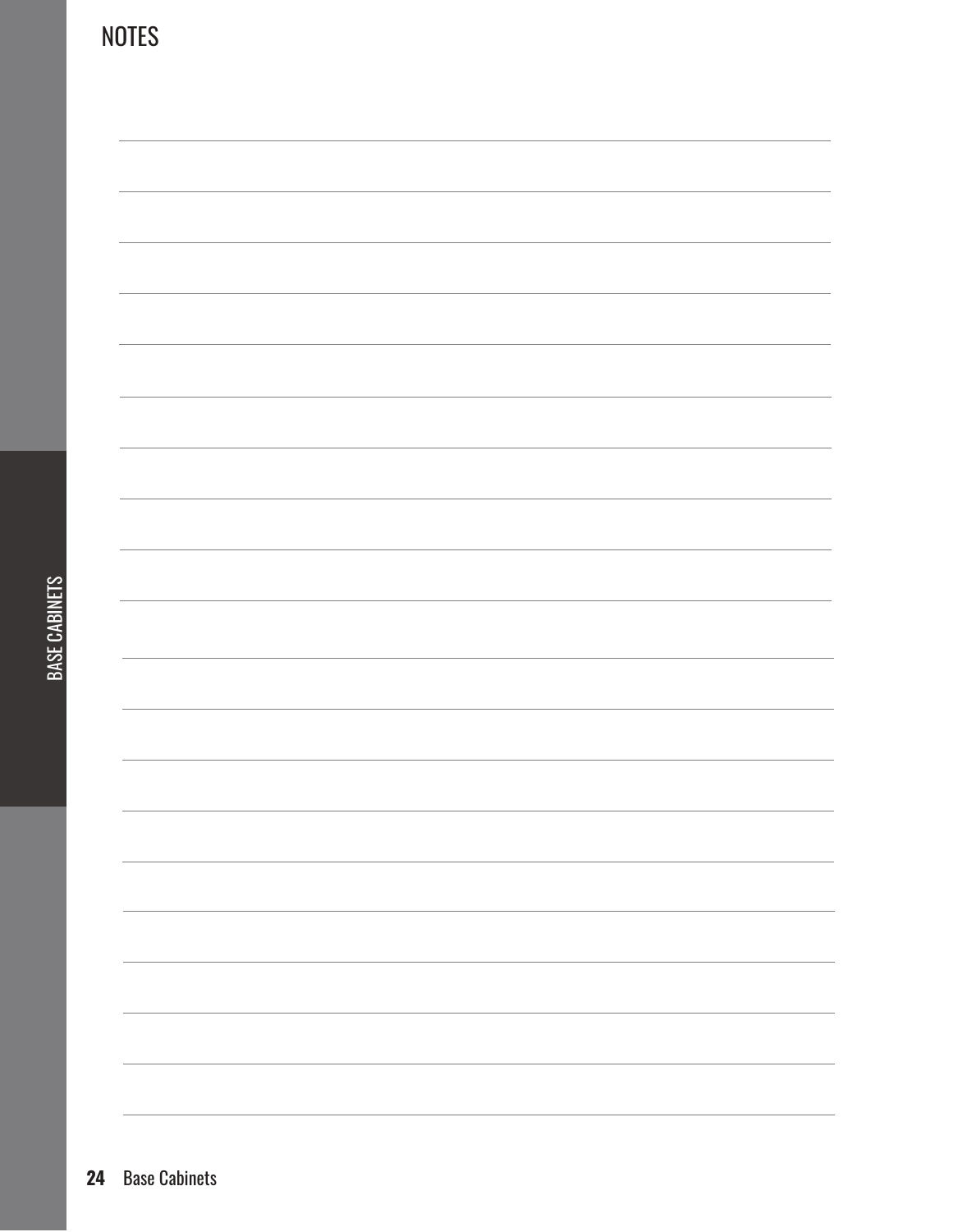$\bullet$  $\bullet$  $\bullet$  $\bullet$  $\bullet$  $\bullet$  $\bullet$  $\bullet$ 

SW SG SE CS CW PW YC AG



# Base Blind Corner

#### Order Code: **BBC36**

- One adjustable shelf
- Door and drawer can be flipped for left or right application
- 3" filler included
- Hinges are located on the center stile of the face frame and can be flipped as necessary
- Same size door, drawer, and door opening as **BT9**.



# **BASE CABINETS** BASE CABINETS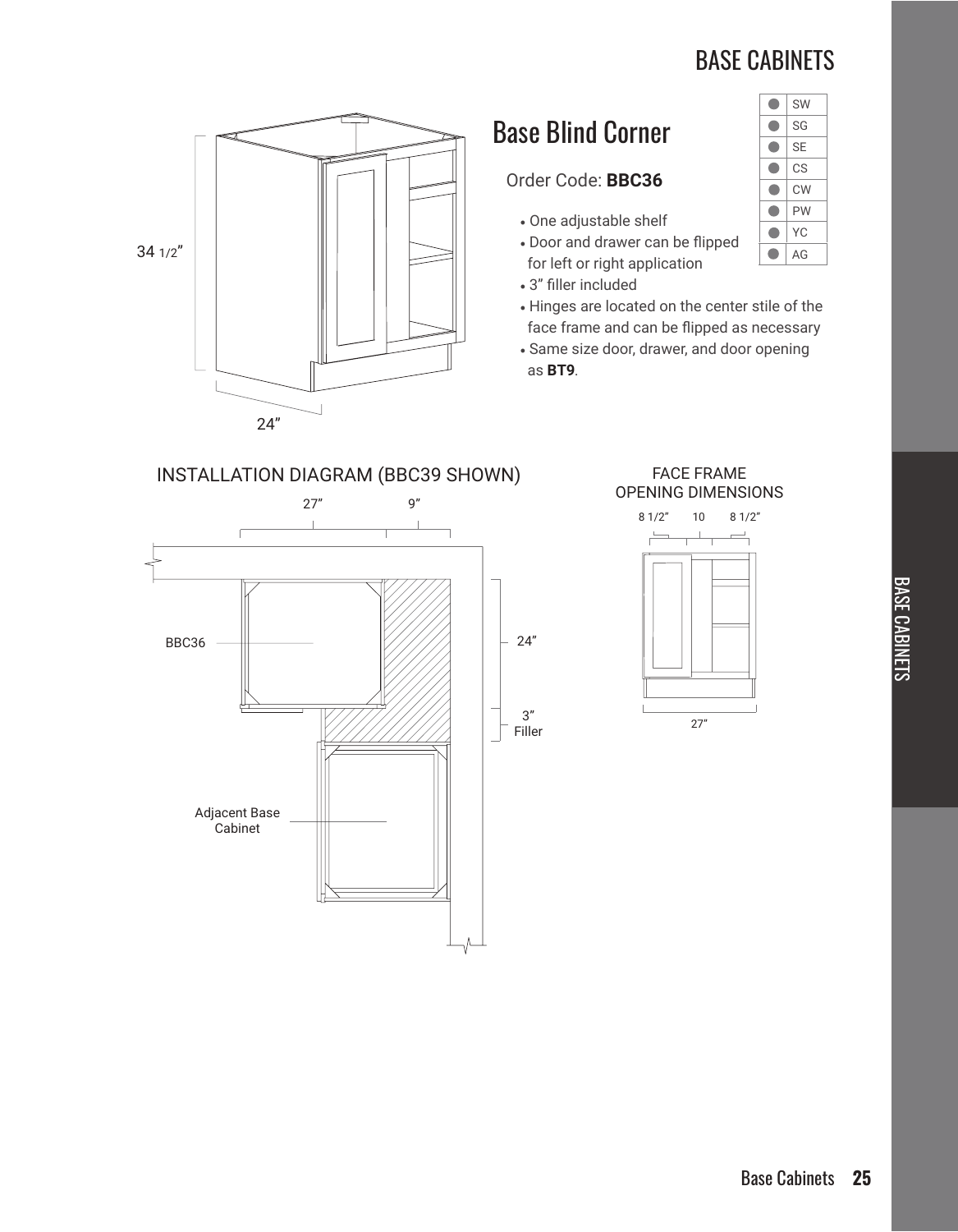# Base Blind Corner

#### Order Code: **BBC42**

- One adjustable shelf
- Cabinet is 39" wide and must be pulled a minimum of 3" or a maximum of 9" from adjacent wall
- Door and drawer can be flipped for left or right application
- 3" filler included
- Hinges are located on the center stile of the face frame and can be flipped as necessary

 $\overline{a}$ 

• Same size door, drawer, and opening

FACE FRAME OPENING DIMENSIONS

 $141/2"$   $10"$   $141/2"$ 

36"

as **B15**



INSTALLATION DIAGRAM



 $\bullet$ SG  $\bullet$ SE  $\bullet$ CS CW  $\bullet$  $\bullet$ PW  $\bullet$ YC  $\bullet$ AG

**BASE CABINETS** BASE CABINETS

*Can be pulled a minimum of 42" to a maximum of 48" We suggest to pull only up to 45" Minimum and maximum pull includes cabinet width* " SW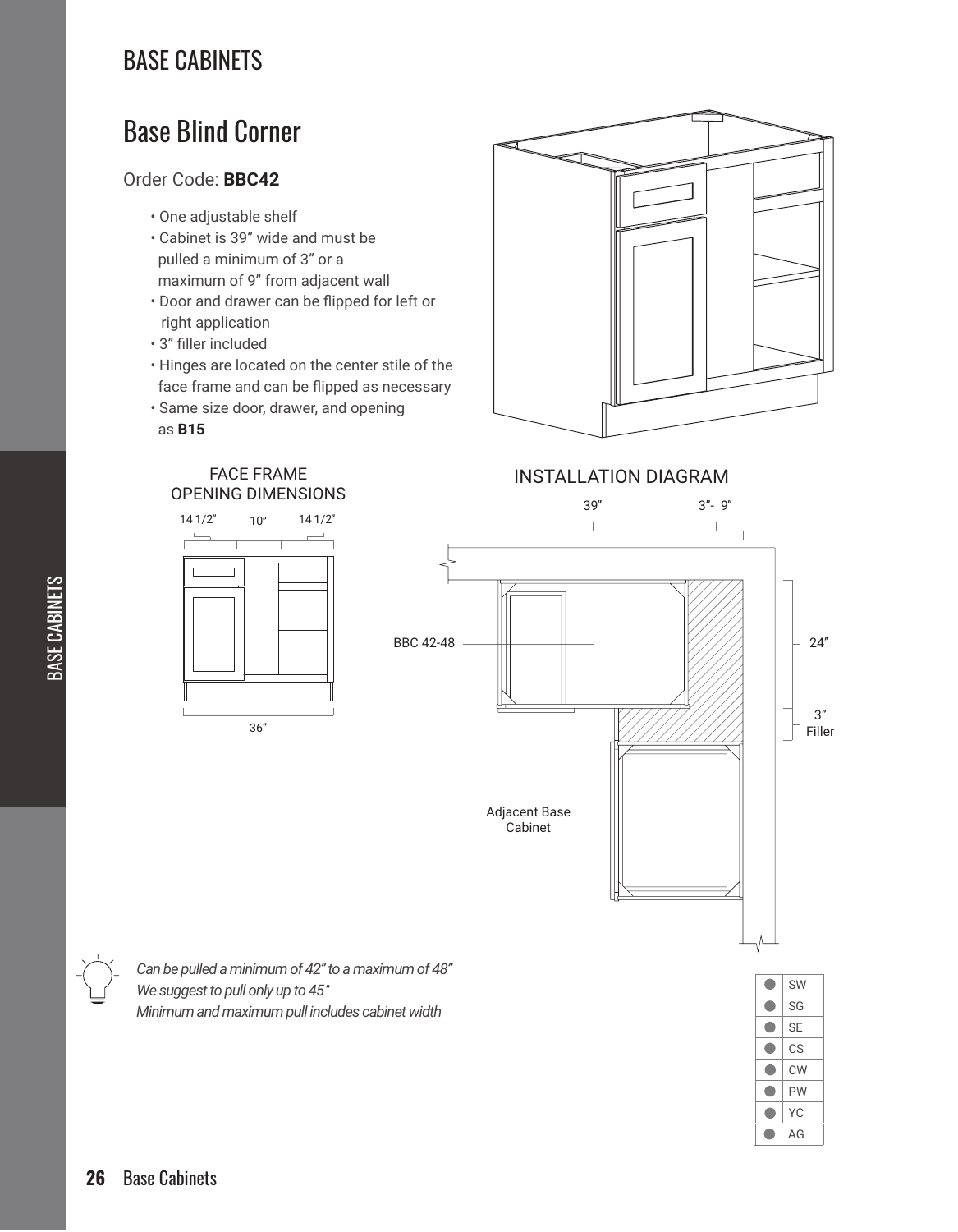# Angled End Base

Order Code: **BEC24**

- One adjustable shelf
- Full height door

| SW        |  |
|-----------|--|
| SG        |  |
| <b>SE</b> |  |
| СS        |  |
| <b>CW</b> |  |
| PW        |  |
| YС        |  |
| AG        |  |





## **NOTES**

BASE CABINETS

**BASE CABINETS** 

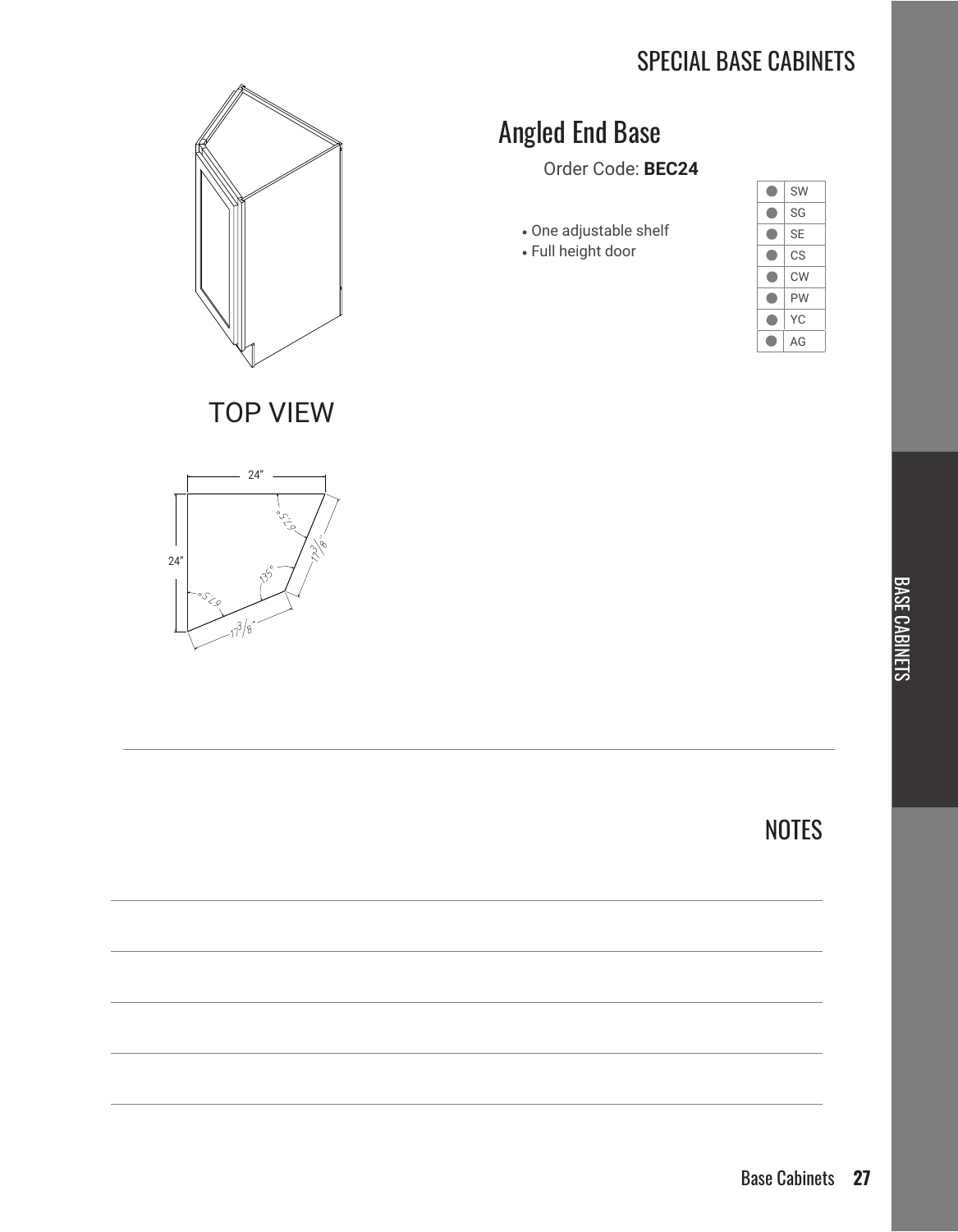### SPECIAL BASE CABINETS

# Knee Drawer

#### Order Code: **VKD36**

- Extended stiles of face frame allow for drawer to be cut down to 24" wide
- Side-mount, epoxy glides only
- Beveled outside edge



# Base Spice Rack

#### Order Code: **BSPR**

| SW        |
|-----------|
| SG        |
| <b>SE</b> |
| CS        |
| <b>CW</b> |
| PW        |
| YC        |
| AG        |

SW SG **SE** CS CW PW YC AG

 $\bullet$  $\bullet$  $\bullet$  $\bullet$  $\bullet$  $\bullet$  $\bullet$  $\bullet$ 

#### **9inch Only**

- Pre-assembled
- 5-piece front
- Full extension glides without soft close
- Hardwood interior
- 20 5/8" shelf depth
- Requires decorative hardware to pull open
- Can hold a variety of spice container sizes

# Base End Shelf

#### Order Code: **BOE12**

- Pre-assembled
- Stained or Painted to matching color
- Plywood Construction
- Loose TKC is included in the package





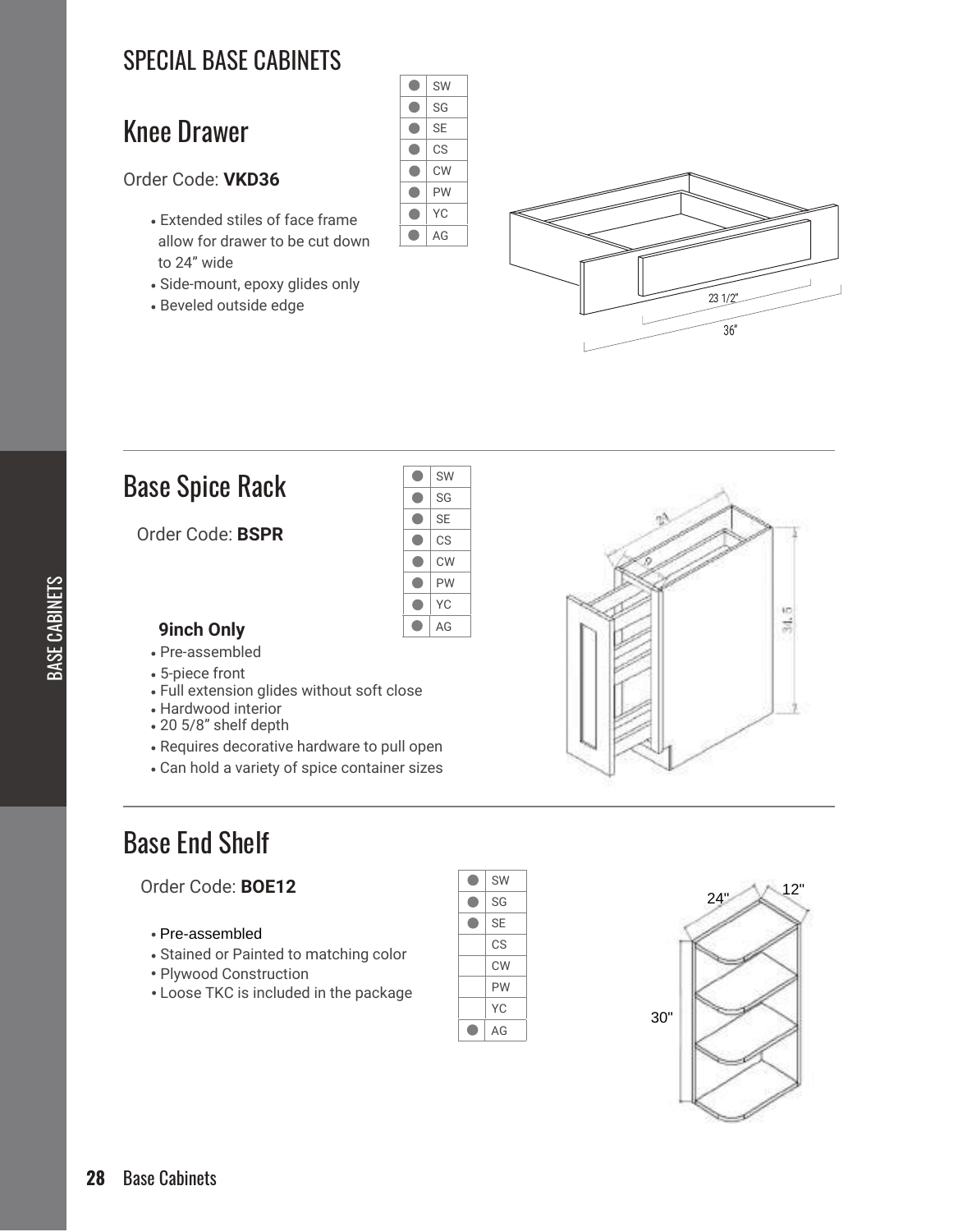#### CABINET IDENTIFICATION

The letter or letters represent the type of cabinet, the first set of numbers represent the width of the cabinet, and the second set of numbers represents the height of the cabinet.



### ORDER CODING

All tall cabinet order coding begins with door order code. Example: **SW U1884**

### SPECIAL NOTE

• Tall cabinets are 24" deep

\* Our tall pantry is divided into BOTTOM& UPPER two portions, height of bottom portion is fixed at 54" height of bottom portion is fixed at 54"

### AVAILABILITY KEY

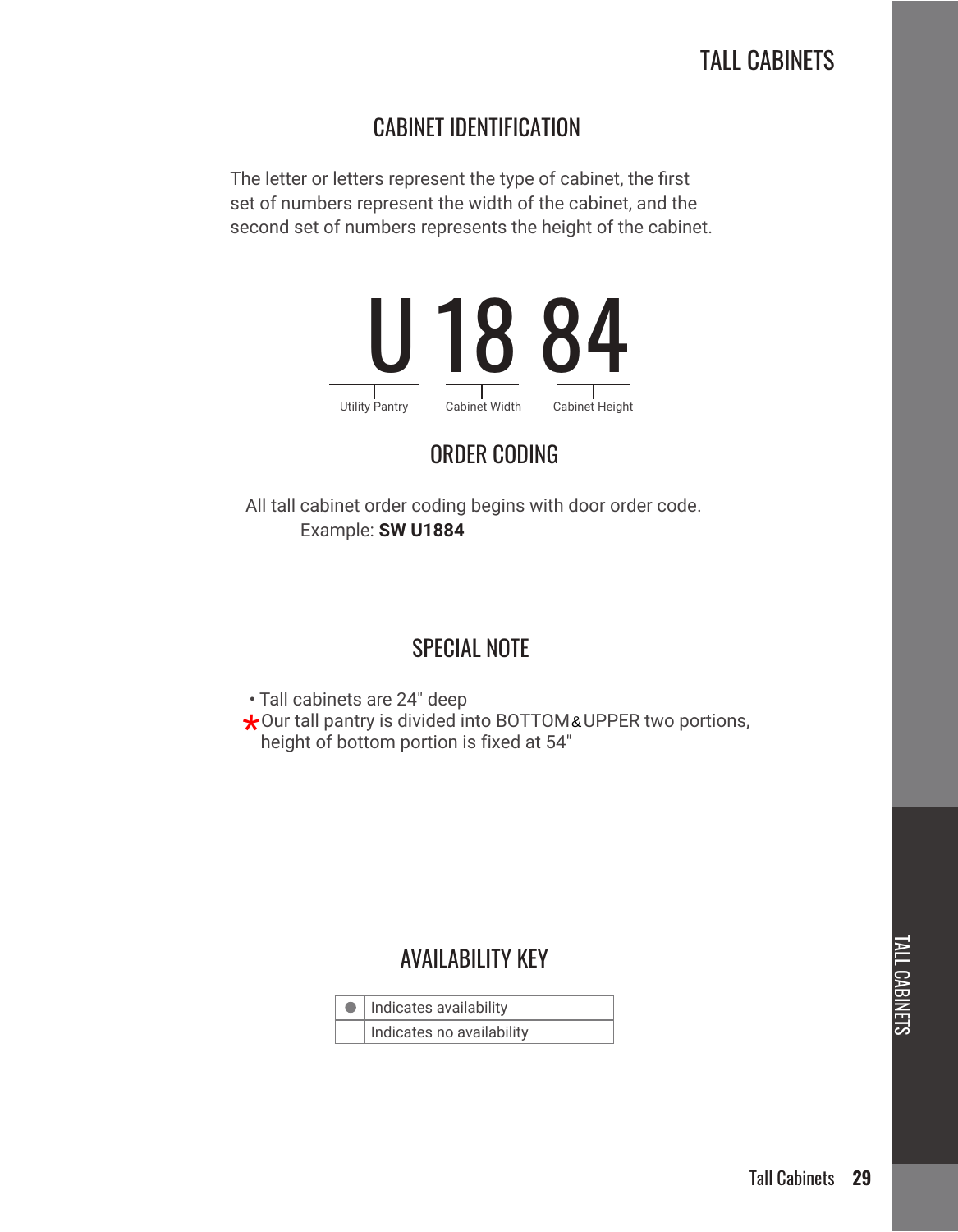

| <b>SKU</b> | UPPER HEIGHTS | # OF SHELVES IN UPPER | # OF SHELVES IN LOWER |
|------------|---------------|-----------------------|-----------------------|
| UP1884     | 30''          | TWO                   | <b>THRFF</b>          |
| UP1890     | 36″           | ONE                   | <b>THREE</b>          |
| UP1896     | 42"           | THRFF                 | <b>THRFF</b>          |



•By Stacking different upper portion of pantry, you can creat a pantry with unusal heights

**For Example:** : U1870 (U1836+U1830+TKC)

#### U18118 (U1842+U1836+U1836+TKC)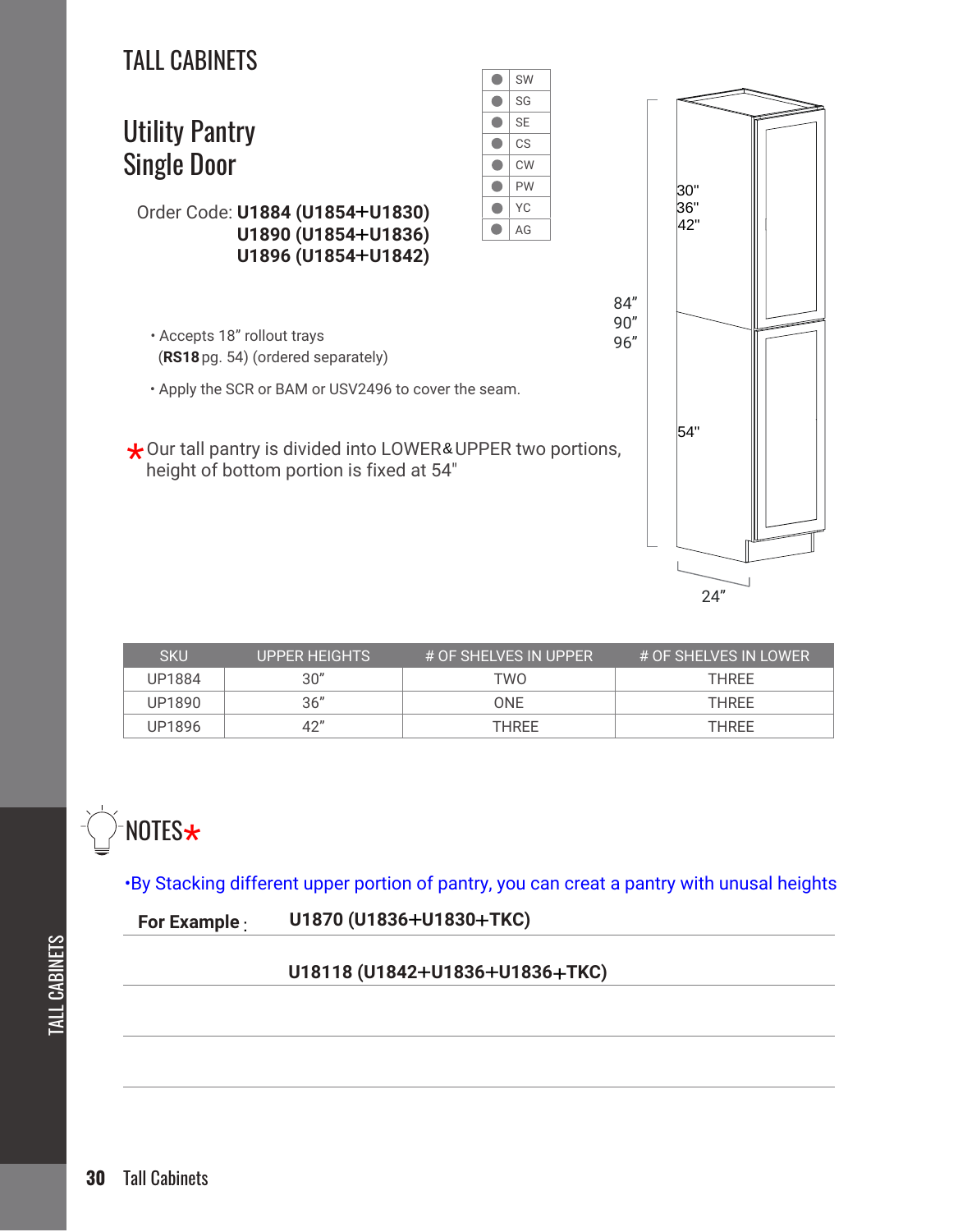

| <b>SKU</b> | <b>UPPER HEIGHTS</b> | # OF SHELVES IN UPPER | # OF SHELVES IN LOWER |
|------------|----------------------|-----------------------|-----------------------|
| U2484      | 30"                  | TWO                   | <b>THRFF</b>          |
| U2490      | 36"                  | TWO                   | <b>THRFF</b>          |
| U2496      | 42"                  | <b>THREE</b>          | <b>THRFF</b>          |
| U3084      | 30"                  | TWO                   | <b>THREE</b>          |
| U3090      | 36"                  | TWO                   | <b>THRFF</b>          |
| U3096      | 42"                  | THREE                 | <b>THREE</b>          |

\* NOTES

•By Stacking different upper portion of pantry, you can creat a pantry with unusal heights

**For Example:** : U2470 (U2436+U2430+TKC)

#### U30118 (U3042+U3036+U3036+TKC)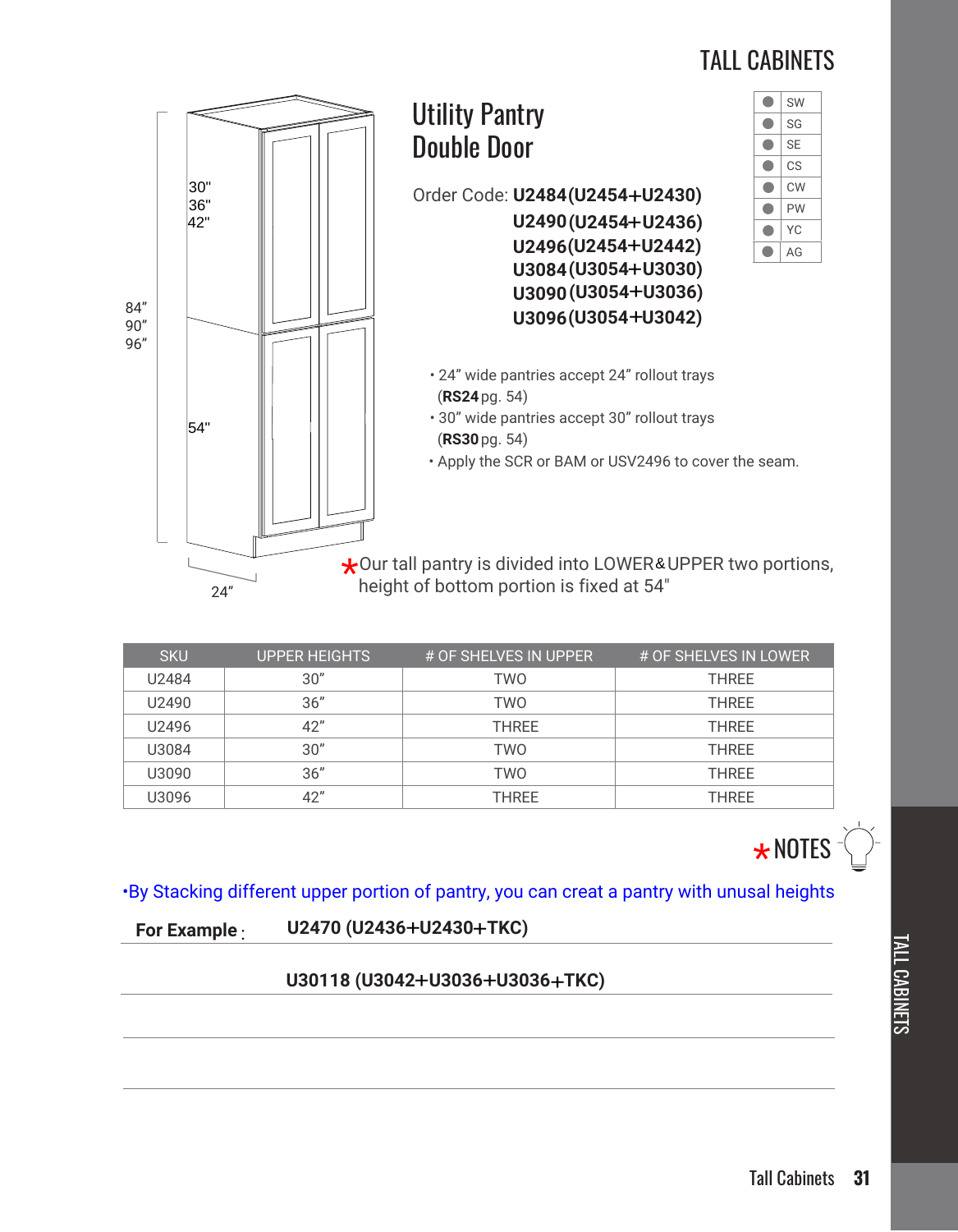

# Single Oven Cabinet

Order Code: 03384 (03366+0331824) 03390 (03366+0332424) 03396 (03366+0333024)





\* Our Oven is divided into LOWER & UPPER two portions, height of bottom portion is fixed at 66" height of bottom portion is fixed at 66"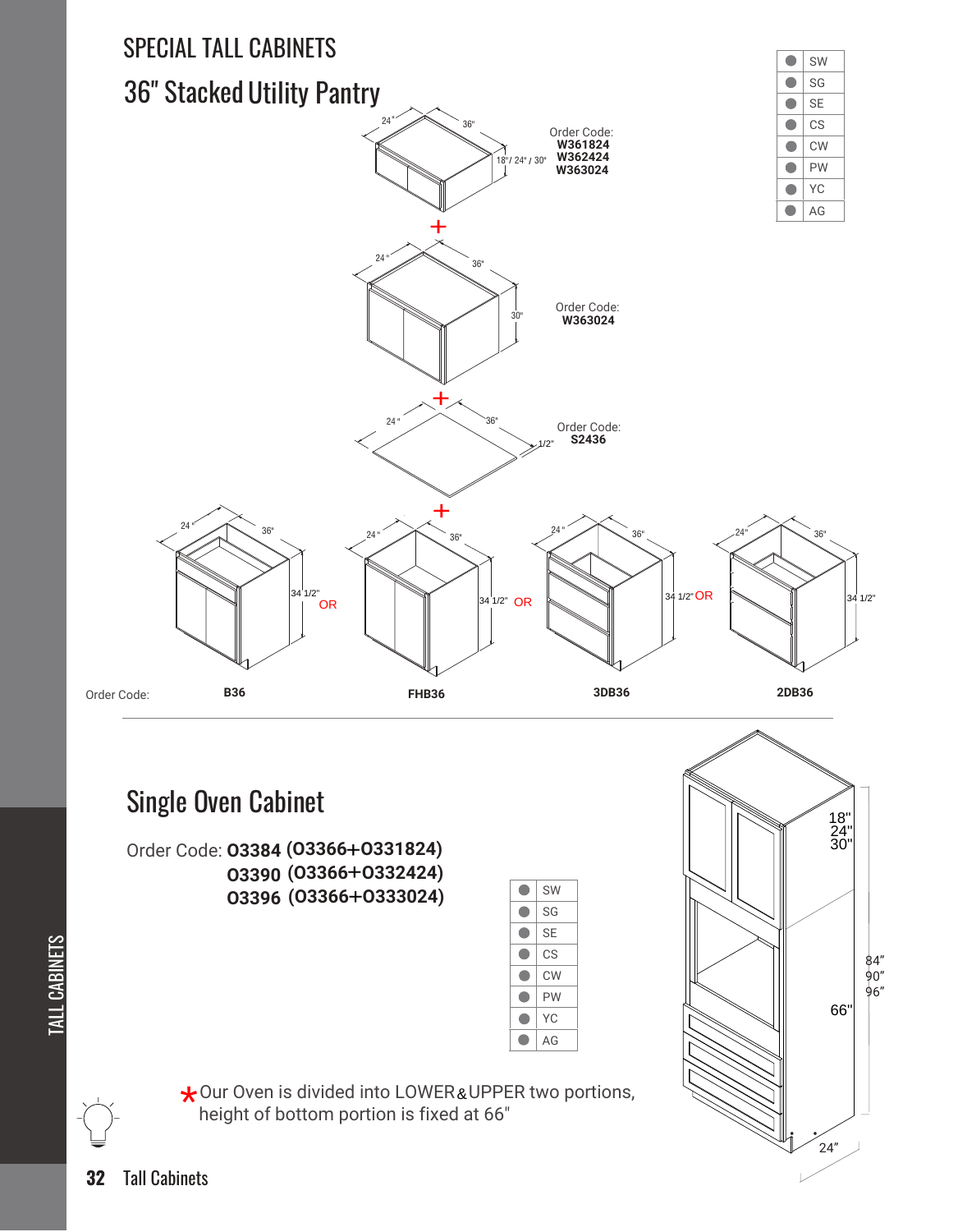### CABINET IDENTIFICATION

The letter or letters represent the name of the cabinet, and the following set of numbers represents the width of the cabinet.



Whenever a bath cabinet has all drawers and no doors, also known as a drawer base, the cabinet coding will start with a number. This represents the number of drawers the cabinet has.



### ORDER CODING

All bath cabinet order coding begins with the door order code. Example: **AG VS30**

### SPECIAL NOTES

 $\star$  Bath cabinetry is 34 1/2" high and 21" deep

### AVAILABILITY KEY

| Indicates availability    |  |
|---------------------------|--|
| Indicates no availability |  |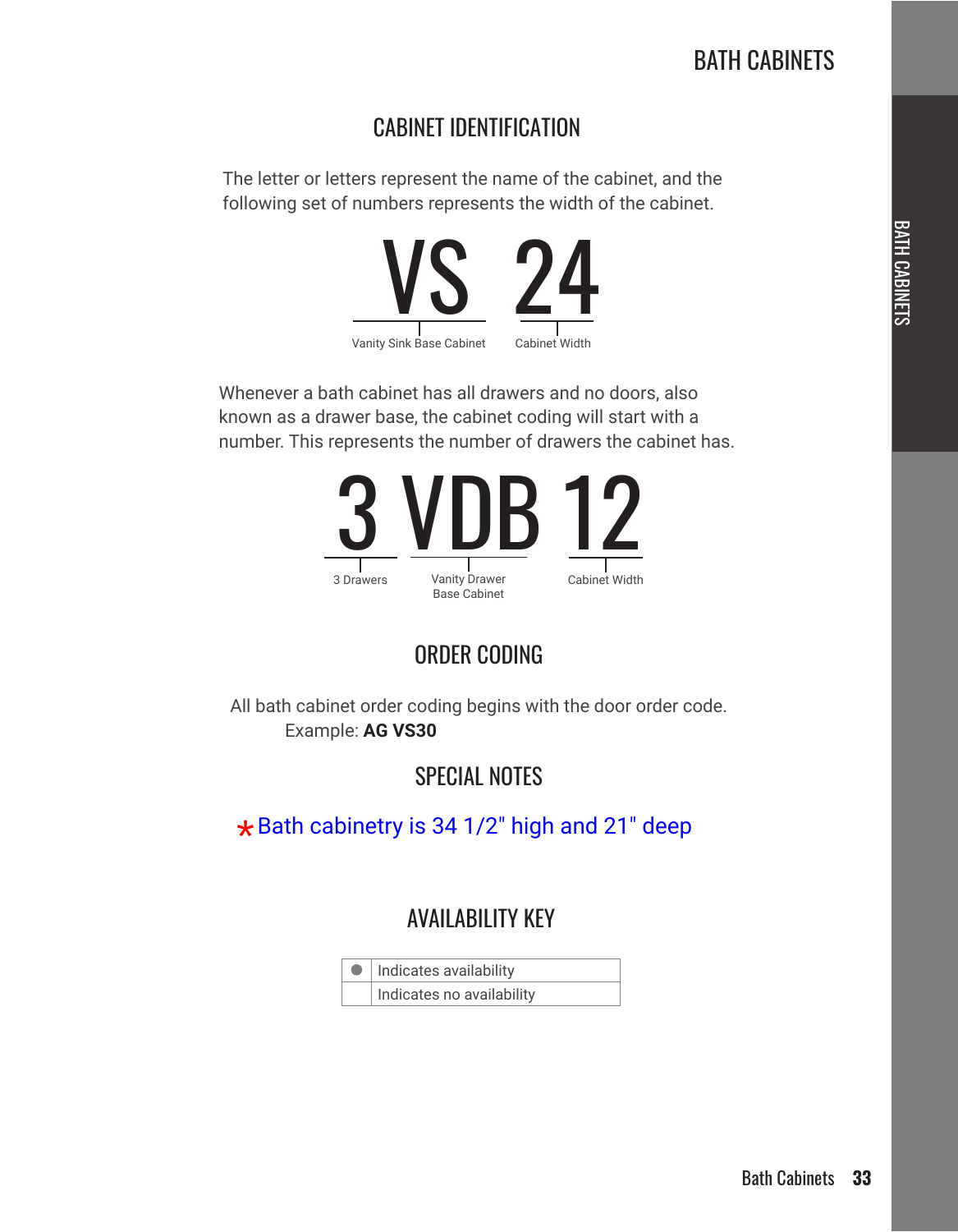## BATH CABINETS



PW YC AG

 $\bullet$  $\bullet$  $\bullet$ 



• For single bowl installation only

 **VS30**

 **VS33**

- Two doors
- Top drawer is a false door front



# Vanity Combo Two Drawer / Door

Order Code: **V3021DL** (One door only) **V3021DR**(One door only)

#### **V3621DL** (shown)  **V3621DR**

- No shelf
- For single bowl installation only
- Drawers remain a constant 12" wide
- Top drawer is a false drawer front
- Finished toe kick included (cut to size)



SW

 $\bullet$ 

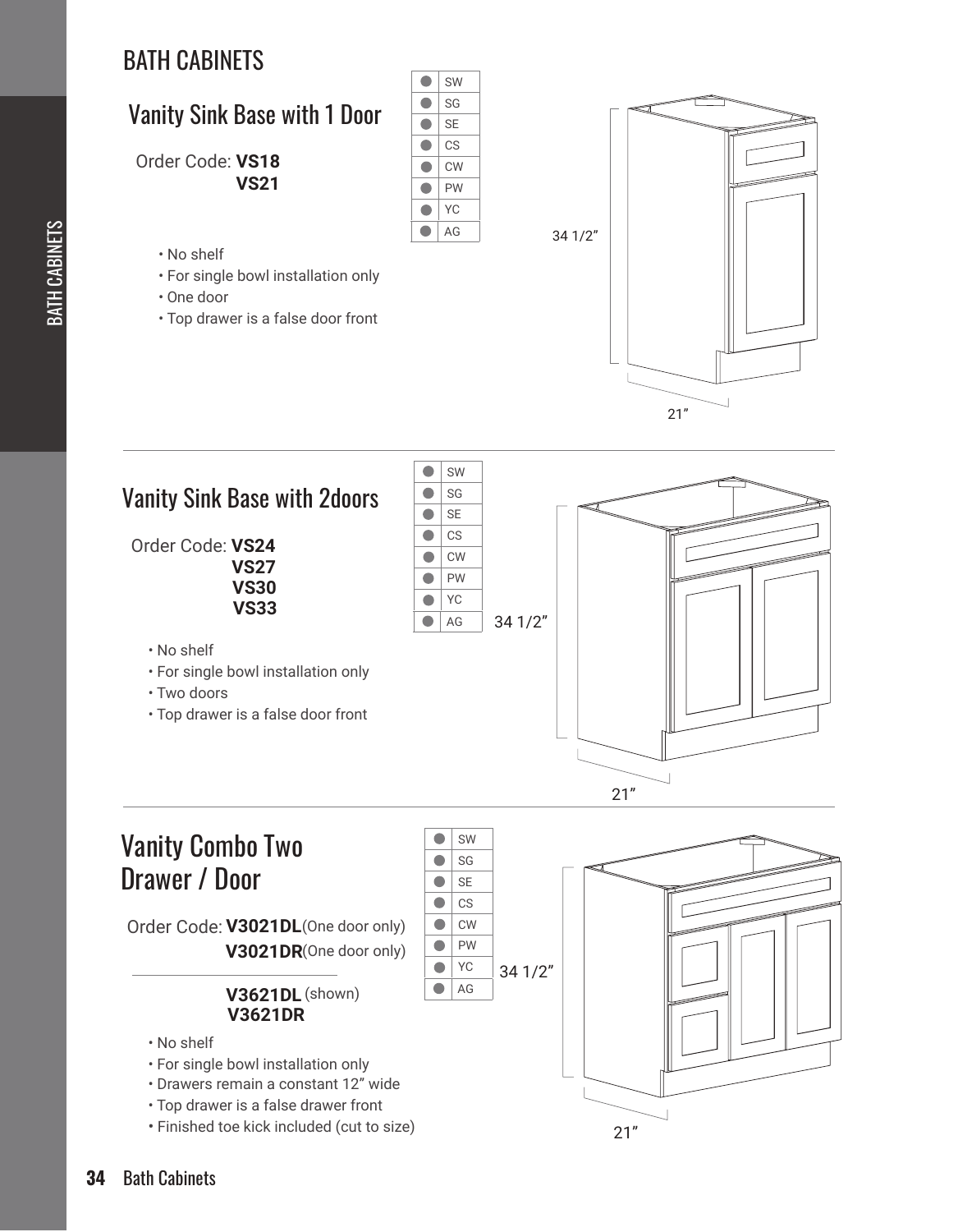

# Bottom Drawer Vanity Base

Order Code: **VSD24 VSD27 VSD30**

| SW        |
|-----------|
| SG        |
| <b>SE</b> |
| CS        |
| CW        |
| PW        |
| YС        |
| AG        |
|           |

•One Functioning Drawer at the bottom  $\star$  Can be easily modified to be vanity base 24 or 30





# Vanity Base With Drawers On Top

Order Code: **VSD36 VSD42 VSD48**



• Finished toe kick included (cut to size)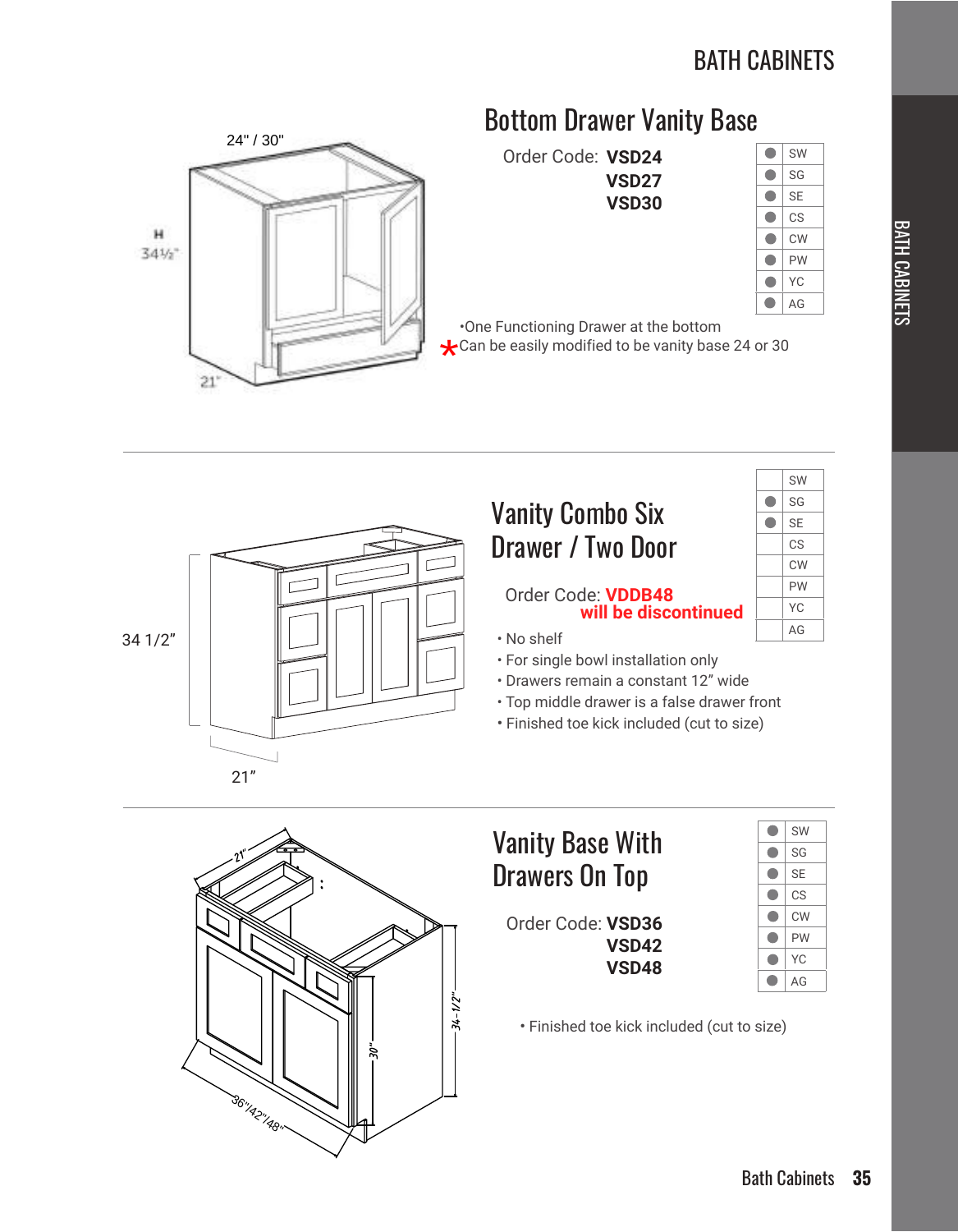### BATH CABINETS



\* Stackable, Pls call for availability

# Vanity Roll Out

Order Code: **SBROXX**



- Pre-assembled, Hand Polished
- 3/4" thick, solid wood
- Under Mount Rail

| Model No.   | Net Width (W1) | Width with Rail (W2) |
|-------------|----------------|----------------------|
| SY-SBR024   | 20''(508mm)    | $20 - 5/8''$ (524mm) |
| SY-SBR027   | 23''(584mm)    | $23 - 5/8''$ (600mm) |
| SY-SBR030   | 26''(660mm)    | $26 - 5/8''$ (676mm) |
| $SY-SBRO33$ | 29''(736)      | $29 - 5/8''$ (752mm) |
| SY-SBR036   | 32'' (812mm)   | $32 - 5/8''$ (828mm) |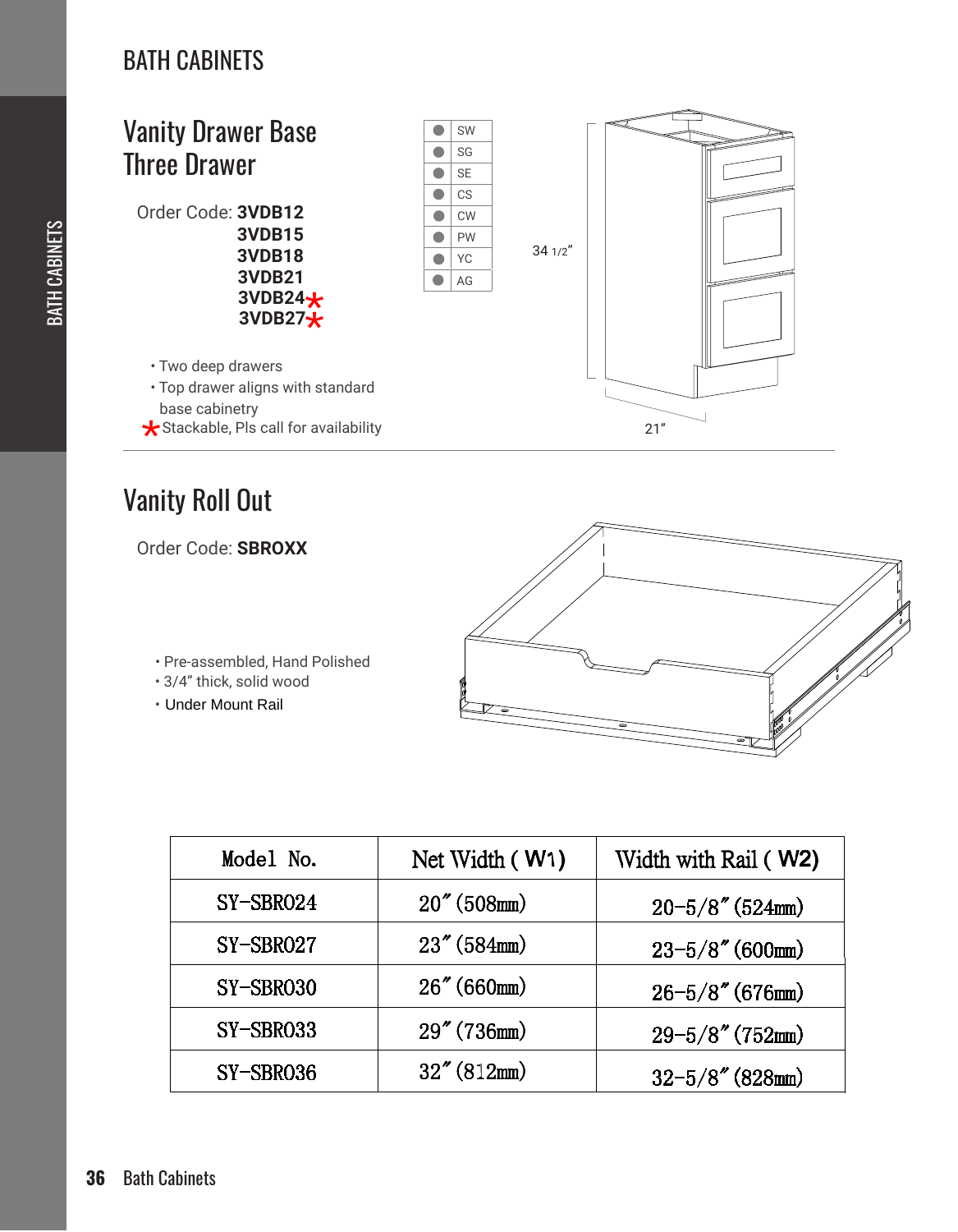#### ORDER CODING

All panel and skin order coding begins with door order code. Example: **PW DWR**

### SPECIAL NOTES

- Consider grain direction when designing
- Use **BAM**, **OCM** and **SCR** to finish seams, end of runs, and corners where panels meet



# Dishwasher Panel

Order Code: **DWR**

- Intended for use next to a dishwasher
- 3/4" thick, veneered plywood
- panel, finished on outside

• Panel bored for assembly along one unfinished side

 • 3/4" thick, solid wood return filler, finished on front and sides



PANELS AND SKINS

**PANELS AND SKINS** 

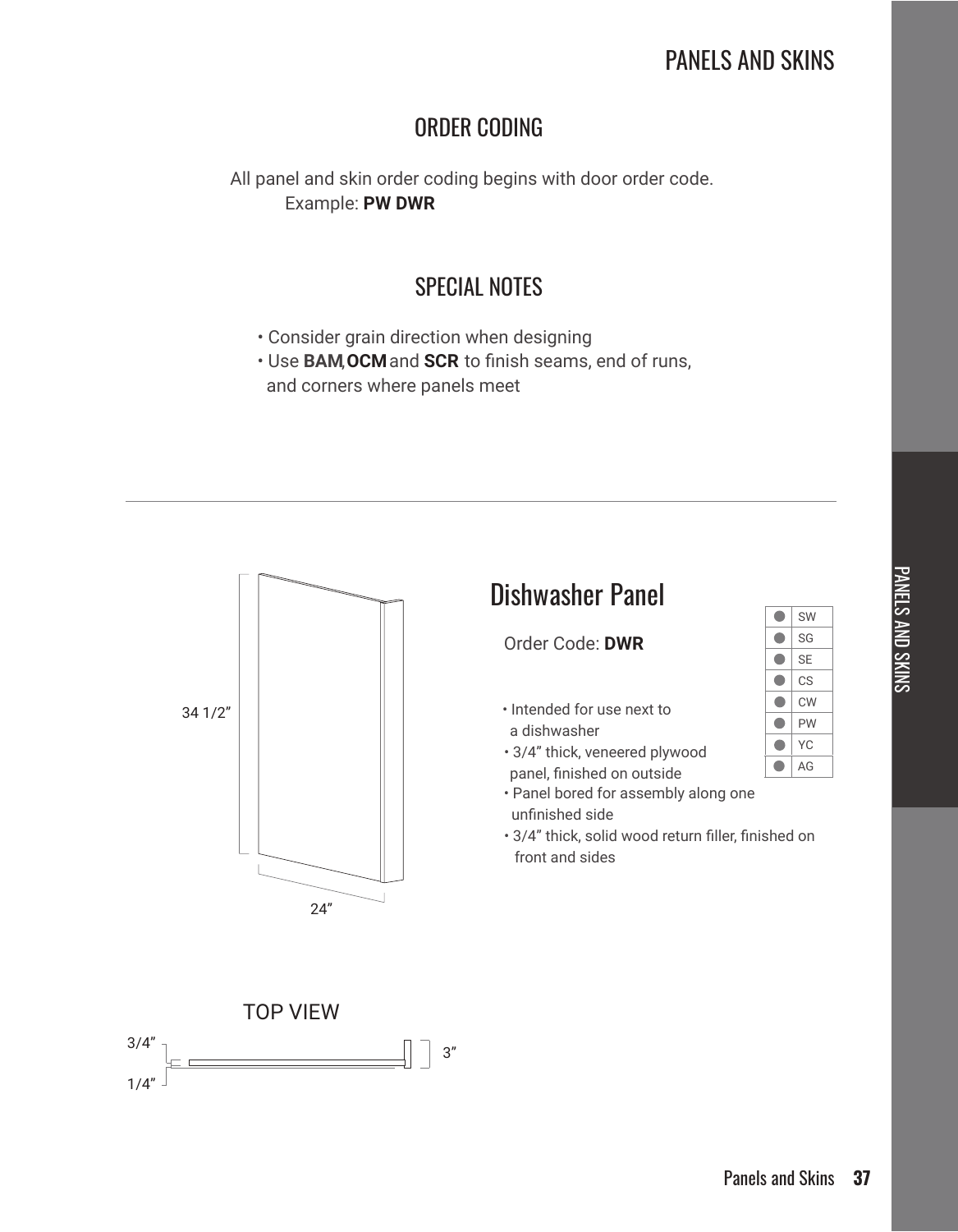

*Refrigerator panels can be cut to fit in the field and used as a shelving solution for many design situations.*



## Matching Color Shelf Board

Order Code: **S2496**

•Both Sides are finished •All Edges are finished

 $\cdot$  3/4" Thick

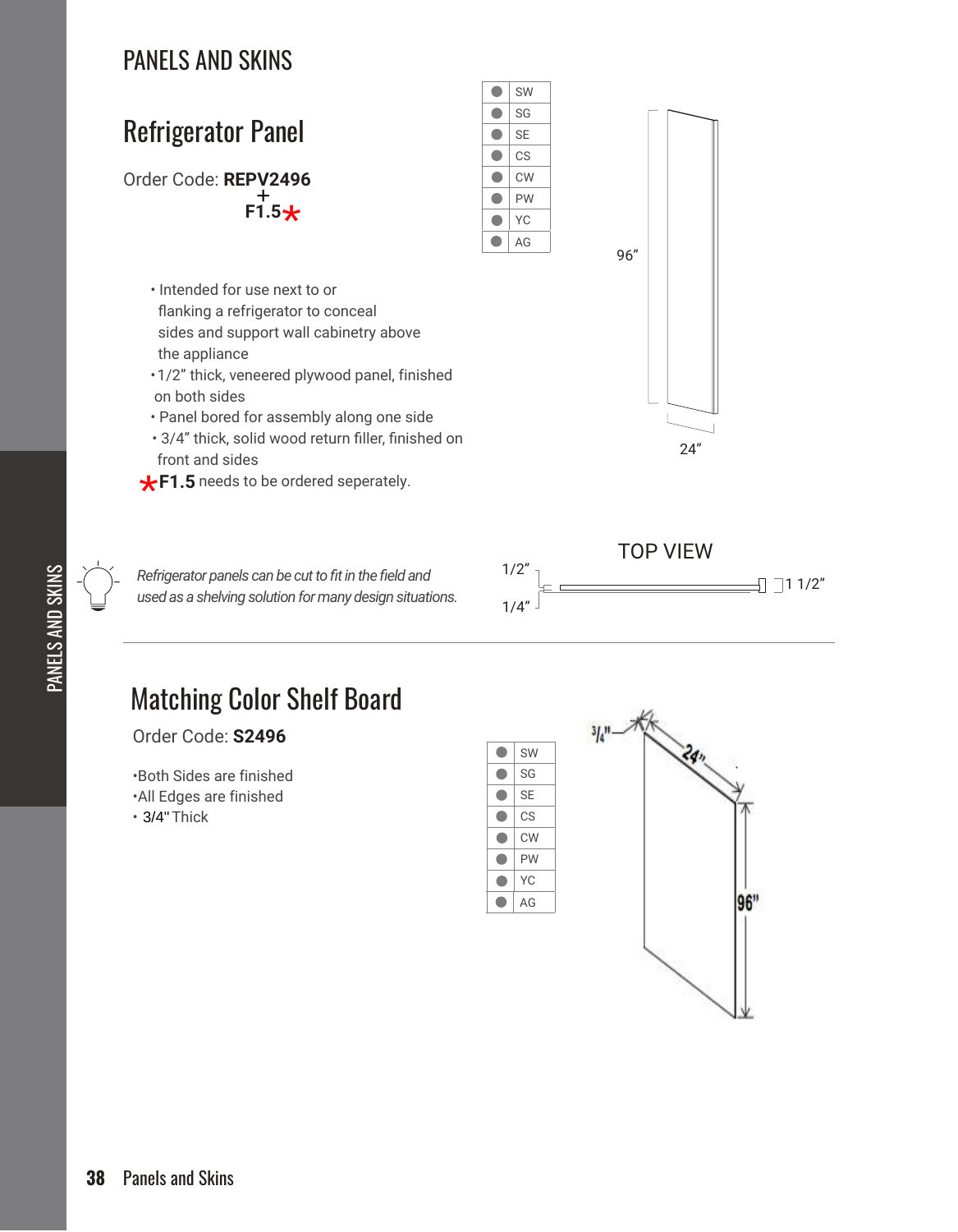*(\*) For stained finish, construction is either veneered plywood or MDF core. For painted finish, construction is MDF core.*

## PANELS AND SKINS

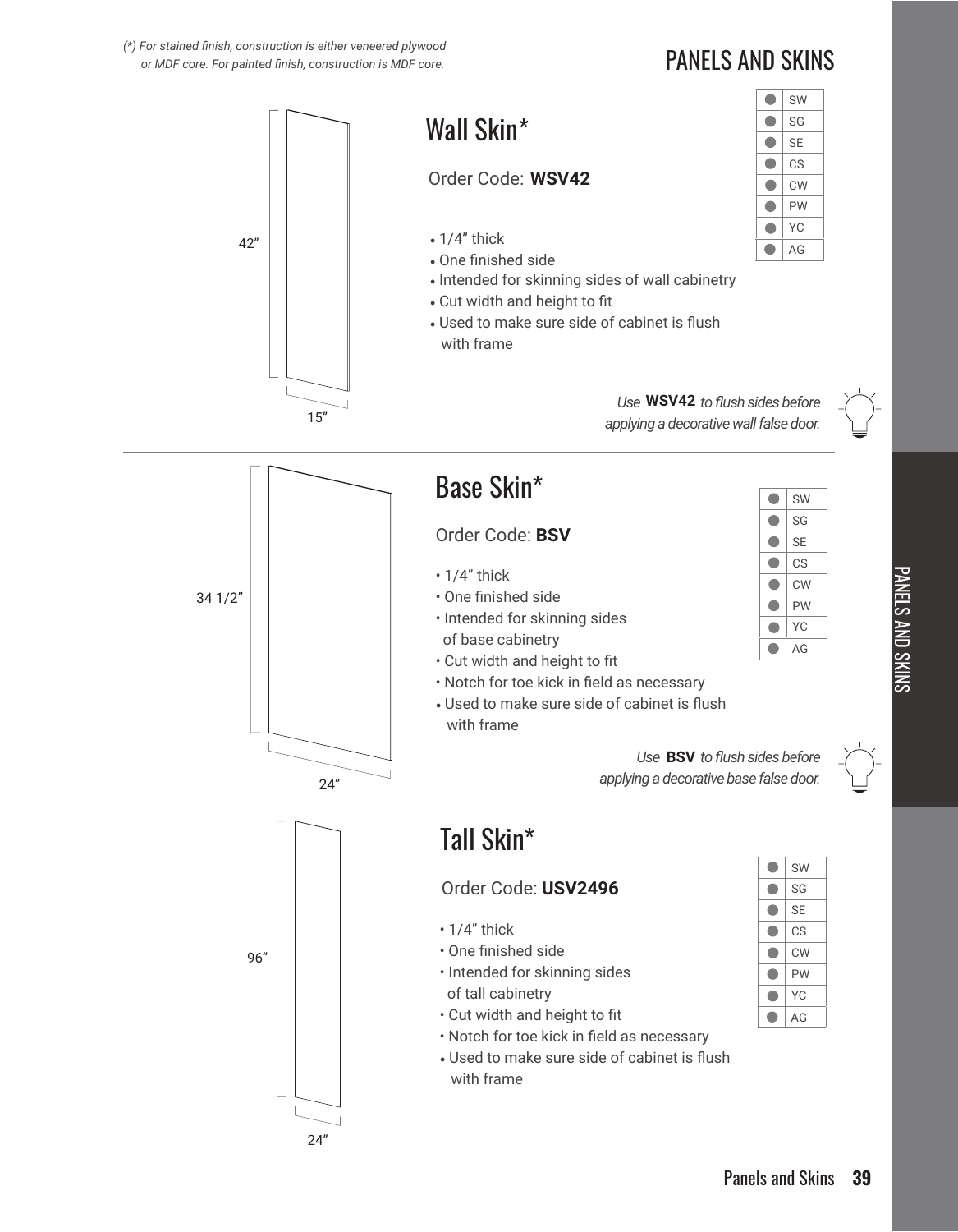# Island Back Skin\* Order Code: **FPV3696** • 1/4" thick • One finished side • Intended for skinning exposed backs of peninsulas, islands, and other design applications 96" 36" 96" **FPV4296** 42"

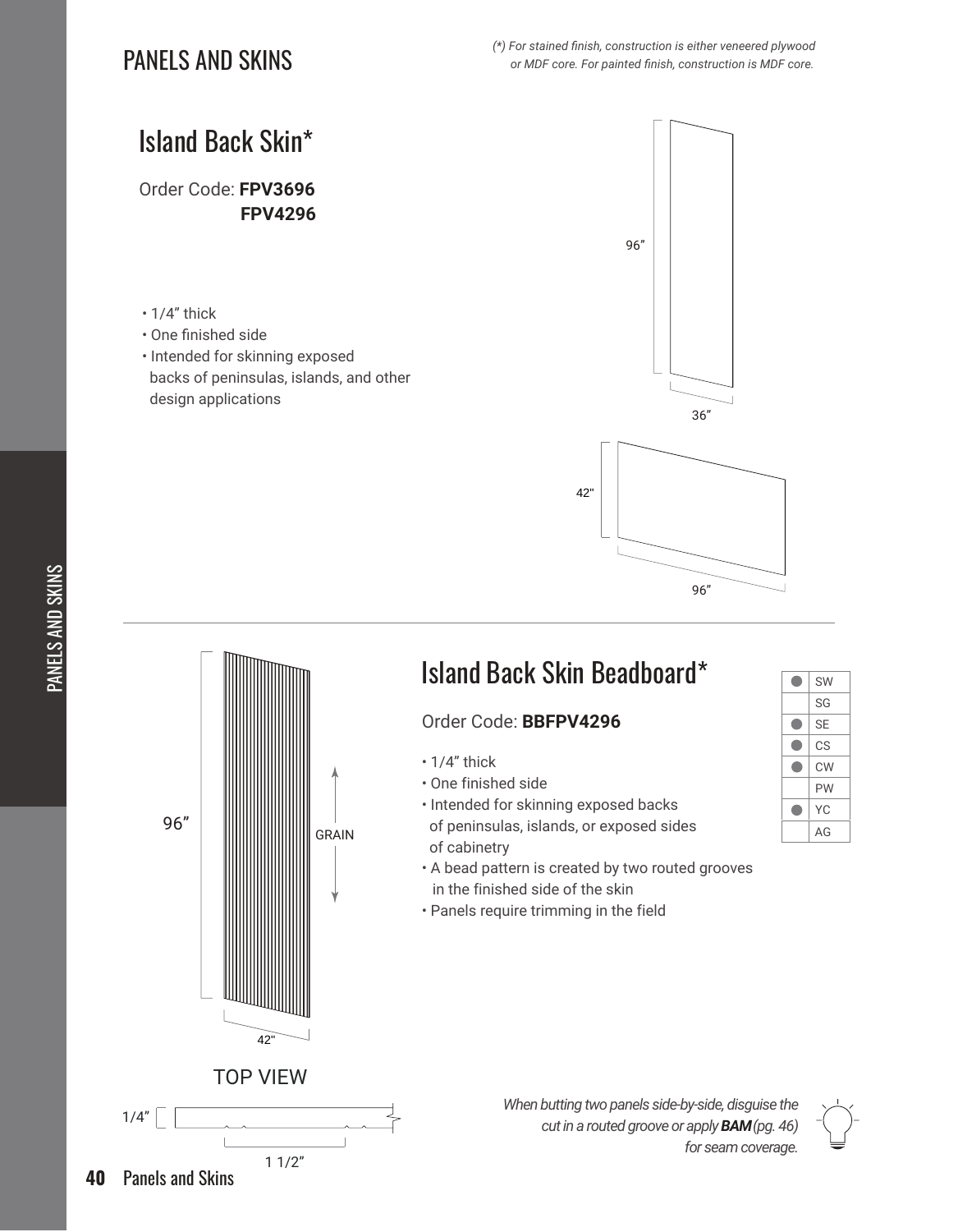*(\*) For stained finish, construction is either veneered plywood or MDF core. For painted finish, construction is MDF core.*



# Wall Decorative Door\*\*

Order Code: **WDEP30 WDEP36 WDEP42**

- False door matches ordered door style
- 3/4" thick, decorative door panel for finishing sides of exposed cabinetry
- Back of the panel is flat and requires a **WSV42** (pg. 39) to sit flush on cabinet side

#### **ACTUAL DOOR SIZES**

| <b>SKU</b> | <b>WIDTH</b> | <b>HEIGHT</b> | DEPTH |
|------------|--------------|---------------|-------|
| WDEP30     | 111/2"       | 291/2"        | 3/4"  |
| WDEP36     | 111/2"       | 351/2"        | 3/4"  |
| WDFP42     | 111/2"       | 411/2"        | 3/4"  |

*(\*\*) There is a plus or minus 1/4" tolerance on WDEP Use to finish the backs of islands for a complete design.* 

| SW        |
|-----------|
| SG        |
| <b>SE</b> |
| СS        |
| <b>CW</b> |
| PW        |
| YС        |
| AG        |
|           |

| п |
|---|
|   |
|   |
|   |
|   |
|   |
|   |
| נ |
|   |
| Ξ |
|   |
|   |
|   |
|   |
|   |
|   |
|   |
|   |
|   |

 $\overline{\phantom{a}}$ 

### Base Decorative Door\*\*

#### Order Code: **BDEP**

- False door matches ordered door style
- 3/4" thick, decorative door panel
- for finishing sides of exposed cabinetry • Back of the panel is flat and requires a
- **BSV** (pg. 39) to sit flush on cabinet side

#### **ACTUAL DOOR SIZES**

| -97 | WIDTH. | HEIGHT | <b>DEPTH</b> |
|-----|--------|--------|--------------|
|     | 231/2" | 291/2" |              |





*(\*\*) There is a plus or minus 1/4" tolerance on BDEP Use to finish the backs of islands for a complete design.*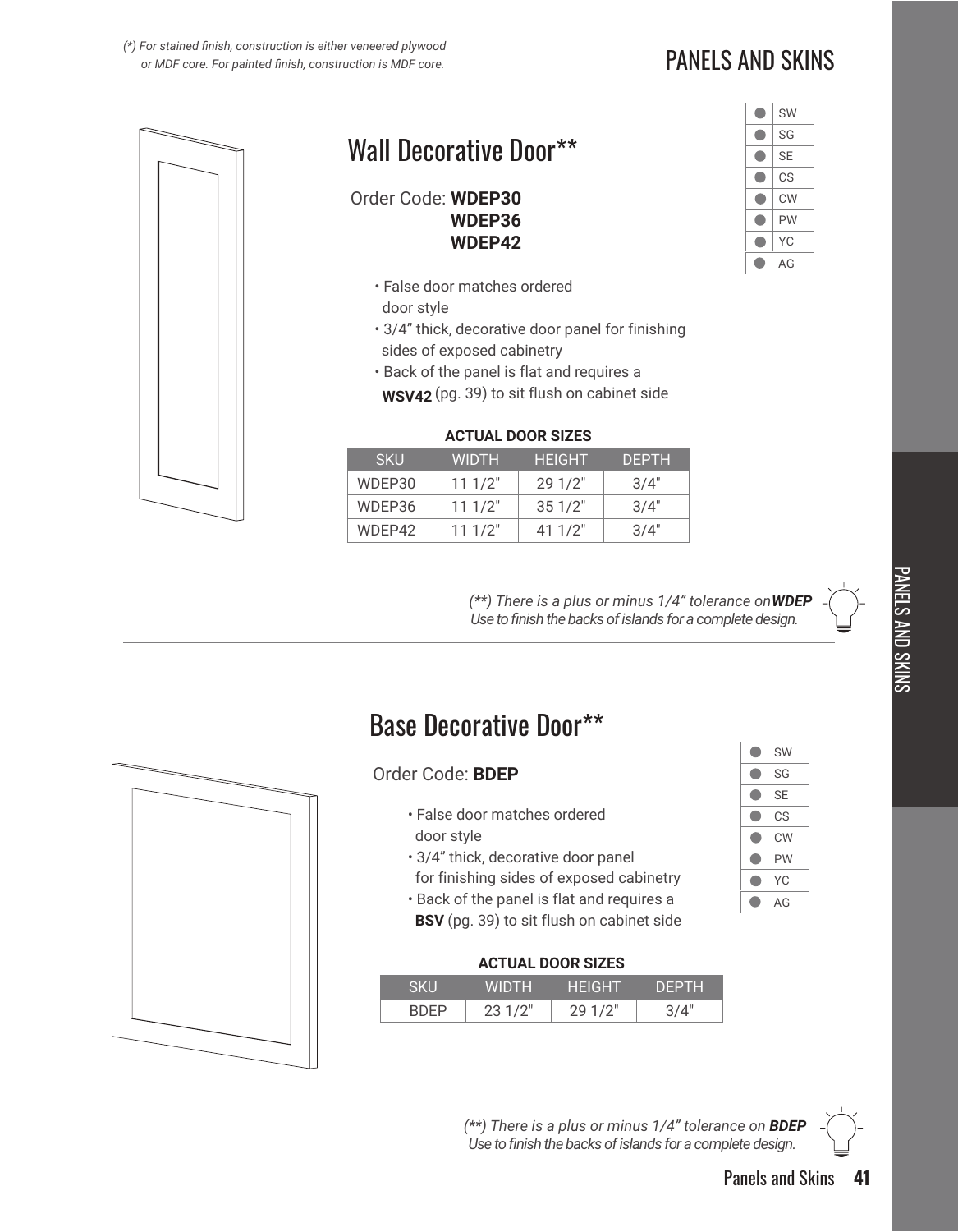# Pantry Decorative Door\*\*

Order Code: **TDEP2484 TDEP2490 TDEP2496**

- False door matches ordered
- door style
- 3/4" thick, decorative door panel for finishing sides of exposed cabinetry
- Back of the panel is flat and requires a **USV2496** to sit flush on cabinet side

|  | SW        |
|--|-----------|
|  | SG        |
|  | <b>SE</b> |
|  | СS        |
|  | <b>CW</b> |
|  | PW        |
|  | YС        |
|  | AG        |



*(\*\*) There is a plus or minus 1/4" tolerance on TDEP Use to finish the backs of islands for a complete design.* 

# Vanity Base Decorative Door\*\*

#### Order Code: **VDEP**

- False door matches ordered door style
- 3/4" thick, decorative door panel for finishing sides of exposed cabinetry
- Back of the panel is flat and requires a **BSV** to sit flush on cabinet side

#### **ACTUAL DOOR SIZES**

| SK. | WIDTH. | 1 - 1 - 1 ( - 1 - 1 1 <b>-</b> | <b>DEPTH</b> |
|-----|--------|--------------------------------|--------------|
|     | 201/2" | 291/2"                         |              |





.<br>1933 - Personalis este estable estableces estableces estableces estableces estableces estableces estableces e<br>1933 - Personalis estableces estableces estableces estableces estableces estableces estableces estableces est

яņ

84 90 96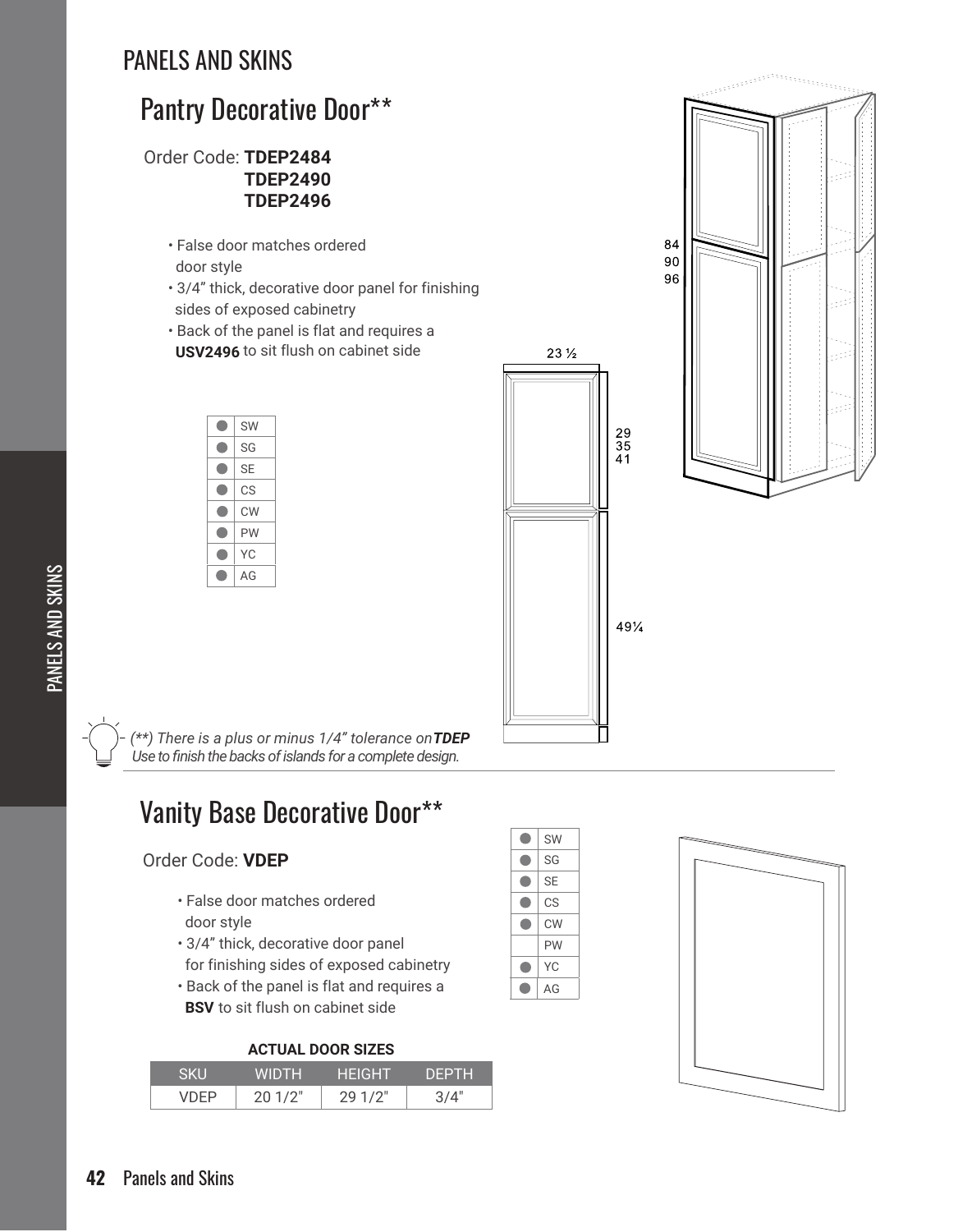### ORDER CODING

All molding and trim order coding begins with door order code. Example: **PW CM8**

### MOLDING CONSTRUCTION KEY

Solid wood



# Angled Crown Molding

Order Code: **ACM8**

• Solid wood

• Molding comes in a single 8' piece

| <b>SW</b> |
|-----------|
| SG        |
| <b>SE</b> |
| СS        |
| <b>CW</b> |
| PW        |
| YС        |
| AG        |

*Can be installed flat for 3/4"smaller molding or flat as 3/4" light rail*



8'

# Crown Molding

#### Order Code: **CM8**

• Solid wood

8'

• Molding comes in a single 8' piece



MOLDING AND TRIM

**MOLDING AND TRIM**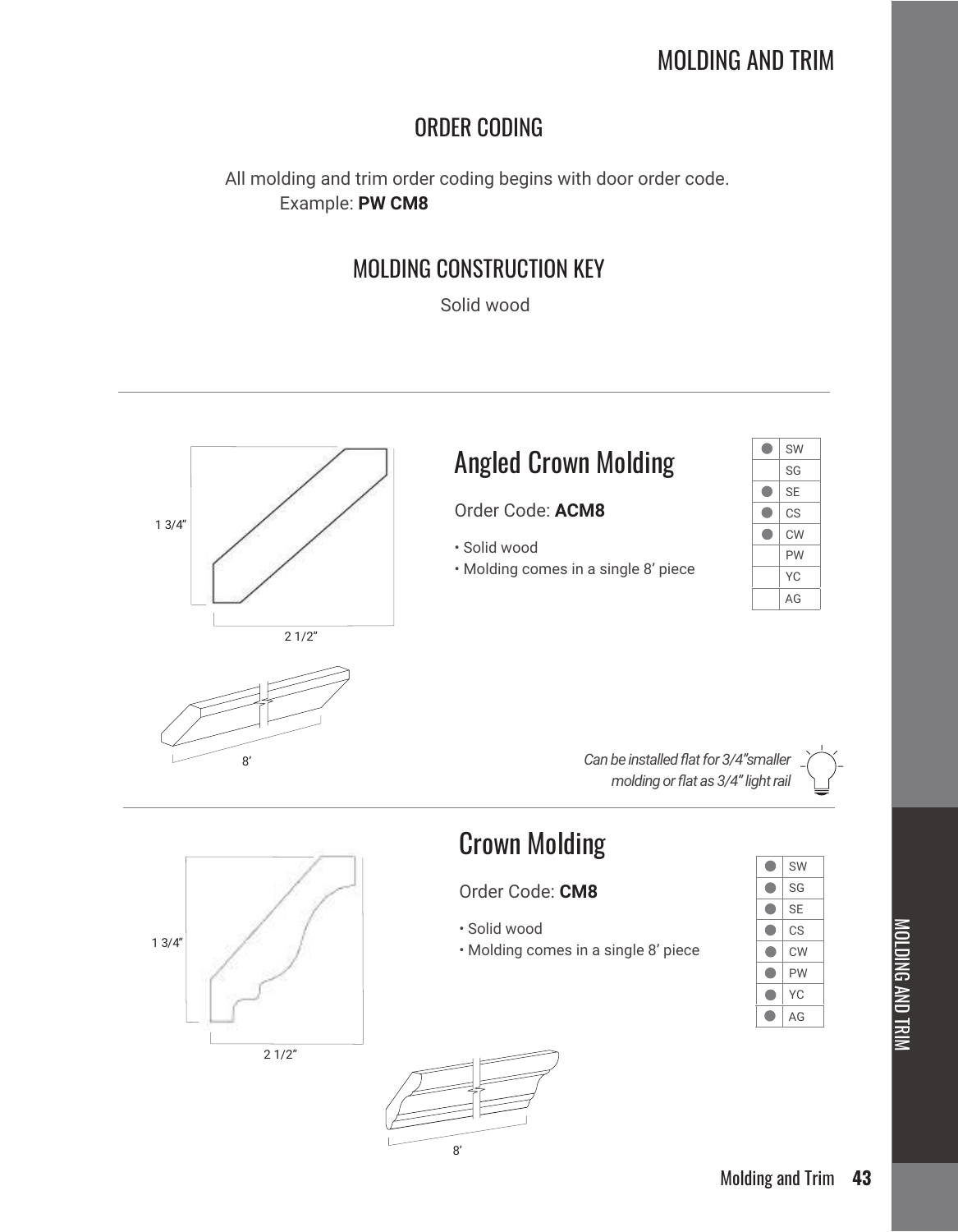# Decorative Crown Molding

#### Order Code: **DCM**

- Solid wood
- Molding comes in a single 8' piece







# Insert Crown Molding

#### Order Code: **ICM**

- Solid wood
- Molding comes in a single 8' piece
- 7/8" section accepts applied decorative inserts







# Rope Molding

#### Order Code: **ROPE**

- Solid wood
- Molding comes in a single 8' piece







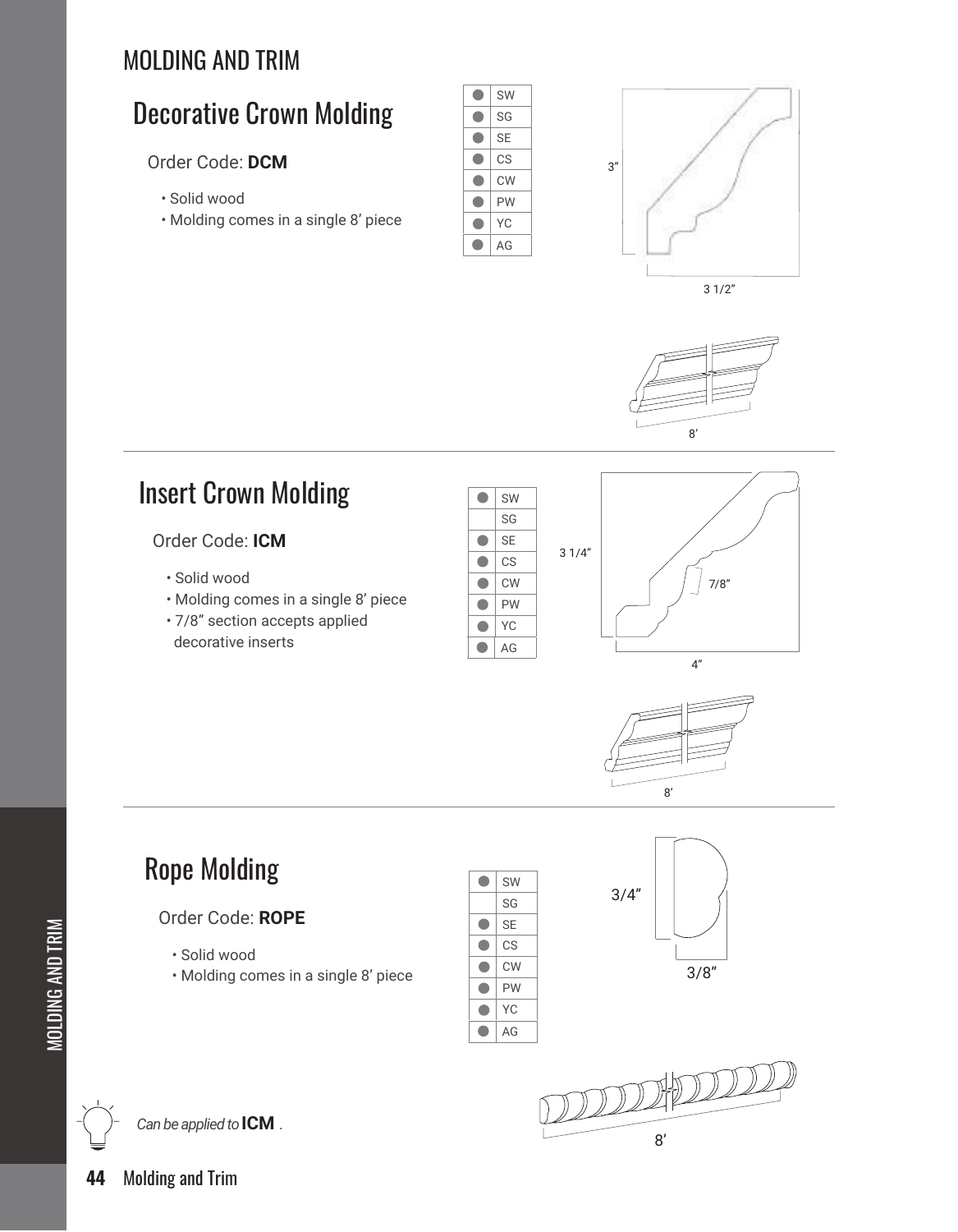

 $2^{\circ}$ 

| <b>Cove Molding</b>                         |  | SW        |
|---------------------------------------------|--|-----------|
|                                             |  | SG        |
| Order Code: <b>COV</b>                      |  | <b>SE</b> |
|                                             |  | CS        |
| • Solid wood                                |  | <b>CW</b> |
| • Molding comes in a single 8' piece        |  | <b>PW</b> |
| • Contempporary Style                       |  | YC        |
|                                             |  | AG        |
| $\star$ SG has COV2.5 and COV 3.5 available |  |           |

# Countertop Edge Molding

Order Code: **CTM8**

- Solid wood
- Molding comes in a single 8' piece

| SW        |
|-----------|
| SG        |
| SE        |
| СS        |
| <b>CW</b> |
| PW        |
| YС        |
| AG        |
|           |

**\*CTM8** also can be used as Light Rail Molding, or Crown Molding, or Edge Molding for skinning the wall bottom or Edge Molding for skinning the wall bottom

# Outside Corner Molding

#### Order Code: **OCM**

- Solid wood
- Molding comes in a single 8' piece





3/4"

3/4"

*Intended to finish outside corners concealing the seams where two skins or panels meet.*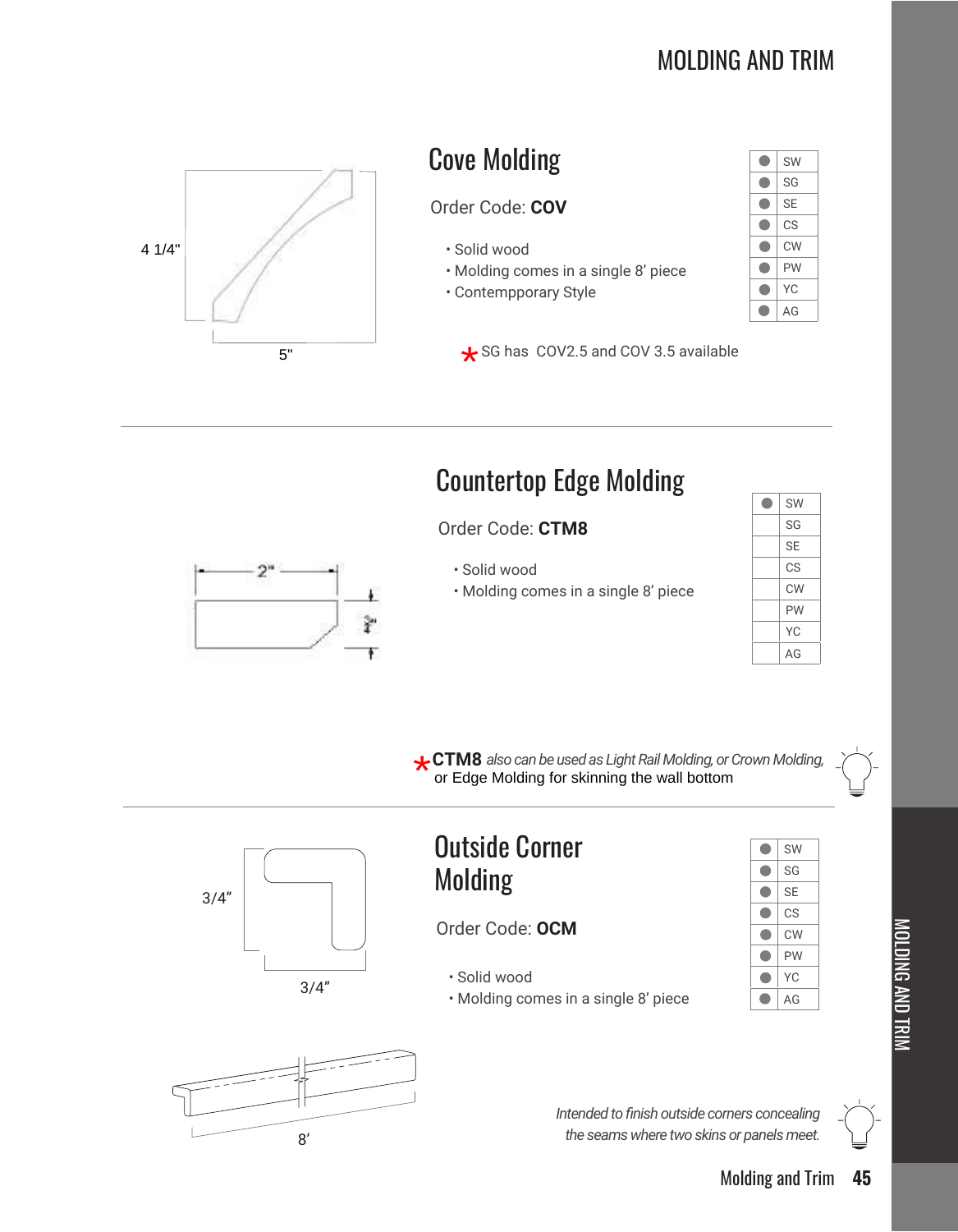# Batten Molding

#### Order Code: **BAM**

- Solid wood
- Molding comes in a single 8' piece







*Intended to finish seams where two skins or panels meet.*

# Shoe Molding

#### Order Code: **SHM**

- Solid wood
- Molding comes in a single 8' piece







MOLDING AND TRIM

MOLDING AND TRIM

*Intended to finish the base of cabinetry, backs of islands, or peninsulas where skin or toe kick meets flooring.*



# Scribe Molding

#### Order Code: **SCR**

- Solid wood
- Molding comes in a single 8' piece





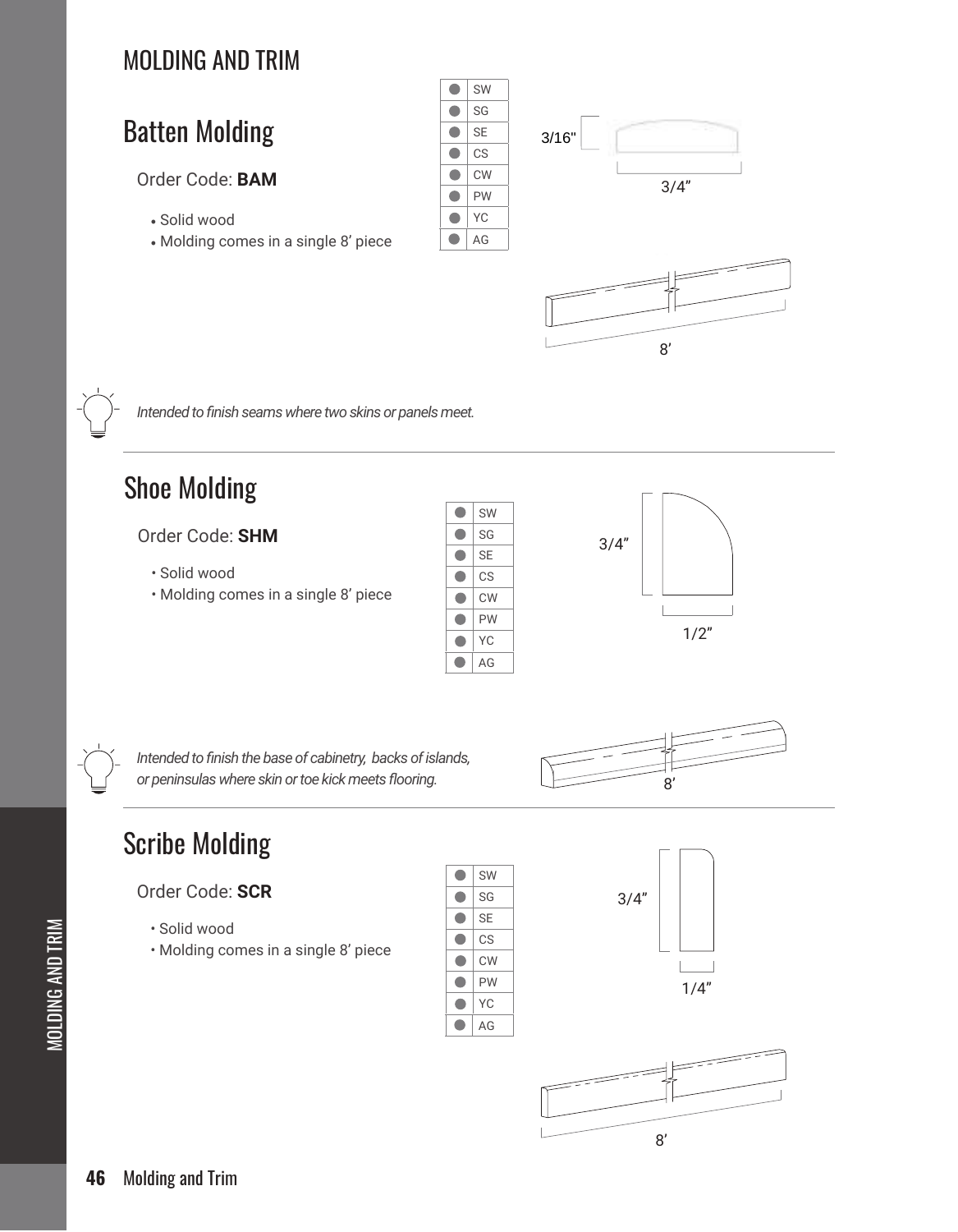

8'

# Toe Kick

Order Code: **TK8**

- 1/2" thick, veneered plywood
- Molding comes in a single 8' piece

| SW        |
|-----------|
| SG        |
| <b>SE</b> |
| СS        |
| <b>CW</b> |
| PW        |
| YС        |
| AG        |

# Furniture Base Molding



4 15/16"

- Solid wood
- Designed for use as a decorative baseboard, or a starter molding for stacking crown to the ceiling

| SW        |  |
|-----------|--|
| SG        |  |
| <b>SE</b> |  |
| СS        |  |
| CW        |  |
| PW        |  |
| YС        |  |
| ΑG        |  |



### CROWN INSTALL DIAGRAM



## BASE INSTALL DIAGRAM

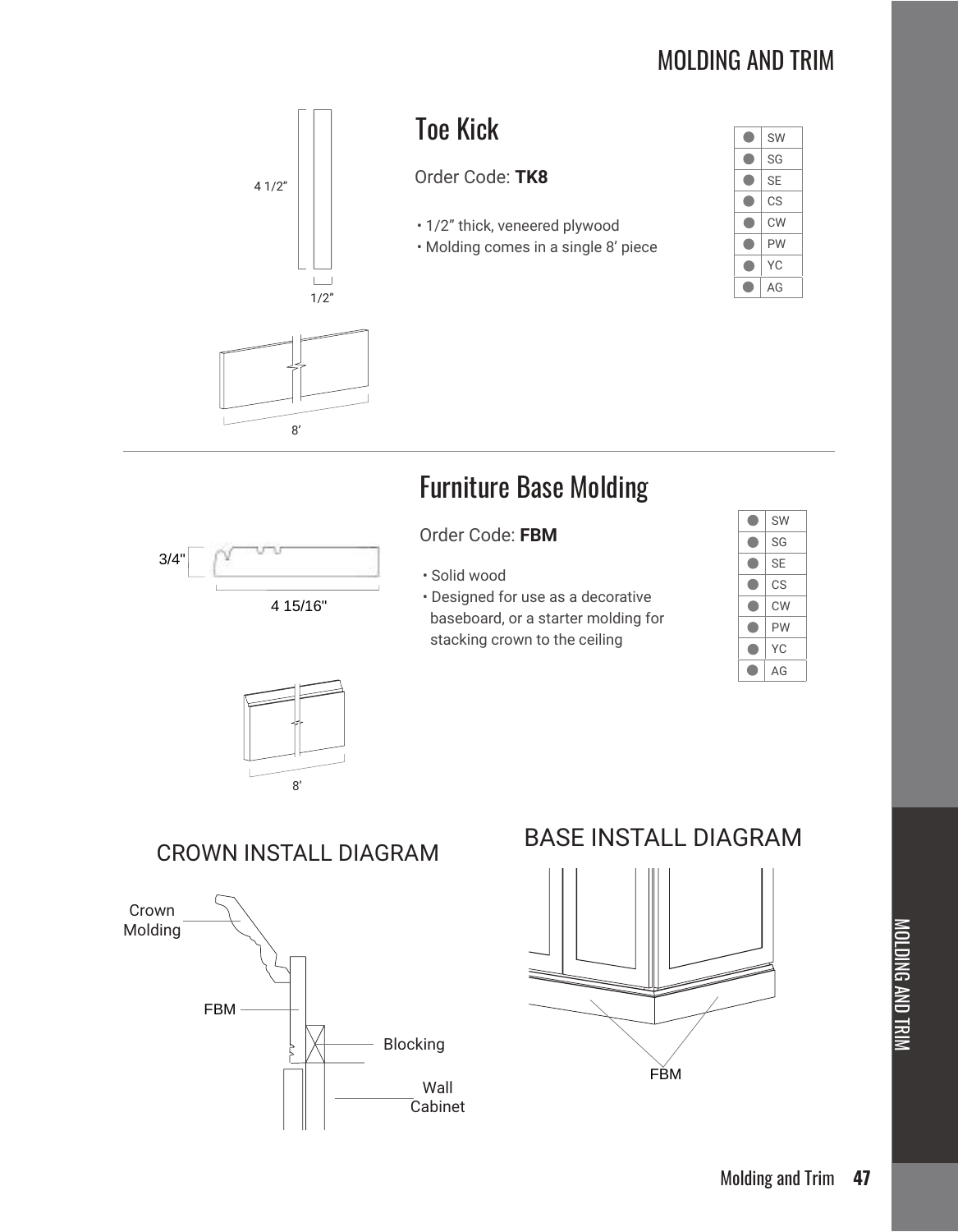

8'



#### Order Code: **LRM**

- Solid wood
- Molding comes in a single 8' piece
- Light rail is intended to be applied to the bottom of a wall cabinet

| SW        |
|-----------|
| SG        |
| <b>SE</b> |
| СS        |
| <b>CW</b> |
| PW        |
| YС        |
| AG        |

*LRM can be inverted and used as a unique top molding as well.*



# $314"$  $\mathbf{2}^{\prime}$  $3^{16}$  $^{3}I_{4}$ "

# Traditional Angled Light Rail

#### Order Code: **ALRM**

- Solid wood
- Molding comes in a single 8' piece
- Light rail is intended to be applied to the bottom of a wall cabinet

| SW        |  |  |  |
|-----------|--|--|--|
| SG        |  |  |  |
| <b>SE</b> |  |  |  |
| CS        |  |  |  |
| <b>CW</b> |  |  |  |
| PW        |  |  |  |
| YC        |  |  |  |
| AG        |  |  |  |
|           |  |  |  |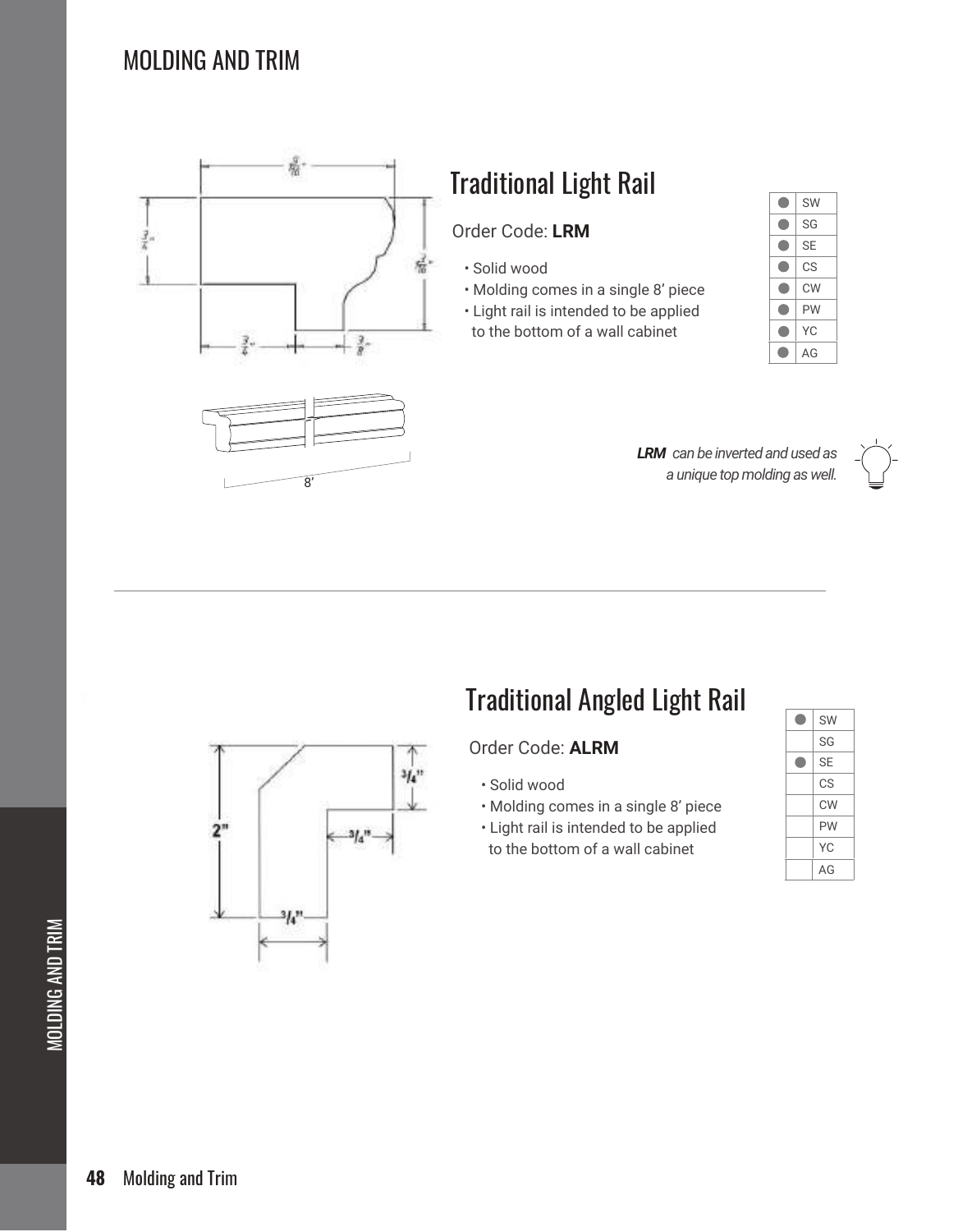

# Classic Corbel

#### Order Code: **CBT**

• Solid wood



# Simple Corbel

Order Code: **CB9**

• Solid wood



| <b>SW</b> |
|-----------|
| SG        |
| <b>SE</b> |
| CS        |
| <b>CW</b> |
| PW        |
| YС        |
| AG        |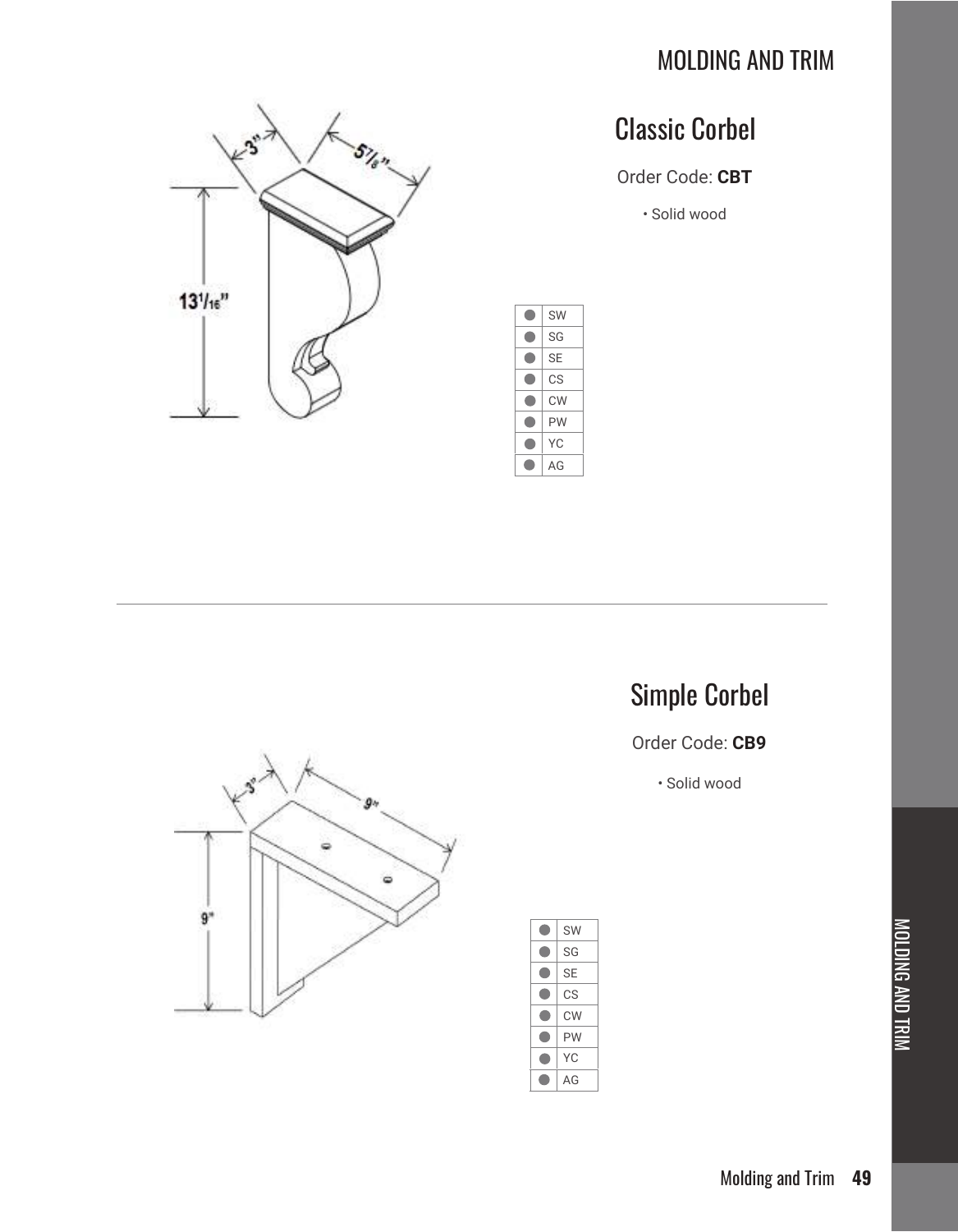# 3" Wall Filler

#### Order Code: **WF342**

- Solid wood
- Also used as wall and tall filler
- Finished on all sides



SG SE CS

 $\bullet$  $\bullet$  $\bullet$  $\bullet$  $\bullet$ 

 $\bullet$ 

 $\bullet$  $\bullet$  YC AG



# Arched Valance

#### Order Code: **VA48**

- Solid wood
- Can be cut down on either side



# 6" Wall Filler

#### Order Code: **WF642**

- 3/4" thick solid wood
- Finished front and sides
- Cut width/height to fit as necessary



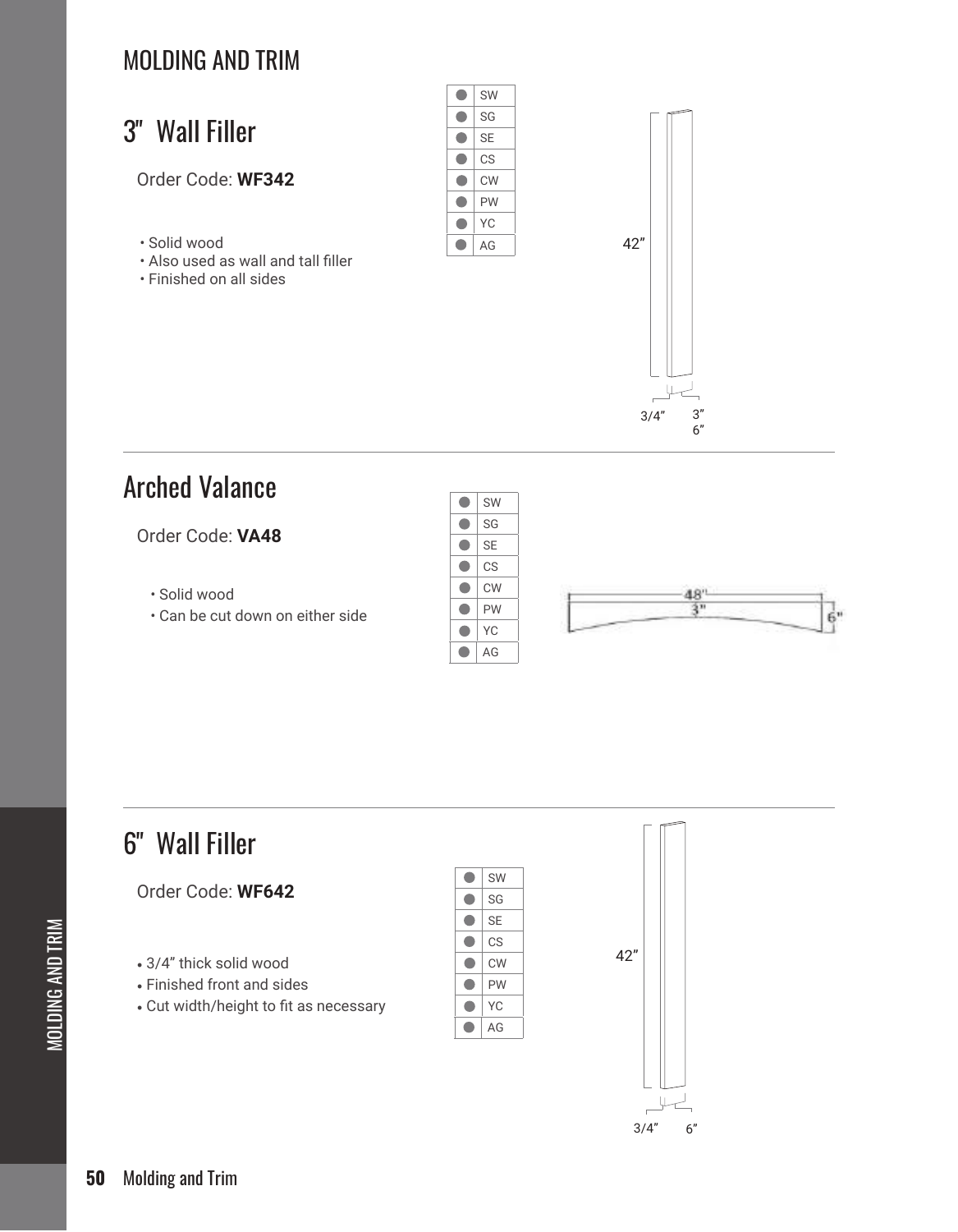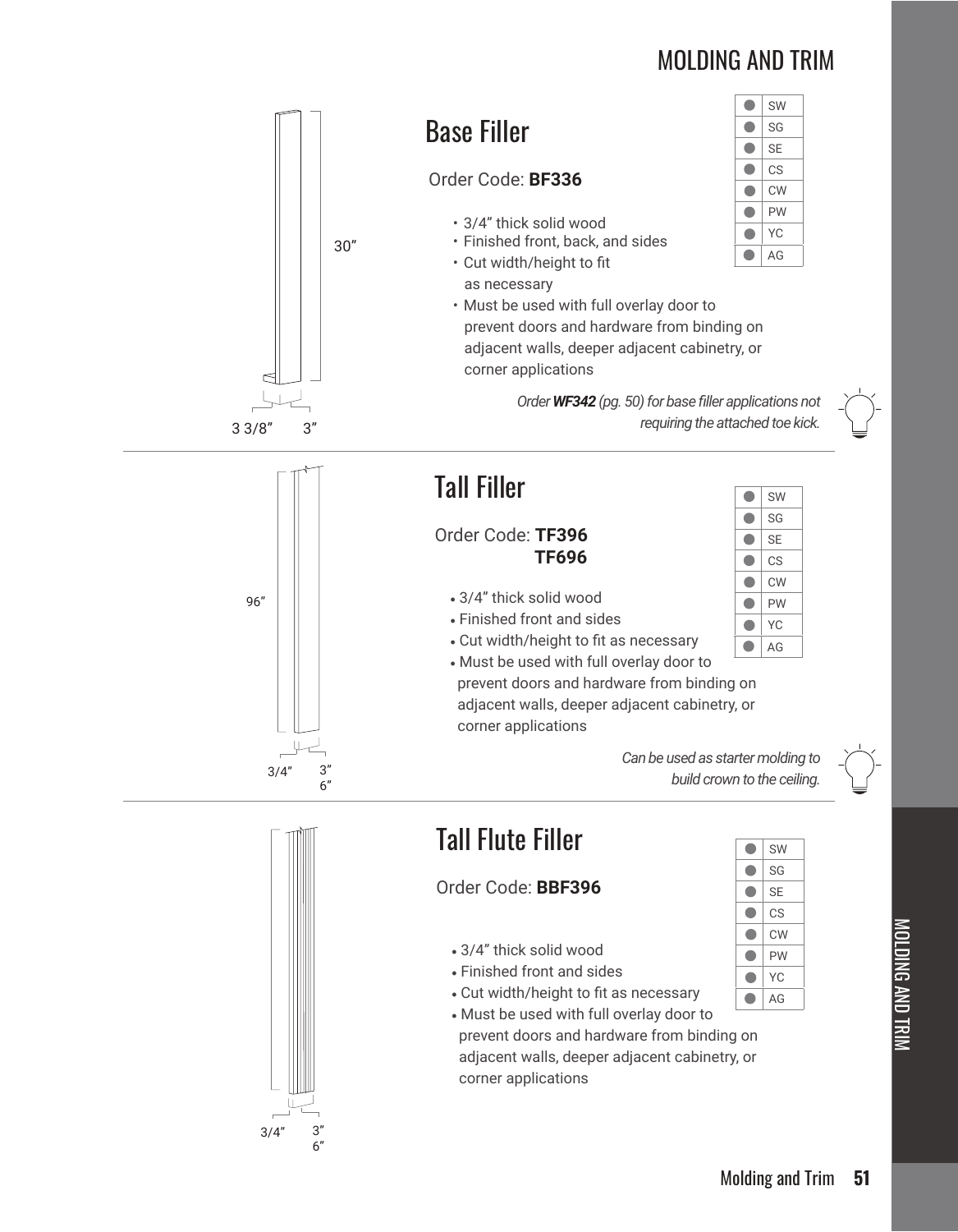



# ${\sf Split \, Decorative \, Leg} \star {\sf \tiny PIs \, call \, for \, availability}$

#### Order Code: **SDL**

- Solid wood
- Trimmable up to 6" from the top
- When installing on a 3 1/2" wide filler, be sure to adjust hinges on adjacent doors to eliminate possible binding on the decorative leg





4 7/16"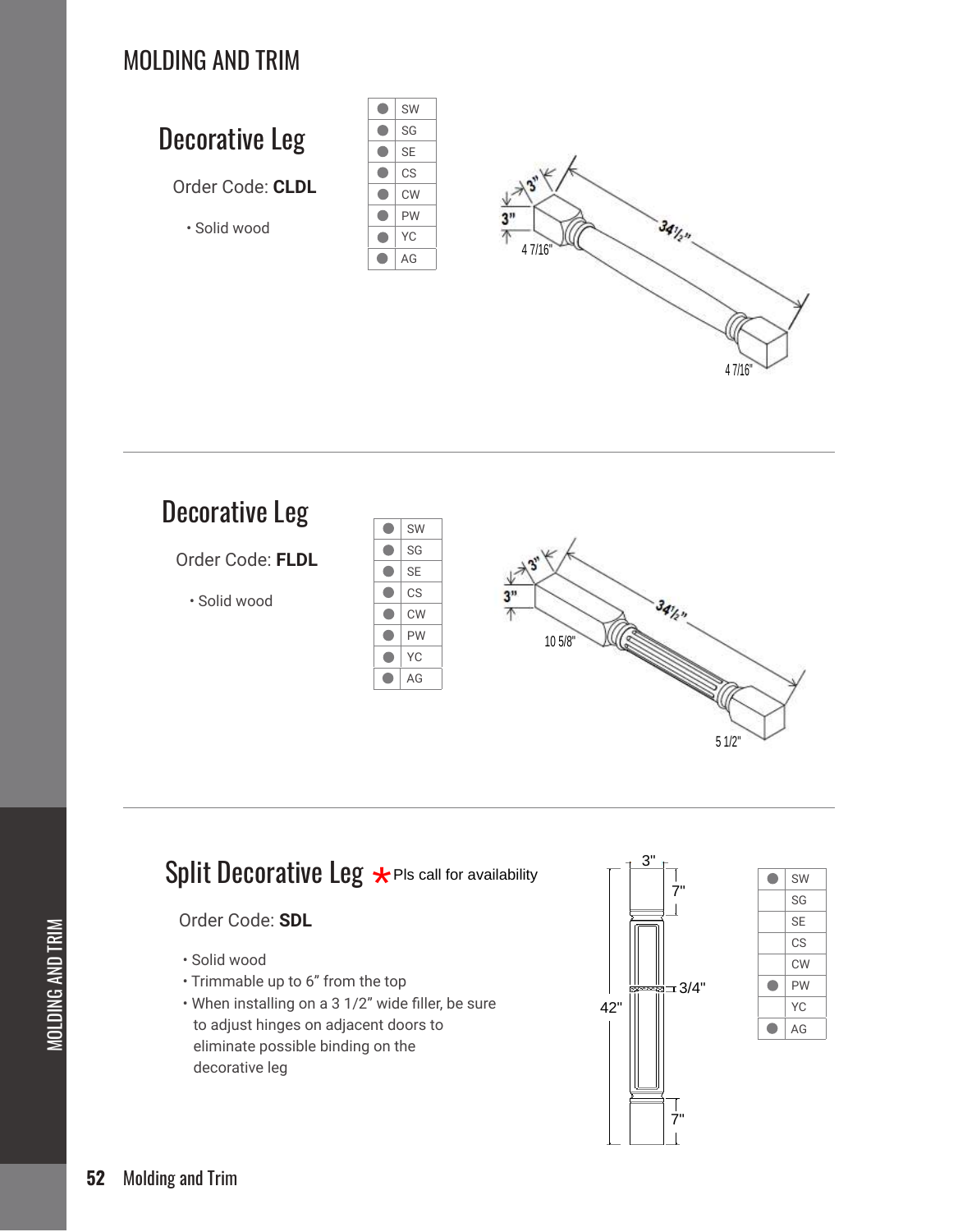

Order Code: **BFT**

• Solid wood

| SIYE.   | <b>HEIGHT</b>  | WIDTH |
|---------|----------------|-------|
| Squared | $\Lambda$ 1/2" | 41/2" |









Order Code: **TUK**

• Felt-tipped marker filled with stain or paint

• For small scuffs or scratches

| SW        |
|-----------|
| SG        |
| <b>SE</b> |
| СS        |
| <b>CW</b> |
| PW        |
| YС        |
| AG        |
|           |

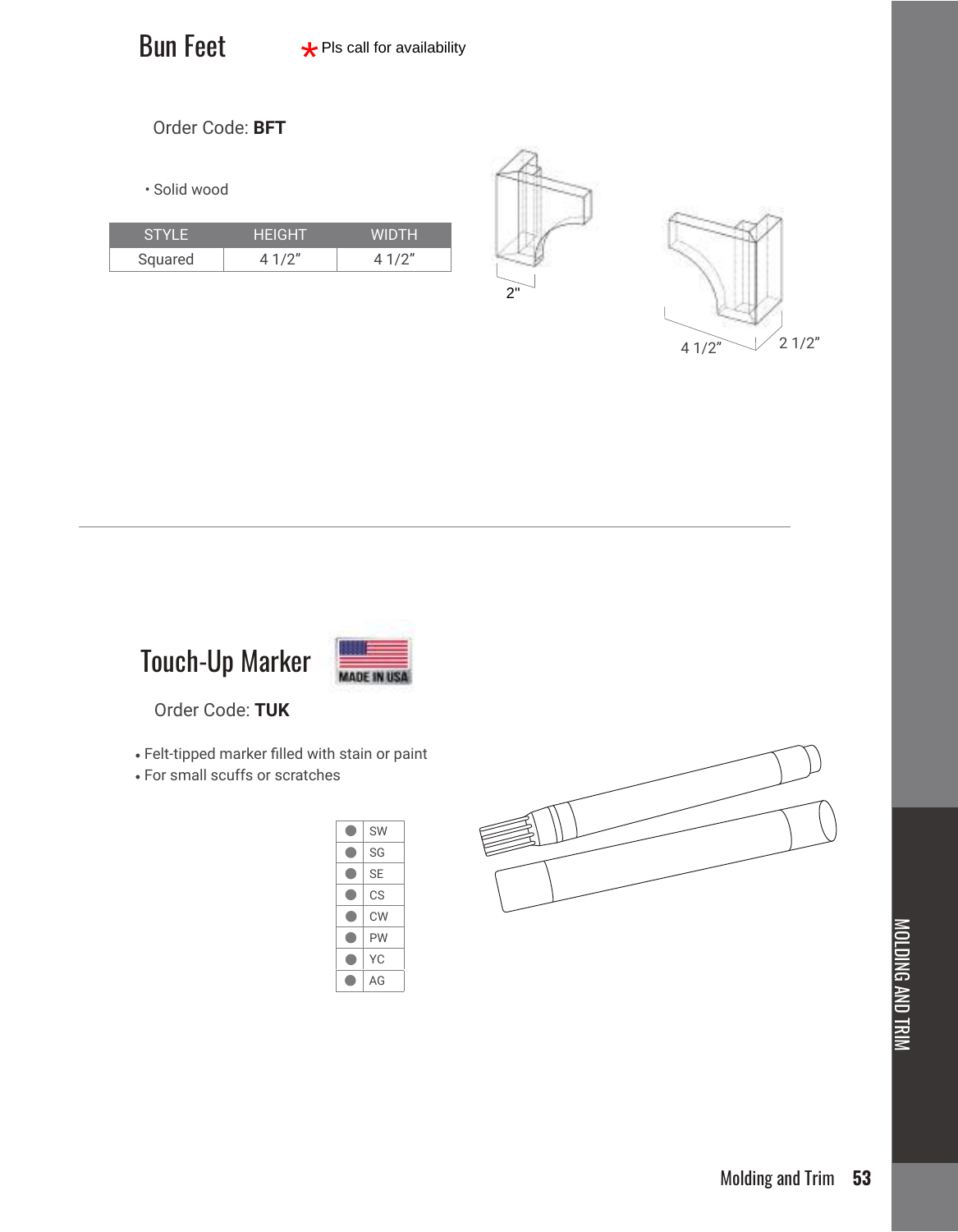## Roll outs

### ORDER CODING

Example: **RS30**

### SPECIAL NOTE

• Sold separately from cabinets

# Roll Out Tray

| Order Code: | <b>RS18</b> |             |
|-------------|-------------|-------------|
| <b>RS21</b> |             | <b>RS24</b> |
| <b>RS27</b> |             | <b>RS30</b> |
| <b>RS33</b> |             | <b>RS36</b> |

- Solid wood, dovetail construction
- 2 1/2" high sides
- Sidemount, full extension glides
- For 24" deep cabinets

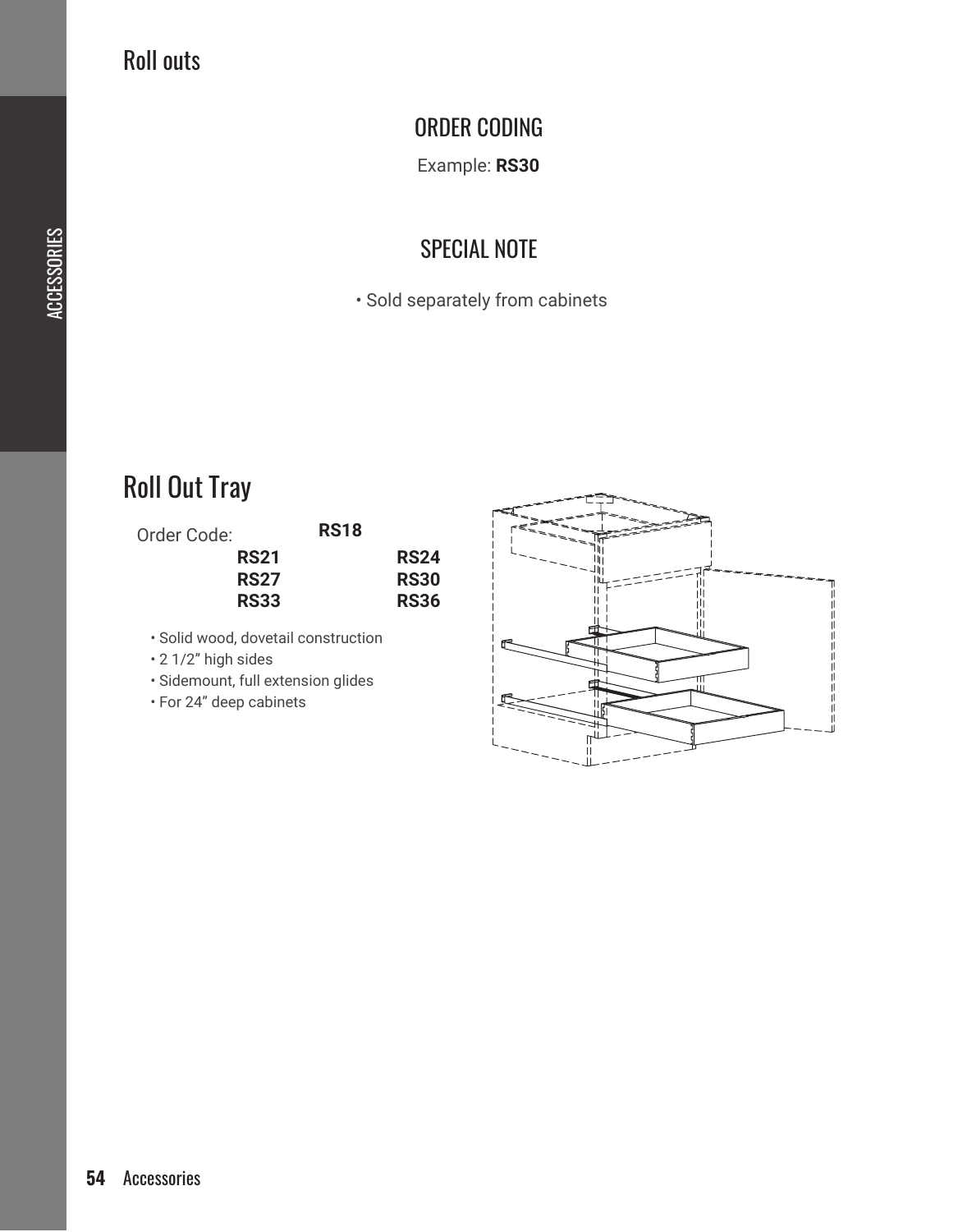# Trash Pull Out Single Standard Base

Order Code: **BTPO15**

- Solid wood, dovetail base support
- Undermount, full extension glides with soft close
- Comes with one 35 quart waste container
- Can be fitted in B15





# Trash Pull Out Double Standard Base

Order Code: **BTPO18**

- Solid wood, dovetail base support
- Undermount, full extension glides with soft close
- Comes with two 30 quart waste containers
- Can be fitted in B18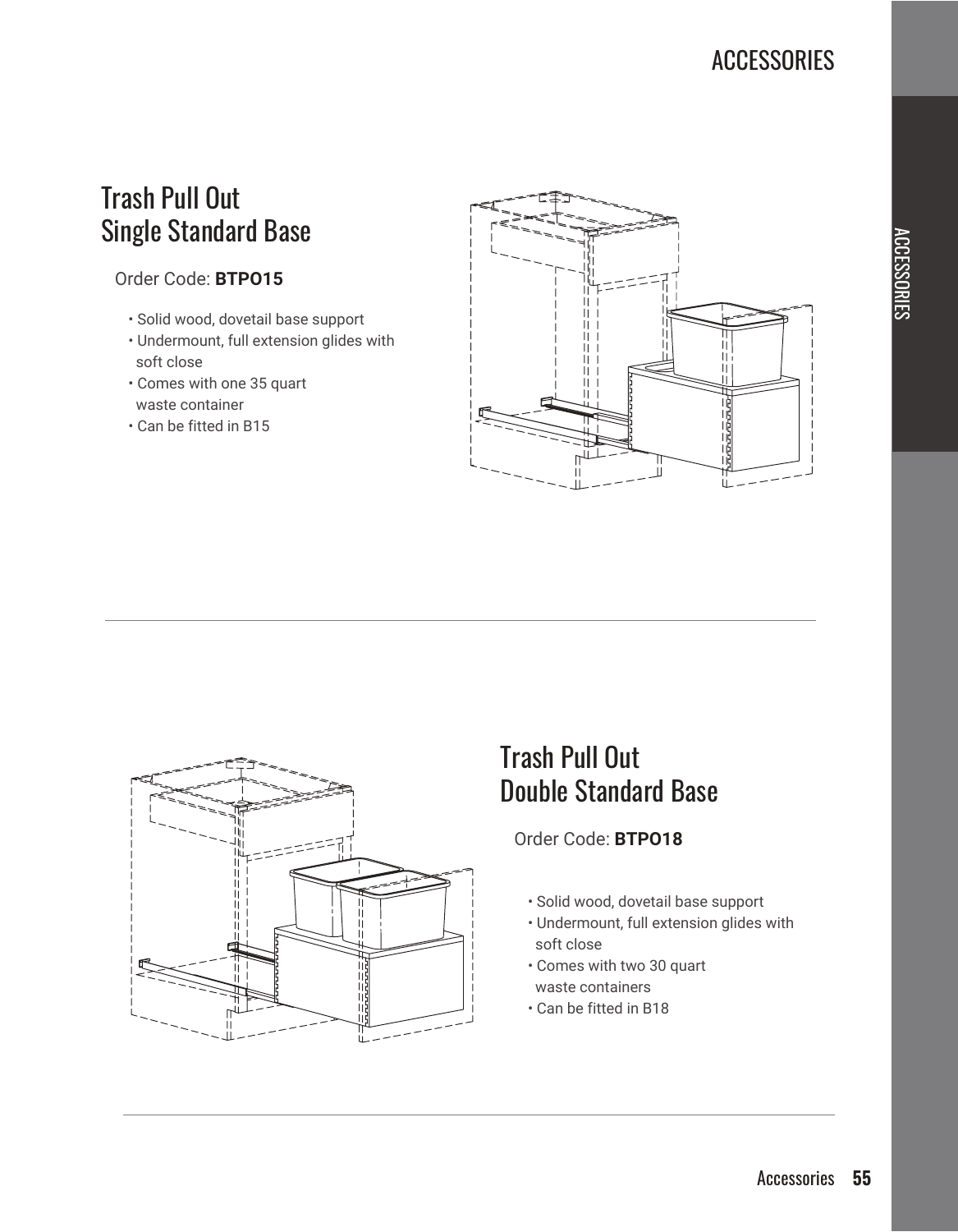### Bar Pull

Order Code: AC-H625



#### Stainless Steel Bar Pull

| <b>LENGTH</b>     | <b>WIDTH</b>        | <b>PROJECTION</b> | СТС   | .        |
|-------------------|---------------------|-------------------|-------|----------|
| .110 <sup>n</sup> | 1/0''<br>$\sqrt{2}$ | 1.3/8"<br>J/O     | 33/4" | つに<br>∠J |

### 6-Way Adjustable, Soft Close Hinge

#### Order Code: **AC-SCH125**

• Built-in, soft close feature



### Soft Close, Undermount Glide Pair

Order Code: **AC-RAIL15 AC-RAIL18 AC-RAIL21**

- Full extension
- Undermount
- Soft close
- Numbers indicate cabinet depth not glide depth

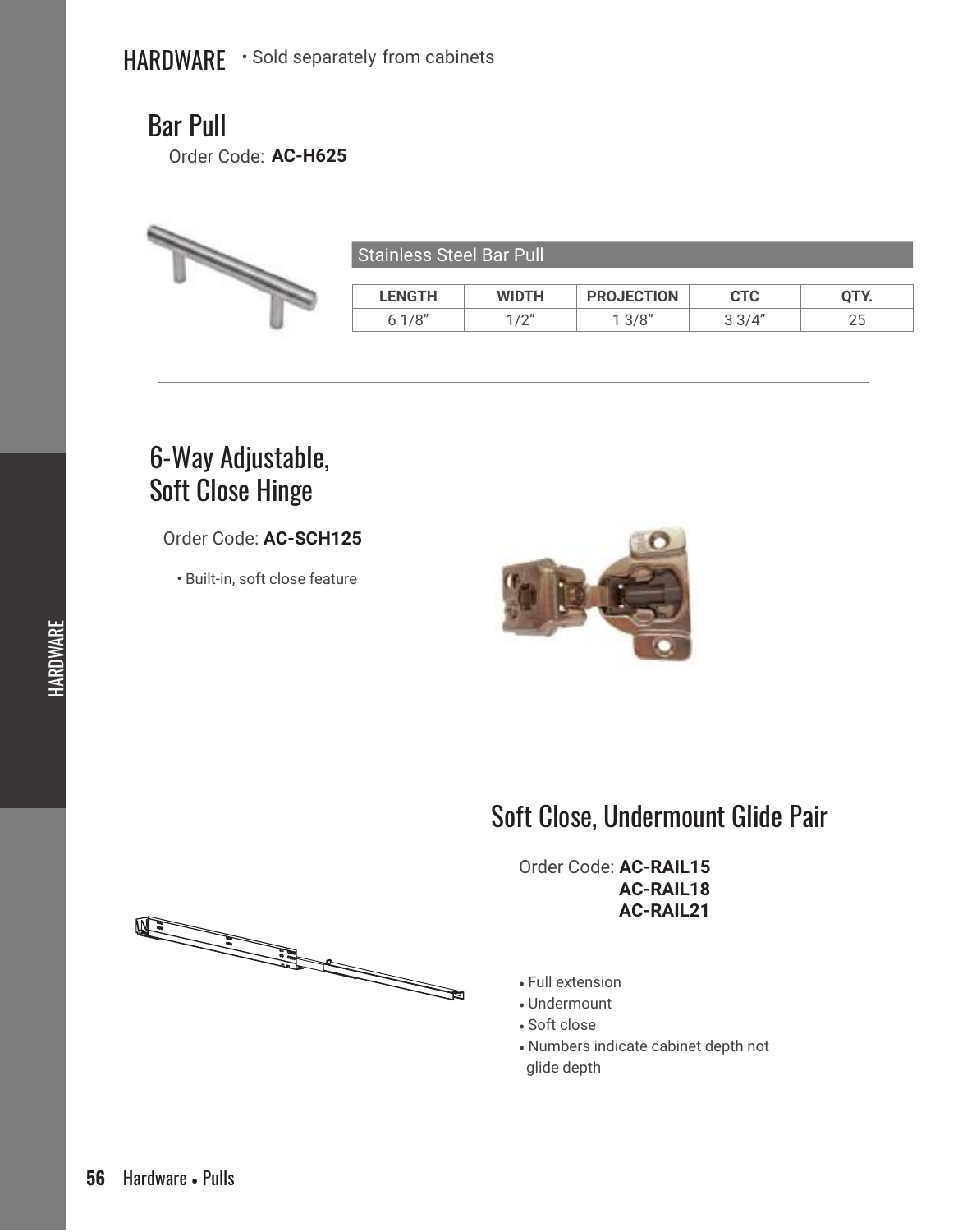### CLEANING, CARE, AND MAINTENANCE

#### How to Clean Your Cabinets

The finish on EEZI Cabinet cabinetry is just like that of a high quality piece of furniture. Although it is designed to protect against normal, every day home use, general upkeep, and cleanliness are very important. With proper care, your cabinetry will look great for generations to come.

#### **Dusting**

Dust your cabinets frequently with a soft, lint-free cloth. If need be, slightly dampen the cloth with water or a spray-type dust remover.

#### **Spills**

Clean spills and splatters immediately. Prolonged exposure to spills, including food, water, oil, grease, and other liquids, can cause permanent discoloration and/or damage to your cabinet's finish. To clean spills, use a clean, soft cloth dampened with mild soap. Dry immediately with another clean, soft cloth.

#### **Cleaning**

Use a clean, soft cloth dampened with mild soap to clean your cabinets. Dry immediately with another clean, soft cloth. There are also a variety of wood cleaning products available for use on cabinetry.

#### **Waxing & Polishing**

Waxing your cabinets is not required or recommended. Over time, the wax will build up on the surface of the cabinet. This can cause a hazy, streaky, or yellowed appearance, as well as attract dust particles. The wax can become very difficult to remove. We recommend that you clean and polish your cabinets once or twice each year. To polish your cabinets, use a light coat of quality furniture polish.

#### **Glass Doors**

If you have glass panels installed in your cabinet doors, you will want to clean them periodically. To clean the glass, you can use any commercial glass cleaner. Never apply glass cleaner directly to the glass. Spray a small amount of cleaner onto a clean, soft cloth or paper towel, then wipe the glass. Be careful not to damage the cabinet finish or hardware while cleaning.

#### **Hardware**

You will want to periodically clean knobs, pulls, or handles installed on your cabinet doors/ drawers. To do so, use a clean, soft cloth dampened with mild soap. Thoroughly dry all hardware joints, surfaces, and the surrounding area with another clean, soft cloth.

#### **Products to Avoid**

- Harsh chemicals
- Solvents or petroleum-based products, such as mineral spirits, nail polish removers, or paint thinners
- Abrasive cleaning products
- Ammonia or cleaning products that may contain ammonia
- Bleach or cleaning products that may contain bleach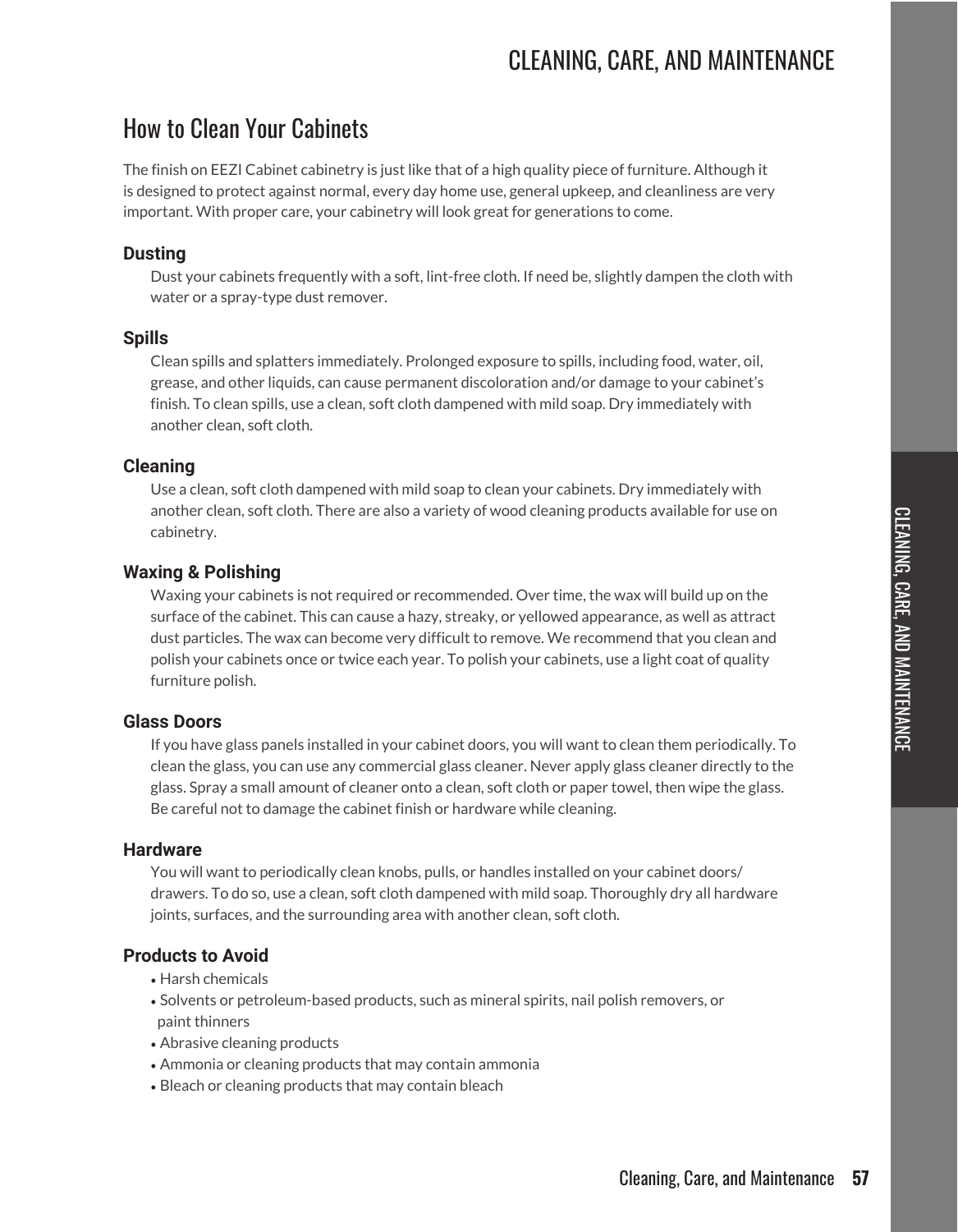### CLEANING, CARE, AND MAINTENANCE

#### How to Care for Your Cabinets

#### **Self-Cleaning Appliances**

Self-cleaning appliances use intense heat during the clean cycle. During installation and with age, the integrity of the seal or gasket on the appliance can be compromised. Because of this, EEZI Cabinet recommends the removal of any cabinet doors and/or drawers located adjacent to or directly above the appliance during a cleaning cycle.

#### **Heat-Producing Appliances**

Mounting or placing heat-producing appliances beneath cabinets is not recommended. The excess heat and moisture from appliances, such as coffee makers and toaster ovens, can damage your cabinets.

#### **UV Effects**

Ultraviolet light rays from natural sunlight can affect the appearance of your cabinets. The appearance of your cabinet(s) may change over time depending on the natural characteristics of wood and the applied finish, the amount/direction of light exposure, and the portion of the cabinet that receives light.

### Cabinet Maintenance

No matter how careful you are with your cabinetry, normal wear and tear from everyday use is inevitable. This is why EEZI Cabinet has made it easier than ever to keep your cabinets looking brand new.

#### **Touch-Up**

We offer touch-up markers and fill sticks that have been specially formulated for each of our highquality cabinet fnishes. Your EEZI Cabinet design professional can assist you in how to order and how to use these products.

*NOTE: Substantial repairs may require the help of a professional refinisher.*

#### **Adjusting Your Cabinetry Hardware**

Over time, the door hinges, soft close pistons, drawer glides, and decorative hardware on your cabinetry may need to be tightened or adjusted. All of our hardware has been designed to be easily adjusted with a Phillips-head (crosshead) screwdriver. Soft close pistons are adjusted by simply turning the small dial on the backside of the piston with your finger.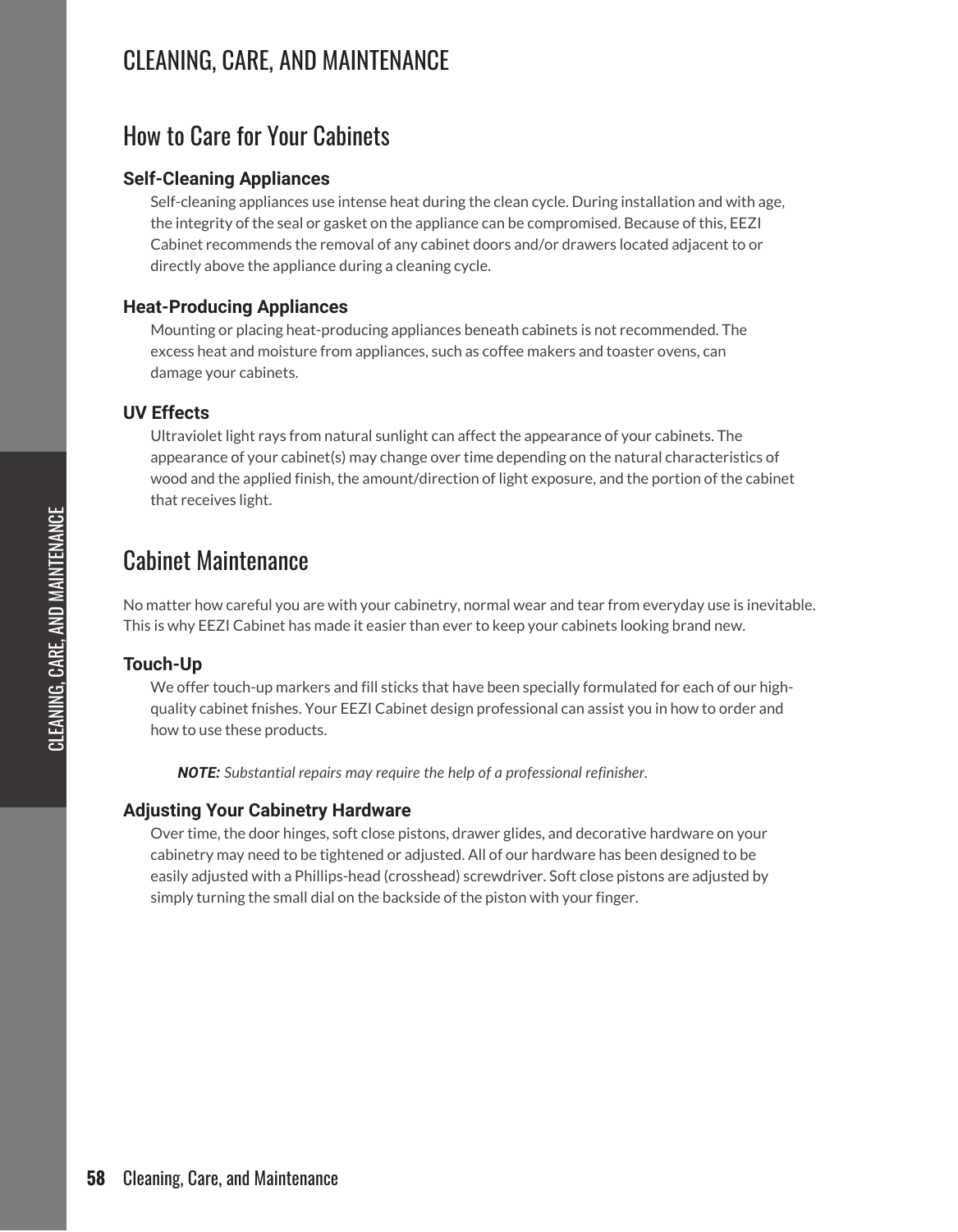### PRODUCT AND FINISH INFORMATION

Because we use real wood in our products, there are certain characteristics and qualities with which you may not be familiar. Because your satisfaction is our number one priority, we want to make sure you are fully aware of the important information listed below regarding our cabinetry and the applied finish.

#### Expansion & Contraction

Because half of the weight of freshly cut wood is water, these natural properties are such that they can react to climate or humidity changes in your home. EEZI Cabinet doors and face frames are manufactured from solid wood that has been carefully kiln-dried, retaining just enough moisture for proper construction and finishing. The center panels of the EEZI Cabinet doors are either wood or medium density fiberboard. As a product of nature, solid hardwoods continue to react to their surroundings long after the manufacturing process has been completed. When wood cabinet doors are in a warm, moist environment (high humidity), the wood expands. In a dry, colder environment (low humidity), the wood will contract. Even with humidity regulation, this phenomenon can be controlled, but it can never be completely eliminated.

Door panels are prone to minor expansion and contraction as seasonal temperature and humidity changes occur in a home. The contraction (shrinkage) of the center door panel during low humidity periods may result in the appearance of an unfinished line along the edge of the center panel. EEZI Cabinet does not consider the appearance of an unfinished line as a defect and will not replace doors due to this situation. It is recommended that a humidity control system is incorporated in a home to reduce the possibility of expansion and contraction in wood products. Touch-up markers are made available to cover this edge line. Oftentimes, touch-up for this issue may only be necessary within the first year.

#### EEZI Cabinet is not responsible for any of these conditions and variations.

#### **Finishes**

Over time, wood species in all finishes will exhibit color changes when exposed to different types of light and environment. Such color changes are to be expected and are not defects. Due to the natural variation and aging process of wood, minor differences may be observed in color match when replacing doors or adding cabinets at a later date. It is a characteristic of stained and painted wood finishes to age over time when exposed to smoke, sunlight, or general household cleaning chemicals.

Graining differences, mineral streaks, and wood color variations are expected in wood cabinetry and are not classified as defects. A newly installed kitchen could have these minor color variations.

EEZI Cabinet offers several types of painted finishes on cabinetry. Painted finishes are exceedingly different from the standard stained finish. Since normal movement is typical in wood products, certain climatic conditions can cause finish breaks, recesses, and joint/panel lines. Joint separation can be more visible on mitered doors. Consequently, in places and environments of extremely high or extremely low humidity, painted finishes are not recommended. Joint lines and variations are common attributes of painted finishes and will not be considered sufficient reasons for product replacement.

Some of our products have glaze finishes. Since glaze detailing is hand applied then hand wiped off, glaze may "hang up" or remain in any corners of the door or drawer profile. Because the glaze is a hand applied procedure, detailing can differ from piece to piece.

*NOTE: Independent testing has shown that discoloration will develop on doors, drawers, and cabinet parts after continued exposure to tobacco smoke. This is remarkably apparent on white and lighter finishes. We do not warrant discoloration in our products due to exposure to smoke.*

#### **Joint Lines**

Expansion and contraction in doors and face frames can cause visible lines at the joints. The finish will still protect the surface, and the structural integrity of the joint will not be affected. An open joint line is not considered a defect.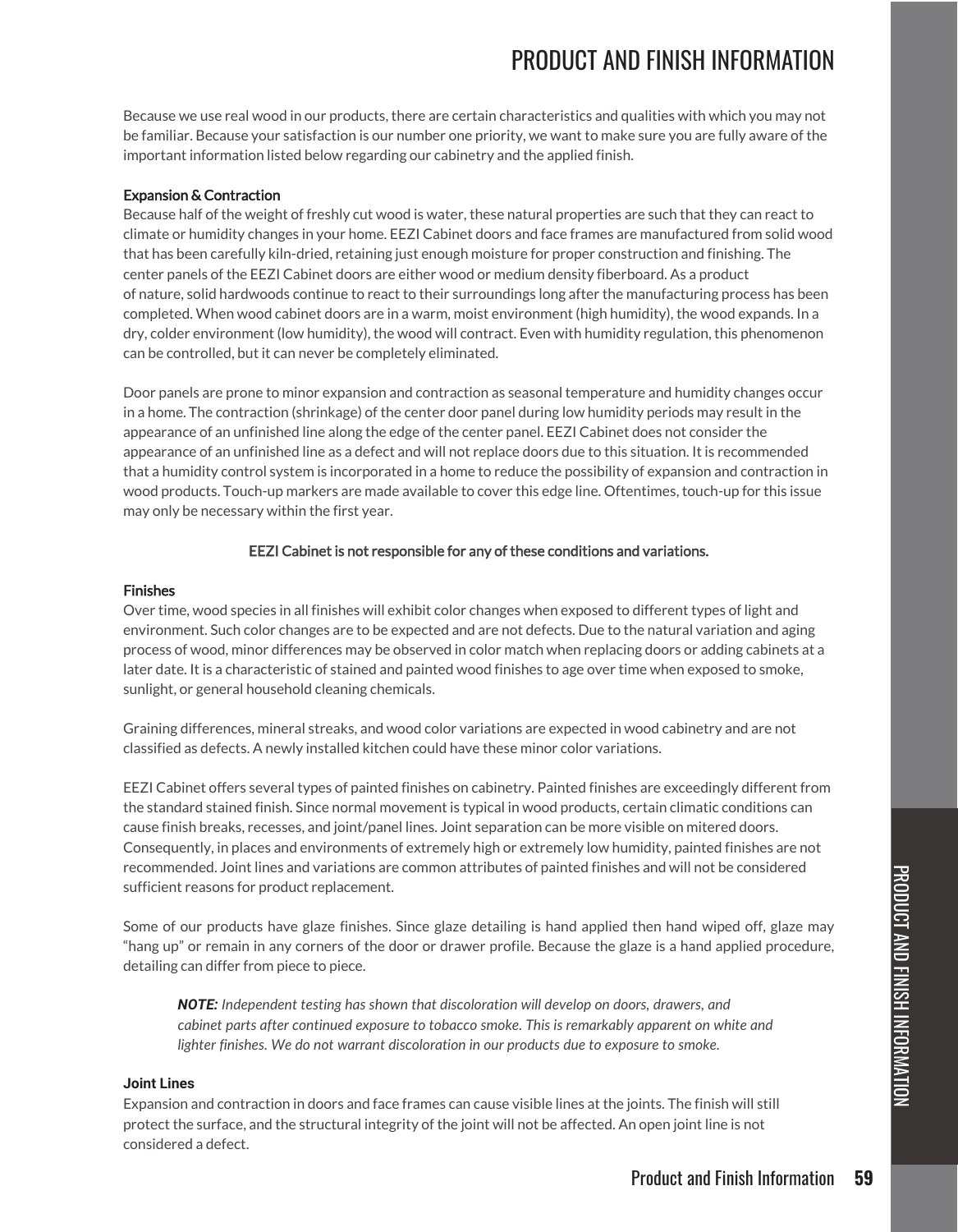### WARRANTY

#### **I. Description of Warranty**

This warranty applies only to the original purchaser and is not transferable. From the time of purchase, EEZI Cabinet offers an Industrial Standard 2-Years Warranty on all of its cabinetry. In addition to cabinetry, all drawers, shelves, roll out trays, and mechanical components are covered under the warranty as well. In the event that any EEZI Cabinet product fails during the course of normal use, EEZI Cabinet, at its discretion, will either repair or replace the defective product.

Whether the work was performed by a contractor, EEZI Cabinet authorized dealer, or you; any expenses involved in the shipping, removal, installation, or consequent damage of the defective product is not covered under this warranty. This warranty does not apply to products installed in mobile homes or recreational vehicles.

#### **II.Intended Use of Product**

To be covered by this warranty, the product must be used only for its intended purpose(s). Cabinets that have been improperly stored, installed, misused, modified, mishandled, and/or subject to excessive moisture or extreme temperature and humidity levels are not covered under this warranty. In addition, any damage caused by smoking and/or environmental/chemical effects are also not covered under this warranty.

#### **III. Anticipated Variance in Product**

The EEZI Cabinet warranty only applies to product defects and does not apply to properties of natural wood that are inherent in natural wood species. Any time you have a natural wood product, occurrences such as pinholes, knots, and variances in color or grain are normal and are not covered under this warranty.

Because half of the weight of freshly cut wood is water, its natural properties are such that they can react to climate and/or humidity changes in your home. EEZI Cabinet doors and face frames are manufactured from solid wood that has been carefully kiln-dried, retaining just enough moisture for proper construction and finishing. These hardwoods continue to react to their surroundings long after the manufacturing process has been completed. When wood cabinet doors are in a warm, moist environment (high humidity), the wood expands. In a dry, colder environment (low humidity), the wood will contract. Even with humidity regulation, this phenomenon can be controlled, but it can never be completely eliminated.

Door panels may also be prone to this minor expansion and contraction as seasonal temperature and humidity changes occur in your home. The contraction (shrinkage) of the center door panel during periods of low humidity may result in the appearance of an unfinished line along the edge of the center panel. EEZI Cabinet does not consider the appearance of this line as a defect and will not replace doors due to this situation. Touch-up markers are made available to cover this edge line. The installation of a humidity control system is recommended to reduce the possibility of expansion and contraction in wood products.

All EEZI Cabinet doors are manufactured in moisture-controlled environments under precise specifications. Although slight door warp-age can be common in one or two doors within a newly installed kitchen, any door that has not been through a complete heating and cooling cycle has the possibility of warping. Slight warpage can be eliminated through hinge adjustments. Any warping that continues to occur should be further examined by removing the door from the cabinet and placing it on a flat surface. Hinge spacers are available through your authorized EEZI Cabinet dealer in cases where the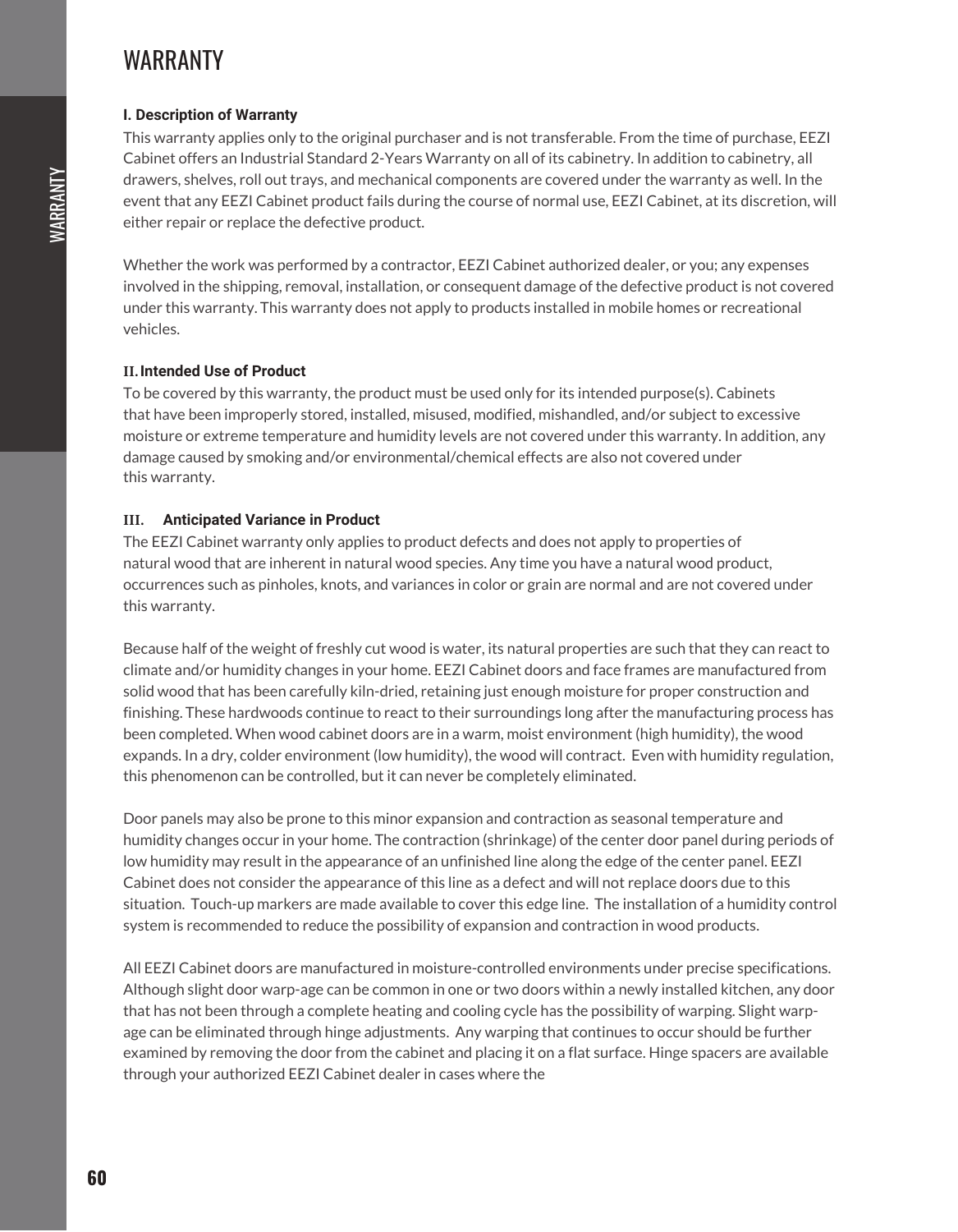Warp-age cannot be eliminated through hinge adjustments. If warping cannot be eliminated through hinge adjustments or the use of hinge spacers, and if the doors have been through a complete heating and cooling cycle, and if all of the cabinets are true and plumb; then EEZI Cabinet will consider replacement.

As mentioned above, normal movement in wood products is typical. In addition to issues listed above, climate conditions can cause finish breaks, recesses, and joint/panel lines. An open joint line is not considered a defect and is not covered under this warranty.

#### **IV. Product Repair or Replacement**

Throughout the duration of the warranty period, EEZI Cabinet's sole obligation is to repair or replace any defective product at no charge. This warranty only applies to cabinets and affiliated products sold by EEZI Cabinet offered through an authorized EEZI Cabinet dealer. In the event that a claim is fled after the original product has been discontinued or canceled, EEZI Cabinet will honor the warranty, at its discretion, subject to the availability of the product, by either:

**·** Repairing or replacing the defective product with a new product of the same style

**OR**

**·** Repairing or replacing the defective product with a product of equal value and complementary style in order to maintain the appearance of the original cabinetry purchase.

#### *An exact match between the finish of the original purchased product and the replacement or repaired product is not guaranteed.*

#### **V.Rights of Consumer**

There are no other warranties, disclosed or indicated, associated with this product. This document serves as a description of the consumer's definitive legal rights within the transaction and is the exclusive warranty of EEZI Cabinet. The exclusion or partial limitation of contingent or substantial damages is not permissible in some states. The consumer may also have further rights from state-to-state which are not cited in this warranty.

#### **VI. Submission of a Claim**

All claims must be submitted to the authorized EEZI Cabinet dealer where the cabinets were originally purchased. Claims are to be submitted in writing. Every claim must include a dated copy of the original sales receipt as proof of purchase. Unless and until the product is specifically requested by the EEZI Cabinet Claims Department, please do not send the defective item(s).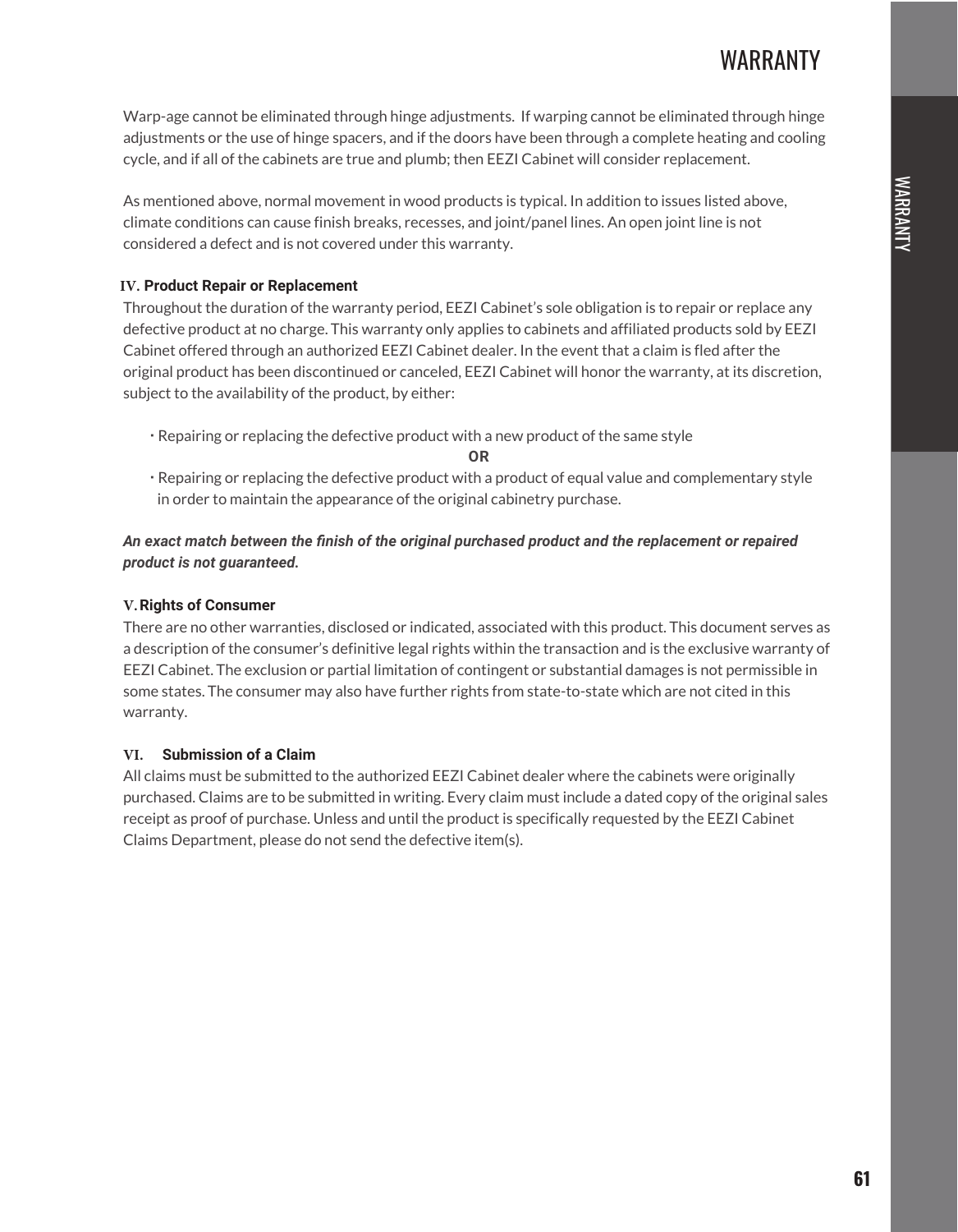## INDEX

| <b>ACCESSORIES</b>                       |                | <b>DOOR STYLES</b> (continued)      |                |
|------------------------------------------|----------------|-------------------------------------|----------------|
| Roll Out Tray                            | 54             | Shaker Espresso                     | $\overline{2}$ |
| Trash Pull Out Double Standard Base      | 55             | <b>Charleston Saddle</b>            | 3              |
| Trash Pull Out Single Standard Base      | 55             | <b>Charleston Antique White</b>     | 3              |
|                                          |                | <b>Charleston Pure White</b>        | 3              |
| <b>BASE CABINETS</b>                     |                | <b>York Chocolate</b>               | 4              |
| Angled Full Height Base                  | 27             |                                     |                |
| Base Blind Corner (BBC36)                | 25             | <b>HARDWARE</b>                     |                |
| Base Blind Corner (BBC42)                | 26             | <b>Brushed Polished Nickel Pull</b> | 56             |
| <b>Base Double Door</b>                  | 20             | 6-Way Adjustable, Soft Close Hinge  | 56             |
| <b>Base Spice Rack</b>                   | 28             |                                     |                |
| <b>Base End Shelf</b>                    | 28             | <b>INDUSTRIAL STANDARD WARRANTY</b> | 60             |
| <b>Base Mircowave</b>                    | 27             |                                     |                |
| <b>Base Spice Drawer</b>                 | 20             | <b>MOLDING AND TRIM</b>             |                |
| <b>Base Single Door</b>                  | 20             | Angled Crown Molding                | 43             |
| File Base 18"                            | 21             | <b>Arched Valance</b>               | 50             |
| <b>Knee Drawer</b>                       | 28             | <b>Base Filler</b>                  | 51             |
| Lazy Susan                               | 23             | <b>Batten Molding</b>               | 46             |
| Lazy Susan Turn Table                    | 23             | <b>Bull Nose Light Rail</b>         | 45             |
| <b>Sink Base</b>                         | 22             | <b>Bun Feet</b>                     | 53             |
| Sink Base Diagonal                       | 22             | <b>Classic Corbel</b>               | 48             |
| <b>Three Drawer Base</b>                 | 21             | <b>Countertop Edge Molding</b>      | 48             |
| <b>Two Drawer Base</b>                   | 21             | <b>COVE Molding</b>                 | 52             |
|                                          |                | <b>Decorative Crown Molding</b>     | 44             |
| <b>BATH CABINETS</b>                     |                | Decorative Leg                      | 52             |
| <b>Vanity Sink Base</b>                  | 34             | Decorative Leg - Split              | 52             |
| Vanity Sink Base One Drawer/One Door     | 34             | <b>Furniture Base Molding</b>       | 47             |
| Vanity Sink Base One Drawer/Two Doors    | 34             | <b>Insert Crown Molding</b>         | 44             |
| Vanity Combo Six Drawer/Two Door         | 35             | <b>Outside Corner Molding</b>       | 45             |
| Vanity With Bottom Drawer                | 35             | Rope Molding                        | 44             |
| Vanity Combo Two Drawer/Two Door         | 34             | <b>Scribe Molding</b>               | 46             |
| Vanity Drawer Base Three Drawer          | 36             | Simple Corbel                       | 49             |
| Vanity Roll Out Tray                     | 36             | Shoe Molding                        | 46             |
| Vanity Base with Two Drawers On Top      | 35             | <b>Small Crown Molding</b>          | 43             |
|                                          |                | <b>Toe Kick</b>                     | 47             |
| <b>CABINET CONSTRUCTION</b>              | 5              | <b>Tall Filler</b>                  | 51             |
|                                          |                | <b>Traditional Light Rail</b>       | 48             |
| <b>CLEANING, CARE, &amp; MAINTENANCE</b> | 69             | <b>Wall Filler</b>                  | 50             |
| <b>DOOR STYLES</b>                       |                |                                     |                |
| Shaker White                             |                | <b>OVEN UPPER CABINETS</b>          | 8              |
|                                          | 2              |                                     |                |
| <b>Shaker Grey</b>                       | $\overline{2}$ |                                     |                |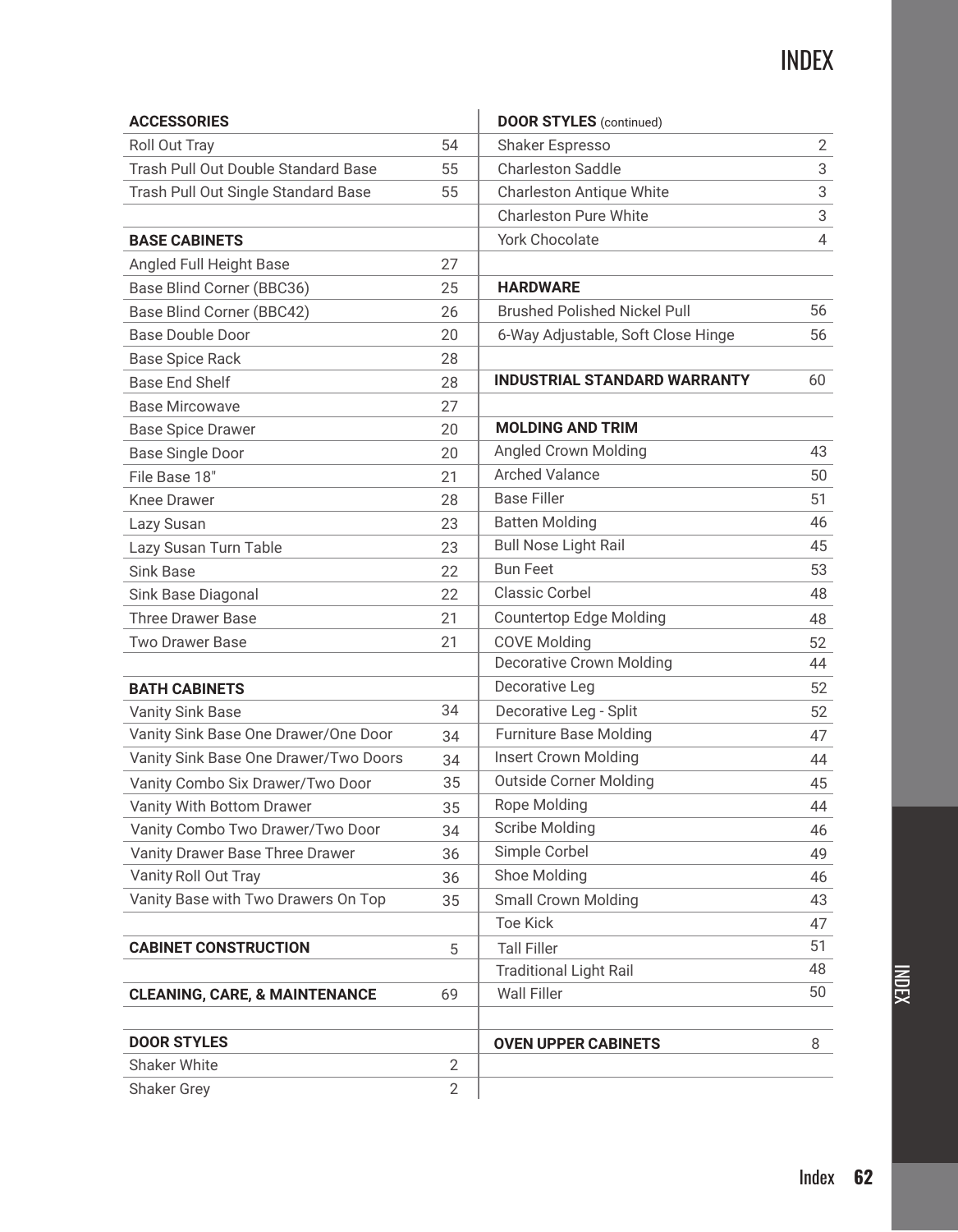### INDEX

| <b>PANELS AND SKINS</b>                  |    | <b>WALL CABINETS</b>                          |                |
|------------------------------------------|----|-----------------------------------------------|----------------|
| <b>Base Skin</b>                         | 39 | Angled Triangle Wall                          | 11             |
| <b>Base Decorative Door</b>              | 42 | <b>Cut Glass for Door</b>                     | 18             |
| Dishwasher Panel                         | 37 | End Shelf Wall                                | 11             |
| <b>Island Back Skin</b>                  | 40 | <b>Wall Blind Corner</b>                      |                |
| <b>Island Back Skin Beadboard</b>        | 40 | Wall Bridge Double Door 12" High              |                |
| Pantry Decorative Door                   | 42 | Wall Bridge Double Door 15" High              | $\overline{7}$ |
| Refrigerator Panel                       | 38 | Wall Bridge Double Door 18" High              | $\overline{7}$ |
| Shelf Board With Matching Color          | 38 | Wall Bridge Double Door 21" High              | 8              |
| <b>Tall Skin</b>                         | 39 | Wall Bridge Double Door 24" High              | 8              |
| <b>Tall Skin Beadboard</b>               | 41 | Wall Bridge Refrigerator Double Door 24" Deep | 9              |
| Vanity Base Decorative Door              | 42 | Wall Diagonal Corner 12" Deep                 | 12             |
| <b>Wall Decorative Door</b>              | 41 | Wall Diagonal Corner 15" Deep                 | 13             |
| <b>Wall Skin</b>                         | 39 | Wall Double Door 30" High                     | 10             |
|                                          |    | Wall Double Door 36" High                     | 10             |
| PRODUCT AND FINISH INFORMATION           | 71 | Wall Double Door 42" High                     | 11             |
|                                          |    | Wall Easy Reach                               | 16             |
| <b>TALL CABINETS</b>                     |    | <b>Wall Microwave</b>                         | 17             |
| Single Oven Cabinet                      | 32 | Wall Range Hood Front                         | 15             |
| <b>Utility Pantry Single Door</b><br>18" | 30 | Wall Single Door 30" High                     | 9              |
| Utility Pantry Double Door<br>24"/30"    | 31 | Wall Single Door 36" High                     | 9              |
| Utility Pantry Double Door Stacked 36"   | 32 | Wall Single Door 42" High                     | 10             |
|                                          |    | <b>Wine Rack</b>                              | 17             |
| <b>TOUCH-UP</b>                          | 53 | Wine Glass Holder                             | 18             |
|                                          |    | Plate Rack                                    | 18             |
|                                          |    |                                               |                |
|                                          |    |                                               |                |
|                                          |    |                                               |                |
|                                          |    |                                               |                |
|                                          |    |                                               |                |
|                                          |    |                                               |                |
|                                          |    |                                               |                |
|                                          |    |                                               |                |
|                                          |    |                                               |                |
|                                          |    |                                               |                |
|                                          |    |                                               |                |
|                                          |    |                                               |                |
|                                          |    |                                               |                |
|                                          |    |                                               |                |
|                                          |    |                                               |                |
|                                          |    |                                               |                |